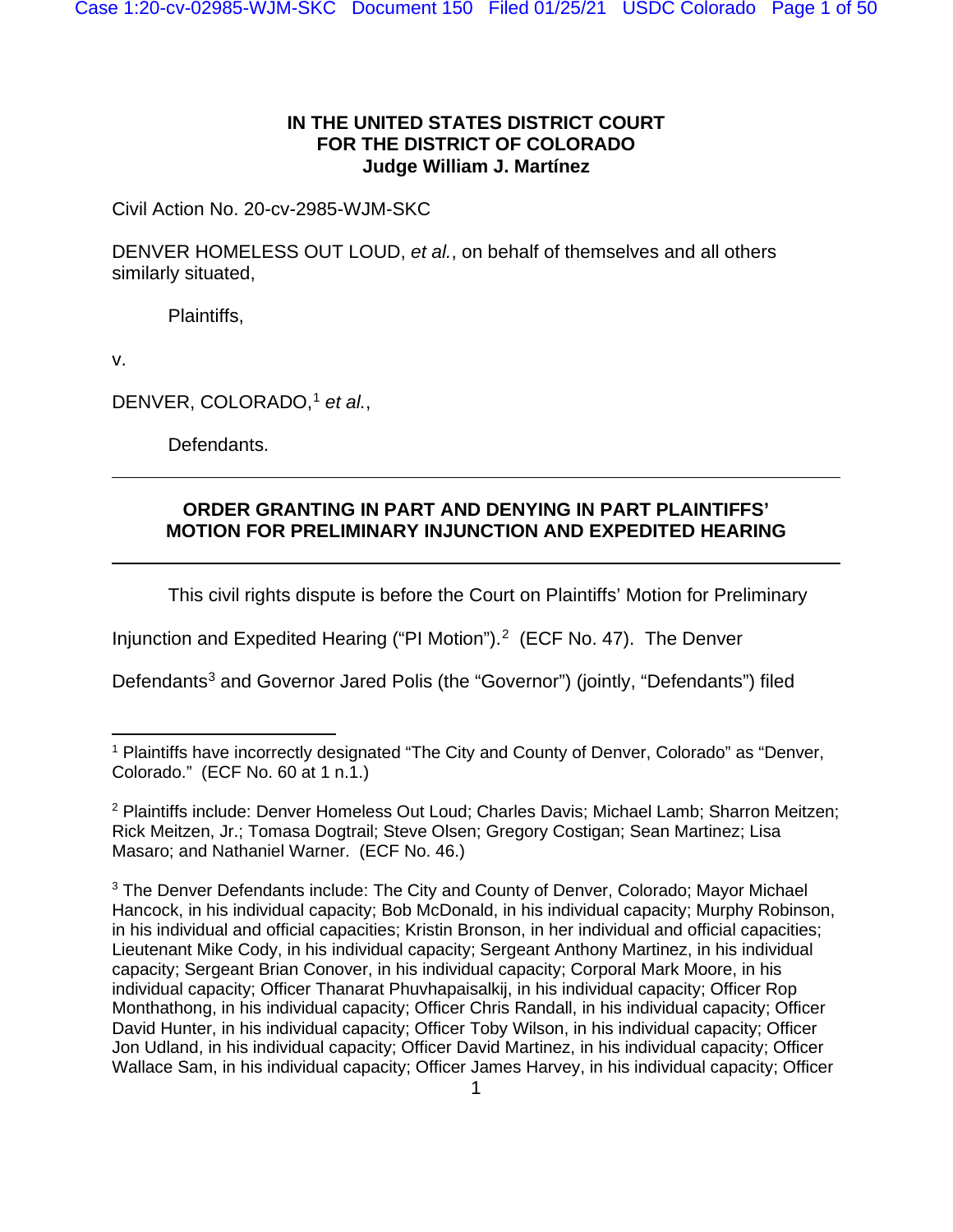responses. (ECF Nos. 67, 68.) Plaintiffs filed a reply. (ECF No. 77.) On December 15 and 16, 2020, and January 11, 2021, the Court held an evidentiary hearing on the PI Motion ("Evidentiary Hearing"), the record of which is incorporated herein.<sup>[4](#page-1-0)</sup> (ECF Nos. 125, 128, 143.) For the following reasons, the PI Motion is granted in part and denied in part.

# **I. BACKGROUND AND PROCEDURAL HISTORY**

# **A. Background**[5](#page-1-1)

On October 5, 2020, Plaintiffs Denver Homeless Out Loud ("DHOL") and several

people experiencing homelessness filed a putative class action against the City and

County of Denver ("Denver" or "the City") and several of its officials (including Mayor

Michael Hancock; Executive Director of Denver's Department of Public Health and

Environment ("DDPHE") Bob McDonald; Executive Director of Denver's Department of

Safety Murphy Robinson; and City Attorney for Denver Kristin Bronson), the Governor,

Environmental Hazmat Services ("EHS"), which is an environmental services company,

numerous Denver Police Department ("DPD") and Colorado State Patrol ("CSP") law

Darren Ulrich, in his individual capacity; Officer Mallory Lutkin, in her individual capacity; Corporal Andrew Gasparovic, in his individual capacity; John & Jane Boes 1-75; John & Jane Does 1-75; John & Jane Foes 1-75; John & Jane Joes 1-75; and John & Jane Moes 1-75. (ECF No. 46.)

The caption lists Officer Wallace Sam as a defendant, but paragraph 44 names Sam Wallace; according to Plaintiffs' Second Status Report, the defendant's correct name is "Wallace Sam." (*Id.* ¶ 44; ECF No. 42.) Plaintiffs name Defendant R. Manazanares as a defendant in paragraph 40, but his name is not in the caption. (ECF No. 46 ¶ 40.)

<span id="page-1-0"></span><sup>4</sup> As of the date of this Order, the parties have not requested an official copy of the Evidentiary Hearing transcript. Thus, in this Order, the Court will cite the three volumes of the Preliminary Transcript prepared by the court reporter.

<span id="page-1-1"></span><sup>5</sup> The Court draws the Background predominantly from the Complaint (ECF No. 46) and the parties' briefs and exhibits attached thereto (ECF Nos. 47, 67, 68, and 77).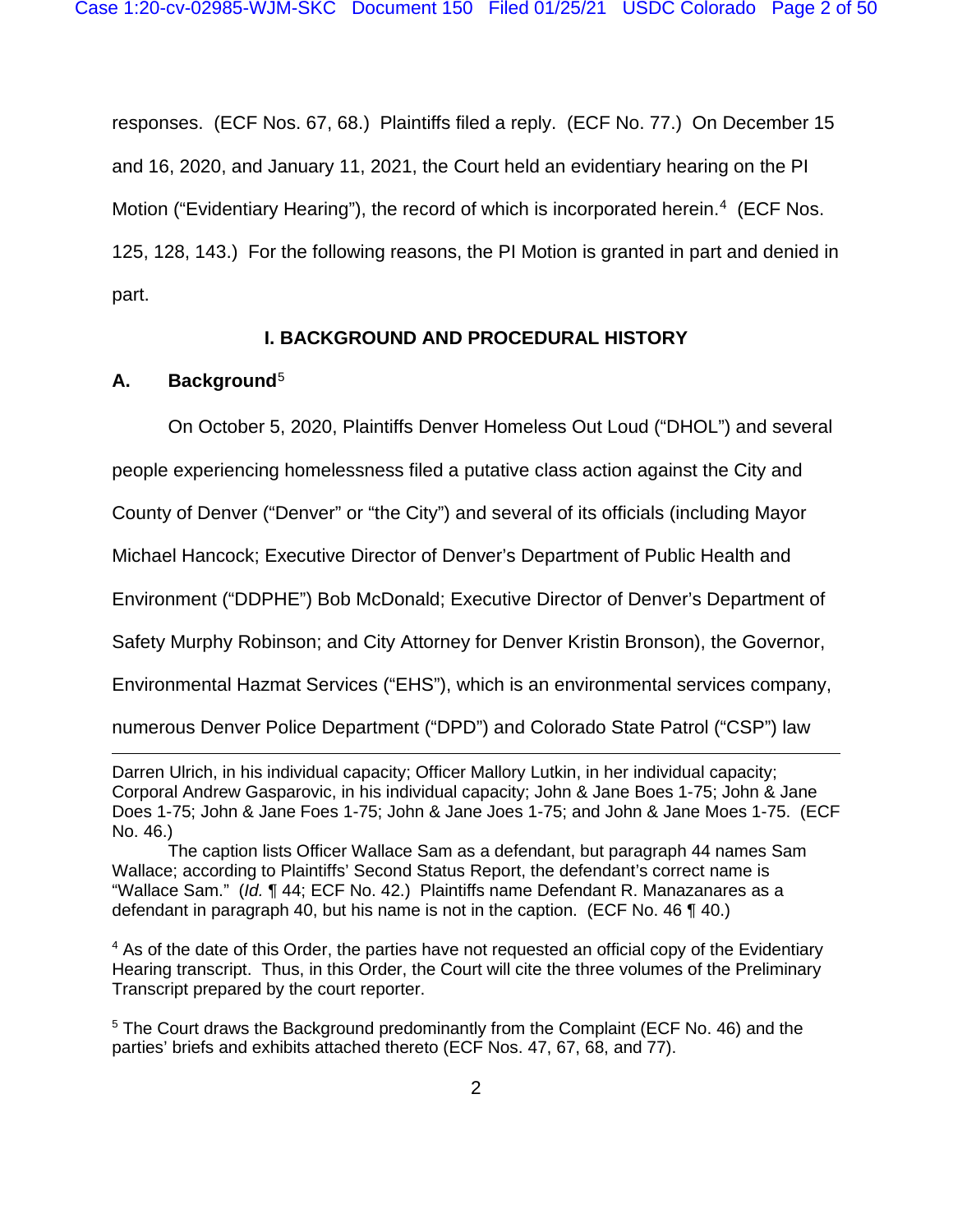enforcement officers, and hundreds of John and Jane Does. (ECF No. 1.) Plaintiffs later filed an amended Class Action Complaint (the "Complaint"), alleging numerous federal and state constitutional violations, breach of contract, and other common law and statutory claims. $6$  (ECF No. 46.) This is currently the operative complaint in this action.

In the Complaint, Plaintiffs allege that Defendants have swept numerous

homeless encampments around Denver with either no or insufficient notice, and have

seized or disposed of homeless individuals' property without due process. (*Id.* ¶¶ 1–3.)

Plaintiffs further contend Defendants have political motives for providing insufficient

notice, including not wanting to alert those who might want to protest the sweeps. (ECF

No. 46 ¶¶ 1 n.1, 4, 200; ECF No. 47 at 22, 36.) While Plaintiffs complain that

Defendants have made at least eleven sweeps during the pandemic (*see* ECF No. 47 at

24), they focus on three: the July 29, 2020 sweep of Lincoln Park—property of the State

of Colorado (*id.* at 17–22), the August 5, 2020 sweep near Morey Middle School

("Morey") (*id.* at 23–24), and the September 15, 2020 sweep near the South Platte River

<span id="page-2-0"></span> $6$  The claims alleged are: (1) 42 U.S.C. § 1983 - Fourth Amendment violation - unlawful seizure (against Defendants); (2) § 1983 - Fourteenth Amendment violation - unlawful taking (against Defendants); (3) § 1983 - Fourteenth Amendment violation - deprivation of property without due process (against Defendants); (4) § 1983 - Fourteenth Amendment violation - danger creation (against Defendants); (5) [Plaintiffs did not include a Fifth Claim]; (6) § 1983 - Fourteenth Amendment violation - D.R.M.C. § 49-246 (Encumbrance Removal Ordinance) void-forvagueness (against Denver); (7) Colo. Rev. Stat. § 13-21-131, Colo. Con. Art. II, § 7 - unlawful seizure (against Defendants); (8) Colo. Rev. Stat. § 13-21-131, Colo. Con. Art. II, § 15 - unlawful taking (against Defendants); (9) Colo. Rev. Stat. § 13-21-131, Colo. Con. Art. II, § 25 - due process (against Defendants); (10) Colo. Rev. Stat. § 13-21-131, Colo. Con. Art. II, § 25 danger creation (against Defendants); (11) Colo. Rev. Stat. § 13-21-131, Colo. Con. Art. II, § 3 right to use public streets and facilities (against Defendants); (12) Colo. Rev. Stat. § 13-21-131, Colo. Con. Art. II, §§ 3, 25 - equal protection (against Defendants); (13) breach of contract (against Denver and Hancock); (14) conversion (against EHS and John & Jane Loes 1–75); and (15) trespass to chattels (against EHS and John & Jane Loes 1–75). (ECF No. 46.)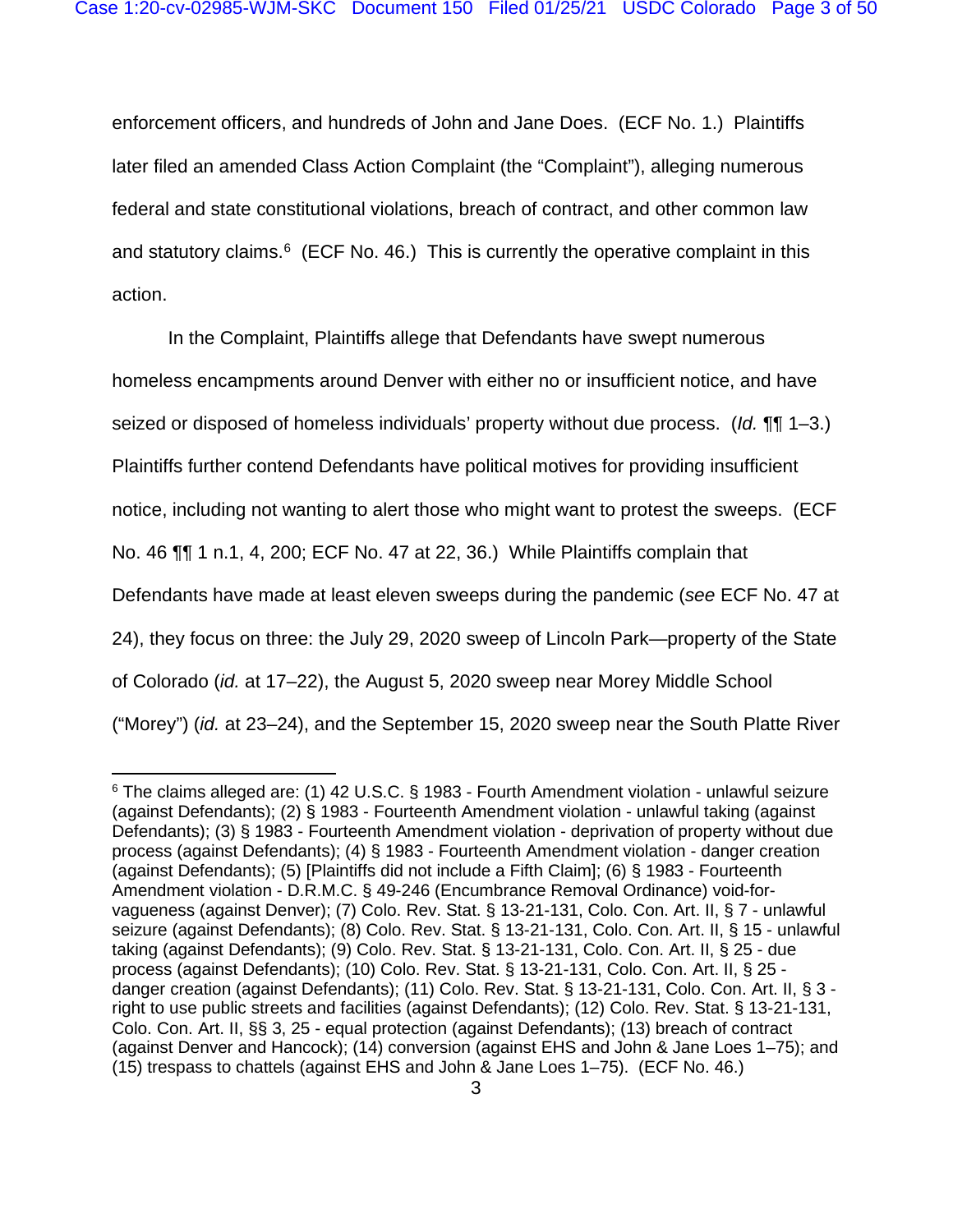("South Platte") (ECF No. 77 at 5). All three of these encampment sites are located within the City and County of Denver.

According to Plaintiffs, the COVID-19 pandemic has exacerbated the detrimental effects of the sweeps and endangered the lives of these displaced individuals. Instead of living in encampments, Plaintiffs allege the sweeps have forced many people experiencing homelessness to live into congregate shelters which, Plaintiffs contend, according to the Centers for Disease Control and Prevention ("CDC") guidance (*see* ECF No. 67-2), may increase the risk of contracting COVID-19 for people experiencing homelessness and the community. (ECF No. 46 ¶ 7.)

Defendants point out that camping bans and encumbrance ordinances were not regularly enforced early in the pandemic. (ECF No. 67 at 4; ECF No. 68 at 6.) However, as encampments grew, living conditions deteriorated, and significant health concerns arose. (ECF No. 67 at 4). In Lincoln Park, members of that encampment dismantled security cameras, street lighting, and the sprinkler system. (*Id.*) Considerable amounts of food waste, trash, human waste, and used needles accumulated. (*Id.*) A pre-existing rat infestation became the worst rodent infestation in Denver's recent history, and there was wide-spread and open use and trade of drugs, and increasing incidents of violence. (*Id.*) On July 22, 2020, the DDPHE conducted voluntary COVID-19 testing and found a 2% positivity rate. (ECF No. 68 at 9; ECF No. 68-1 ¶ 28.) On July 23, 2020, one person was killed, and two others were seriously wounded in a shooting in Lincoln Park. (ECF No. 67 at 4.) Twice, Denver Parks & Recreation ("DPR") Park Rangers observed someone shooting a handgun in the air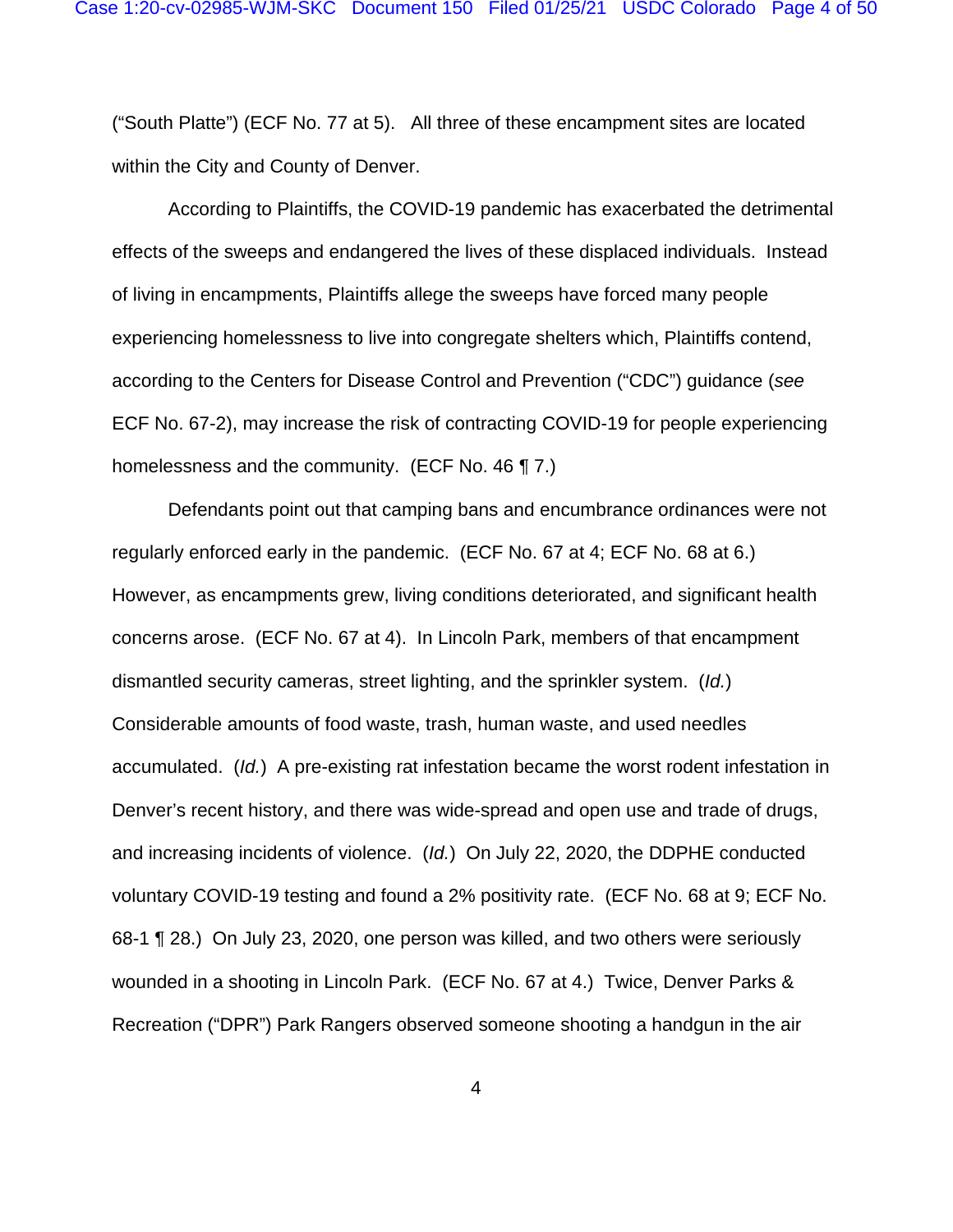from within Lincoln Park. (ECF No. 68-13 ¶ 5.) There was also a homicide in or very near the South Platte encampment. (Tr. III at 25:25–26:5.)

The Denver Defendants state that they tried to strike a reasonable balance between being sensitive to the people experiencing homelessness in the encampments and the need to remediate the significant public health and safety risks. (ECF No. 68 at 9.) Beginning in mid to late March 2020, the DPD Homeless Outreach Team ("HOT") advised homeless individuals living in encampments about social distancing and symptom monitoring. (ECF No. 68-9 ¶ 2.) But as Sergeant Brian Conover, supervisor of DPD's HOT, describes, "people in the encampments did not listen, failing to socially distance or follow other COVID guidelines, including having their tents in very [close] proximity." (*Id.*) Thus, on July 27, 2020, Park Rangers, Denver Department of Housing Stability ("HOST") employees, and other outreach workers began to advise homeless individuals in the Lincoln Park encampment that a temporary closure of the location was imminent and offer connections to services, storage, shelter, and transportation. (ECF No. 68 at 9; ECF No. 68-9 ¶ 5.)

Plaintiffs state there was no advance written notice of the sweep. On the morning of the sweep, DDPHE posted a written area restriction notice stating Lincoln Park was being closed immediately due to a public health and safety emergency; significantly, however, the notice did not identify or describe the emergency, or provide clarity whether the emergency related to public health and safety. (ECF No. 47 at 18– 19; ECF No. 14-4 ¶¶ 27–45.) The Denver Defendants state they stored three bins of unattended possessions. (*Id.*) By contrast, Terese Howard, lead organizer and founder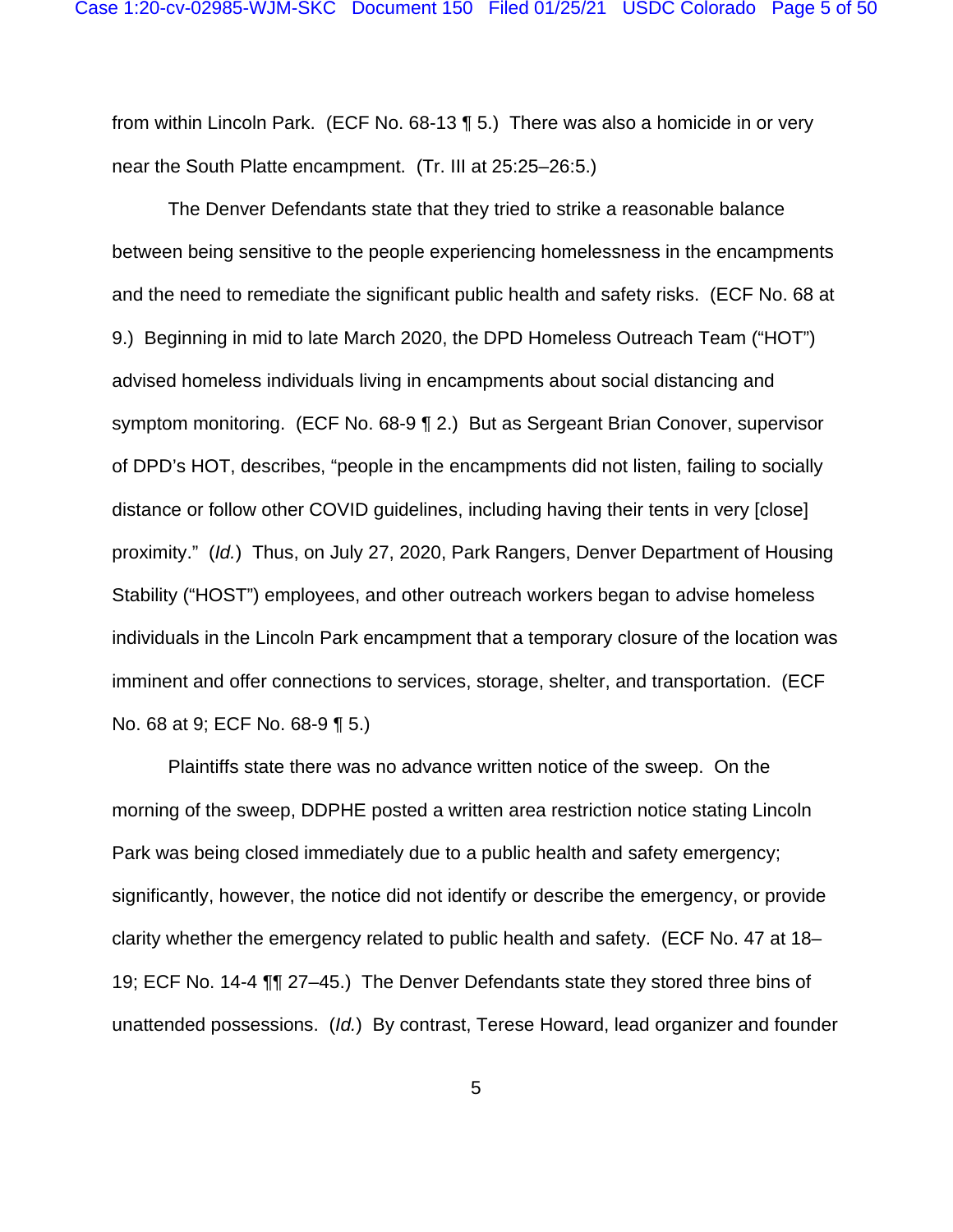of DHOL, states she observed no efforts to offer to store property and no effort to identify property with apparent value. (ECF No. 14-4 ¶ 42.)

At the Morey encampment, conditions deteriorated like those in Lincoln Park. (ECF No. 68 at 10.) On July 14, 2020, DDPHE tested 125 individuals and five individuals tested positive for COVID-19—a 4% positivity rate. (ECF No. 68-1 ¶ 29.) In early August, conditions had deteriorated further, and additional concerns arose because Morey teachers and students planned to return for registration on August 6 and 7, 2020. (ECF No. 68 at 10.) The Denver Defendants state that, as in Lincoln Park, similar teams were sent onsite more than a week in advance to notify members of the encampment of the impending closure of the encampment and offer services. (*Id.* at 11; ECF No. 68-9 ¶ 5.) In the August 5, 2020 Morey sweep, hundreds of needles were collected, over ten tons of waste were removed, and Denver Department of Transportation and Infrastructure ("DOTI") stored items for eight individuals. (ECF No. 68 at 11.) In addition to outbreaks of COVID-19, there have been multiple outbreaks of contagious diseases at the encampments in question, such as trench fever, hepatitis A, and shigellosis. (*Id.*)

### **B. Procedural History**

The PI Motion does not encompass all of the claims asserted in the Complaint. (ECF No. 47.) At issue in the PI Motion are Plaintiffs' claims under *Monell v. Department of Social Services*, 436 U.S. 658 (1978), under the Fourteenth Amendment (substantive and procedural due process), under the Fourth Amendment, and for breach of contract. (ECF No. 58 at 6.) An in-person Evidentiary Hearing on the PI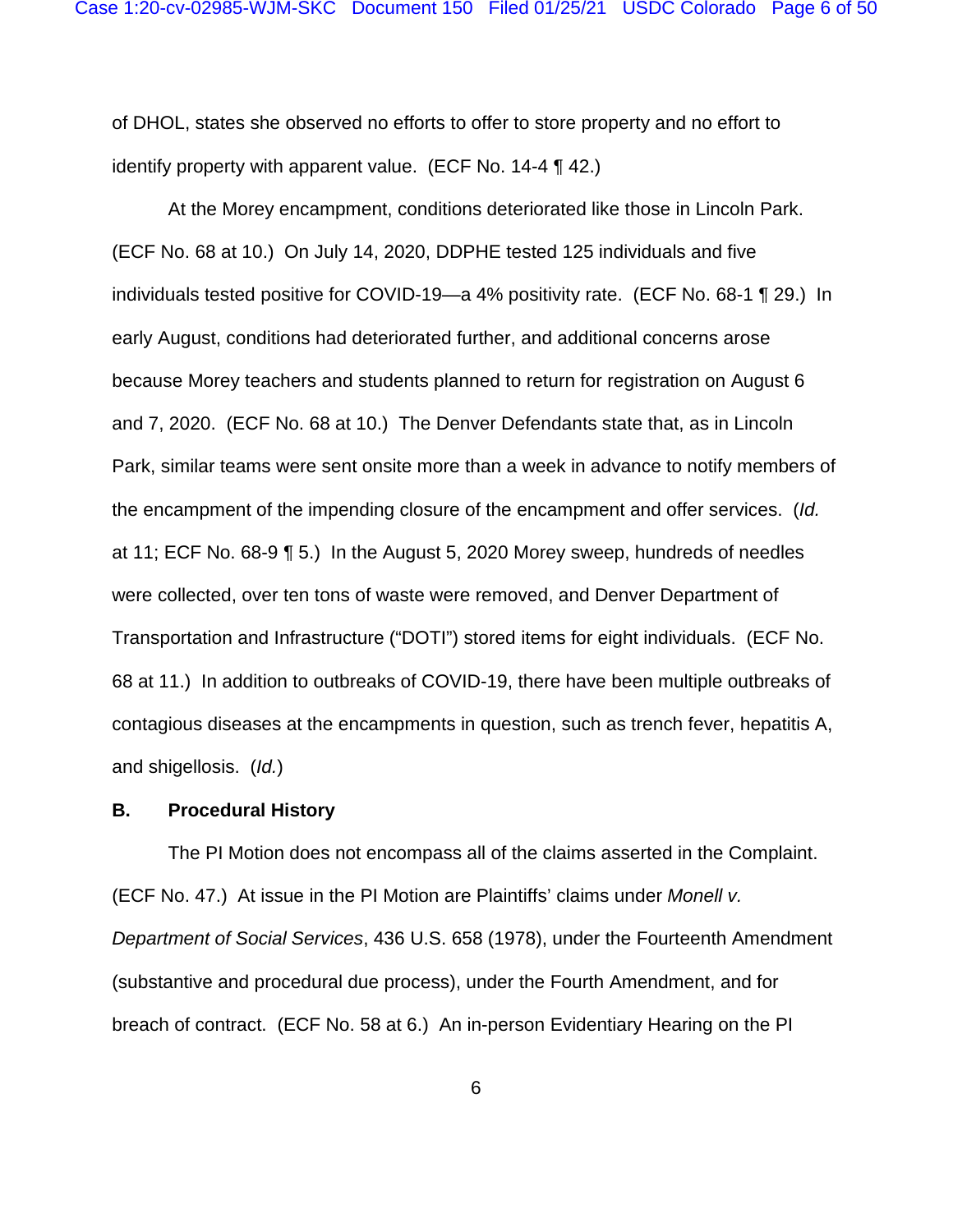Motion took place over three full days, December 15 and 16, 2020, and concluding on January 11, 2021. (ECF Nos. 125, 128, 143.)

At the Evidentiary Hearing, the Court heard testimony from numerous witnesses. For Plaintiffs, the following individuals testified: Alexandra Binder (a reporter for independent news outlet *Unicorn Riot*); Jacob Wessley (expert witness on the issue of outreach to the homeless population and Director of Outreach at Colorado Coalition for the Homeless); Marisa Westbrook (expert witness in housing and its impact on health); Dr. Kathleen Van Voorhis (Director of Interfaith Alliance in Colorado); Candi CdeBaca (Denver City Council District 9 Representative); Steve Olsen (a homeless individual who lived near the South Platte River); Dr. Greg Whitman (expert witness in managing pandemics); Michael Lamb (a homeless individual who used to live in Lincoln Park); and Dr. Jamie Sorensen (expert witness in street psychiatry).

The Denver Defendants' witnesses included: Charlotte Pitt (Manager in the Division of Solid Waste Management, part of DOTI); Danica Lee (Denver's Director of Public Health Investigations Division, part of DDPHE); Dr. Bill Burman (Chief Medical Officer of the City and County of Denver, and Director of Denver Public Health); Bob McDonald (Executive Director of DDPHE); Eliza Hunholz (Assistant Director of Park Ranger Program for DPR); and Sergeant Brian Conover (supervisor of DPD's HOT). The Governor called Major Steve Garcia of the Colorado State Patrol.

Plaintiffs called two rebuttal witnesses: Marcos Sepulveda (a homeless individual who lived on property owned at least in part by the Colorado Department of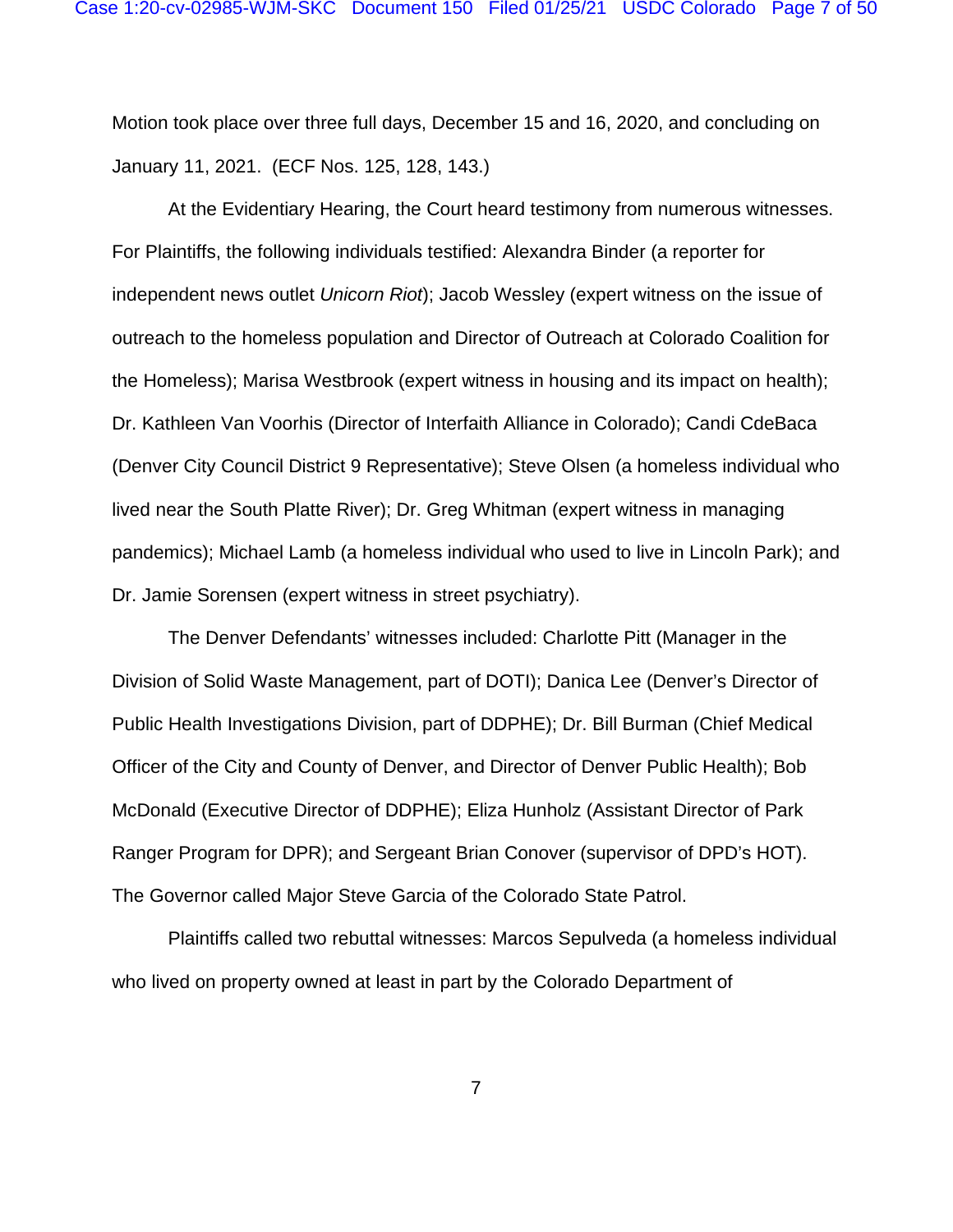Transportation), and Tiley English (a homeless individual who was sleeping near

Councilperson CdeBaca's office on August 19, 2020).

In ruling on the PI Motion, the Court has carefully considered all of these

witnesses' testimony, in addition to the numerous exhibits admitted into evidence by all

the parties, as well as supporting declarations and other documents.

# **II. REQUESTED INJUNCTION**

In the PI Motion, Plaintiffs ask that this Court:

• Enjoin Defendants from conducting sweeps, or other displacement of encampments of homeless individuals (whether those displacements are carried out through the enforcement of a public health order, the Camping Ban,[ [7](#page-7-0)] the Encumbrance Removal Ordinance,[ [8](#page-7-1)] or any other law), at least until public health authorities have determined that the COVID-19 pandemic is over;[<sup>9</sup>]

Similarly, the Colorado Department of Personnel Administration ("DPA") promulgates rules prohibiting camping in Lincoln Park. (*See* Colo. Rev. Stat. § 18-9-117 (describing unlawful conduct on public property, including camping); ECF No. 67-1; *see also* 1 CCR 103-3:4.0 (providing for permitting of events in Lincoln Park and banning camping in Lincoln Park).)

<span id="page-7-1"></span><sup>8</sup> The Encumbrance Removal Ordinance provides that "The manager of transportation and infrastructure or the manager's designee . . . is authorized to remove or to order the removal of any article, vehicle or thing whatsoever encumbering any street, alley, sidewalk, parkway or other public way or place . . . . The manager may prescribe appropriate methods, specifications, placement and materials for encumbrances in the public right-of-way." D.R.M.C. § 49-246.

<span id="page-7-0"></span><sup>7</sup> The Camping Ban prohibits unauthorized camping on public or private property. *See* D.R.M.C. § 38-86.2. Relevant here, "It shall be unlawful for any person to camp upon any public property except in any location where camping has been expressly allowed by the officer or agency having the control, management, and supervision of the public property in question." *Id.* § 38- 86.2(b). The law also describes requirements of law enforcement officers and defines relevant terms like "camp," "designated human service outreach worker," and "public property." *Id.* § 38- 86.2(d).

Although this Ordinance is not at issue in the PI Motion, in the Complaint, Plaintiffs challenge its constitutionality and claim it is void-for-vagueness.

<span id="page-7-2"></span><sup>&</sup>lt;sup>9</sup> At the Evidentiary Hearing, Plaintiffs represented that the end of the pandemic is defined as "when the state of emergency ends in the State of Colorado as issued by Governor Polis." (Tr. III at 228:3–9.)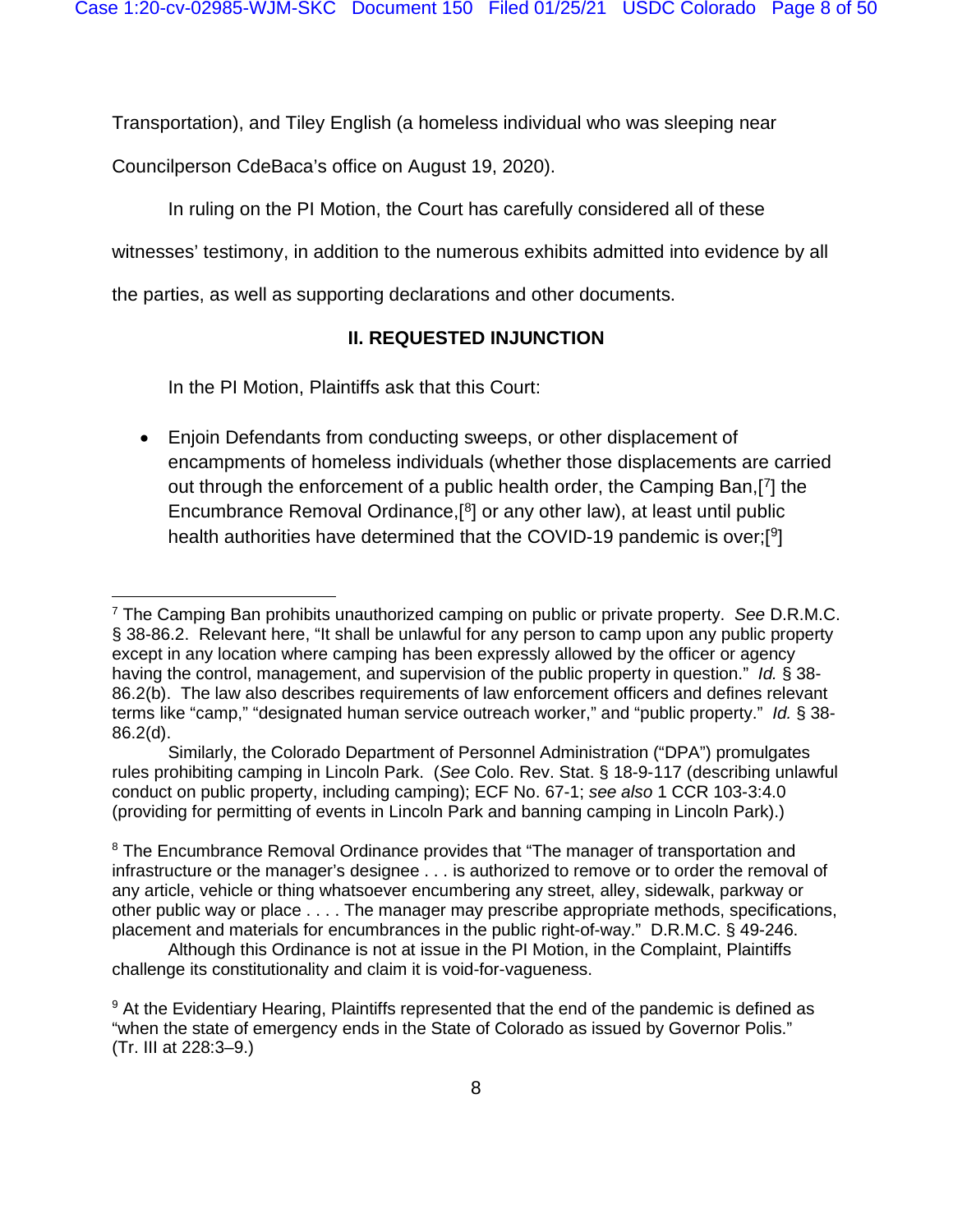- Require Defendants [to] provide restrooms, sanitation services (including trash services), and personal hygiene facilities (including handwashing stations) to Plaintiffs;
- Enjoin Defendants from conducting sweeps without at least seven-days written notice;
- Enjoin Defendants from discarding and/or destroying Plaintiffs' unabandoned property; and
- Enjoin Defendants from violating the terms of the *Lyall v. Denver* settlement agreement [("*Lyall* Settlement")].[ [10\]](#page-8-0)

(ECF No. 47 at 4.)

# **III. LEGAL STANDARD**[11](#page-8-1)

To obtain a preliminary injunction, Plaintiffs, as the moving parties, must

establish that

(1) a substantial likelihood that the movant eventually will prevail on the merits; (2) that the movant will suffer irreparable injury unless the injunction issues; (3) that the threatened injury to the movant outweighs whatever damage the proposed injunction may cause the opposing party; and

<span id="page-8-0"></span> $10$  Unhelpfully, Plaintiffs do not clarify what relief they request from which particular Defendants; instead, they broadly request relief as to all Defendants.

Plaintiffs seek a preliminary injunction against the Governor in his official capacity only. (Tr. III at 238:24–239:7.)

The Governor separately argues that Plaintiffs' requested injunction is not sufficiently specific regarding the relief sought from particular Defendants. (ECF No. 67 at 6, 7, 19.) For instance, the State of Colorado was not a party to the *Lyall* Settlement, so the Court clearly cannot enjoin the Governor from violating it.

<span id="page-8-1"></span><sup>&</sup>lt;sup>11</sup> In the PI Motion, Plaintiffs attempt to invoke the sliding-scale rule that "where the moving" party has established that the three 'harm' factors tip decidedly in its favor, the probability of success requirement' is relaxed." (ECF No. 47 at 25 (citing *Star Fuel Marts, LLC v. Sam's East, Inc.*, 362 F.3d 639, 652–53 (10th Cir. 2004).) However, the Tenth Circuit abrogated this standard in 2016, announcing that "any modified test which relaxes one of the prongs for preliminary relief and thus deviates from the standard test is impermissible." *Diné Citizens Against Ruining Our Environment v. Jewell*, 839 F.3d 1276, 1282 (10th Cir. 2016). Thus, Plaintiffs must make a strong showing on the likelihood of success on the merits requirement.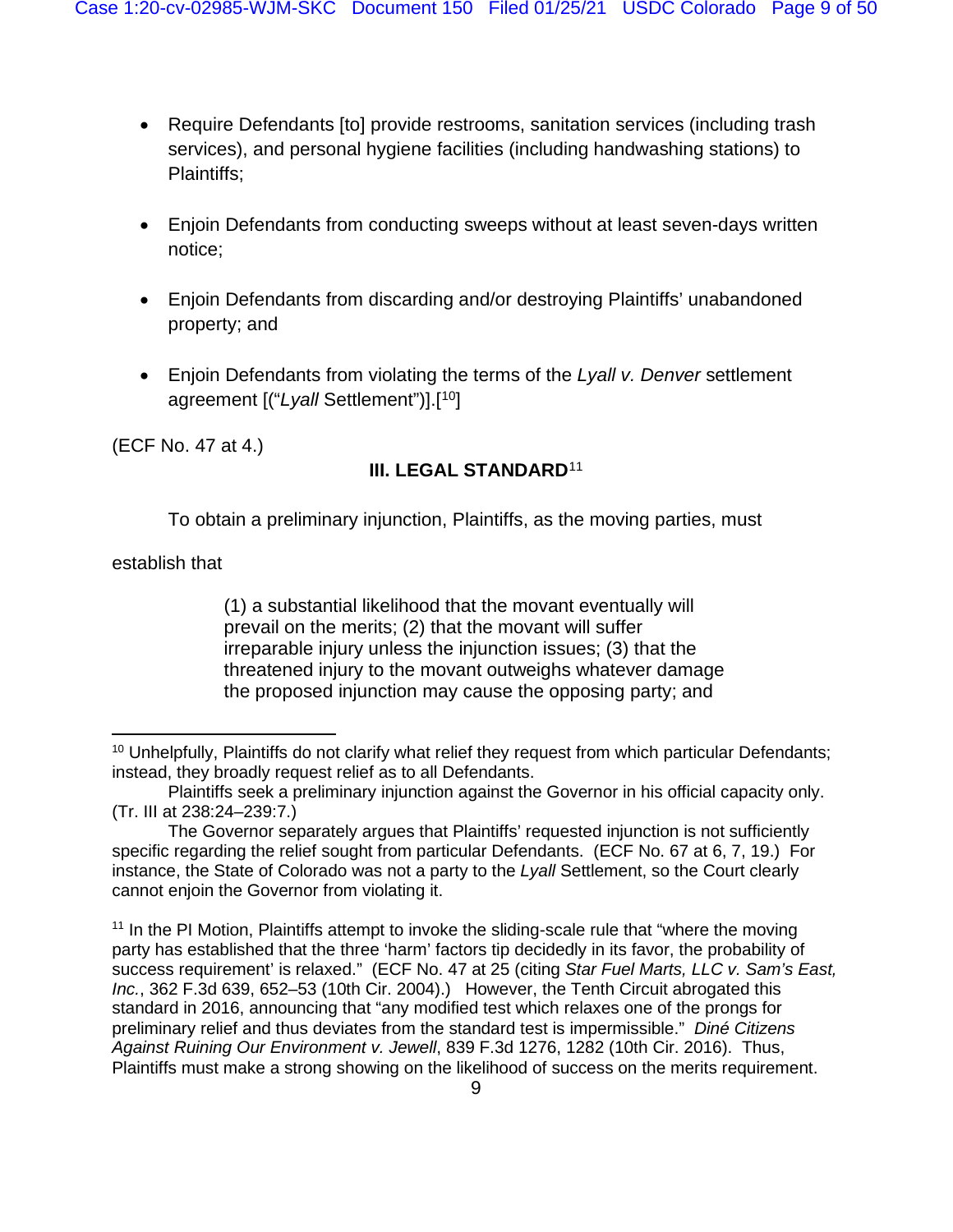(4) that the injunction, if issued, would not be adverse to the public interest."

*NRC Broad. Inc. v. Cool Radio, LLC*, 2009 WL 2965279, at \*1 (D. Colo. Sept. 14, 2009).

"As a preliminary injunction is an extraordinary remedy, the right to relief must be clear

and unequivocal." *Schrier v. Univ. of Colo.*, 427 F.3d 1253, 1258 (10th Cir. 2005). The

balance of the harms and public interest factors merge when the government is a party.

*See Nken v. Holder*, 556 U.S. 418, 435 (2009).

The Tenth Circuit applies a heightened standard for "[d]isfavored preliminary

injunctions," which do not

merely preserve the parties' relative positions pending trial. Instead, a disfavored injunction may exhibit any of three characteristics: (1) it mandates action (rather than prohibiting it), (2) it changes the status quo, or (3) it grants all the relief that the moving party could expect from a trial win. To get a disfavored injunction, the moving party faces a heavier burden on the likelihood-of-success-on-the-merits and the balance-of-harms factors: She must make a strong showing that these tilt in her favor.

*Free the Nipple-Fort Collins v. City of Fort Collins*, 916 F.3d 792, 797 (10th Cir. 2019)

(citations and internal quotation marks omitted).

Because Plaintiffs' request a preliminary injunction that mandates action and

changes the status quo, the Court finds that the heightened standard applies here.[12](#page-9-0)

<span id="page-9-0"></span><sup>12</sup> At the Evidentiary Hearing, Plaintiffs asked the Court to examine the third footnote of *Free the Nipple*, arguing that it supports the proposition that the Court should not apply the heightened standard for disfavored injunctions here. (Tr. III at 244:15–245:13). By contrast, Defendants argue the heightened standard applies. (Tr. III at 216:13–22).

Nonetheless, Plaintiffs did not fully or clearly articulate at the Evidentiary Hearing or in their briefing why the heightened standard does not apply; as Plaintiffs request a preliminary injunction that seeks to alter the status quo and requires action, the Court concludes that the heightened standard applies.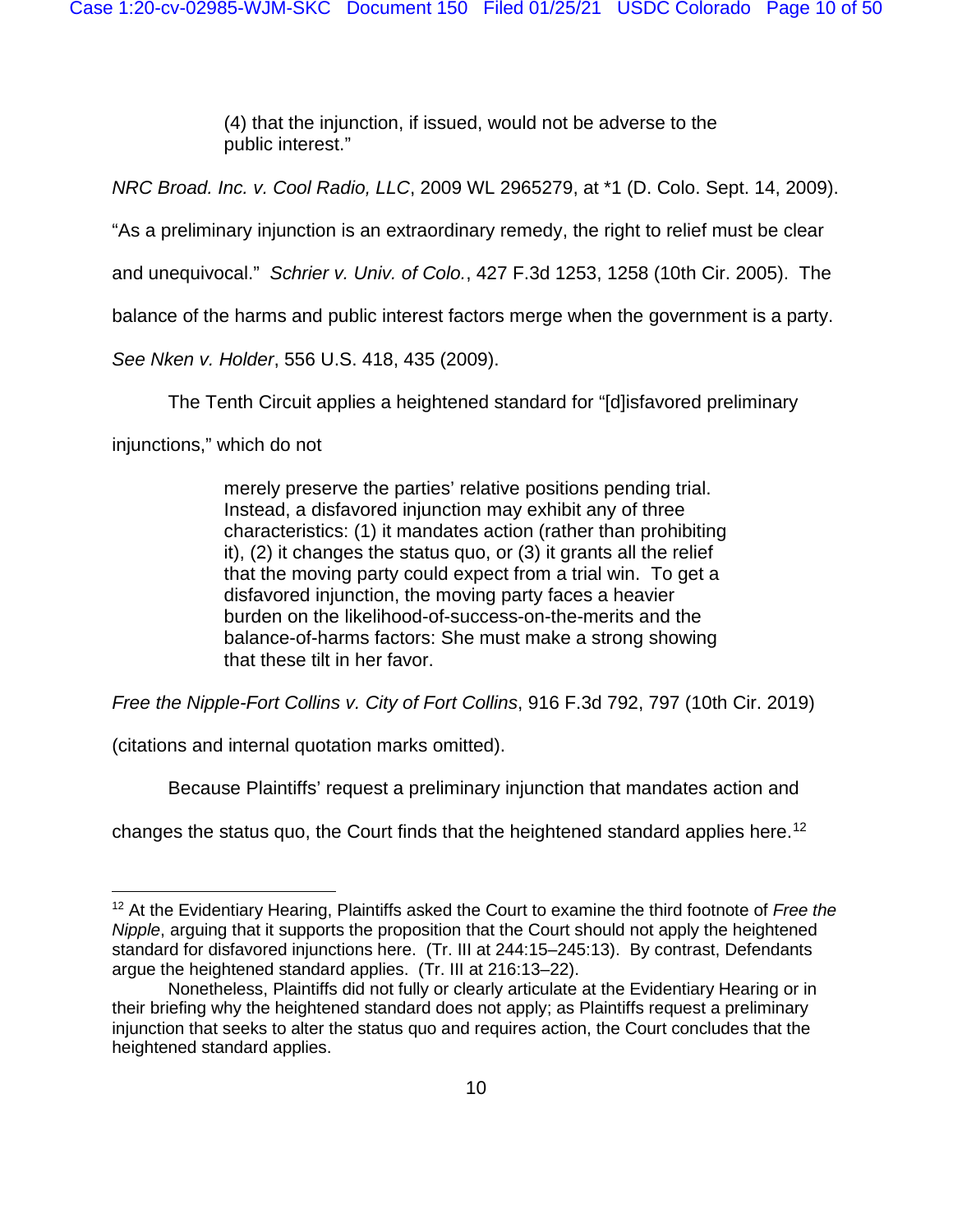### **IV. ANALYSIS**

### **A. The Denver Defendants**

- 1. *Substantial Likelihood of Success on the Merits of Plaintiffs' Claims*
	- a. Fourteenth Amendment Procedural Due Process<sup>[13](#page-10-0)</sup>

Among other things, the Fourteenth Amendment protects property: "No state shall . . . deprive any person of life, liberty, or property without due process of law." U.S. Const. amend. XIV, § 1. More particularly, under the doctrine known as "procedural due process," a court must ask two questions: first, "whether there exists a liberty or property interest which has been interfered with by the State"; and second, "whether the procedures attendant upon that deprivation were constitutionally sufficient." *Ky. Dep't of Corr. v. Thompson*, 490 U.S. 454, 460 (1989). Here, the existence of a property interest is not in question because Defendants do not challenge Plaintiffs' argument that they

have a property interest in the sorts of items they fear will be seized in future sweeps.

(ECF No. 67 at 17; ECF No. 68 at 21.)

As to the second question, individuals generally must receive, at a minimum,

"notice and an opportunity to be heard before the Government deprives them of

property." *Lyall v. City of Denver*, 2018 WL 1470197, at \*14 (D. Colo. Mar. 26, 2018)

<span id="page-10-0"></span><sup>&</sup>lt;sup>13</sup> The parties dispute how closely intertwined the Fourth Amendment and procedural due process claims are. Plaintiffs argue that even if the Court finds the seizures of property were reasonable under the Fourth Amendment, Plaintiffs are still entitled to due process protections before the seizure of their property. (ECF No. 47 at 34 n.69.)

On the other hand, Defendants argue that without an unreasonable seizure under the Fourth Amendment, there can be no due process violation under the Fourteenth Amendment. (ECF No. 68 at 20.) Thus, according to Defendants, unless Plaintiffs show Defendants' actions were unreasonable under the Fourth Amendment, the Court need not address the procedural due process allegations. (*Id.*)

Because the Court is not making a conclusive finding regarding the ultimate outcome of any particular claim at this stage of the litigation, it will not resolve this issue now.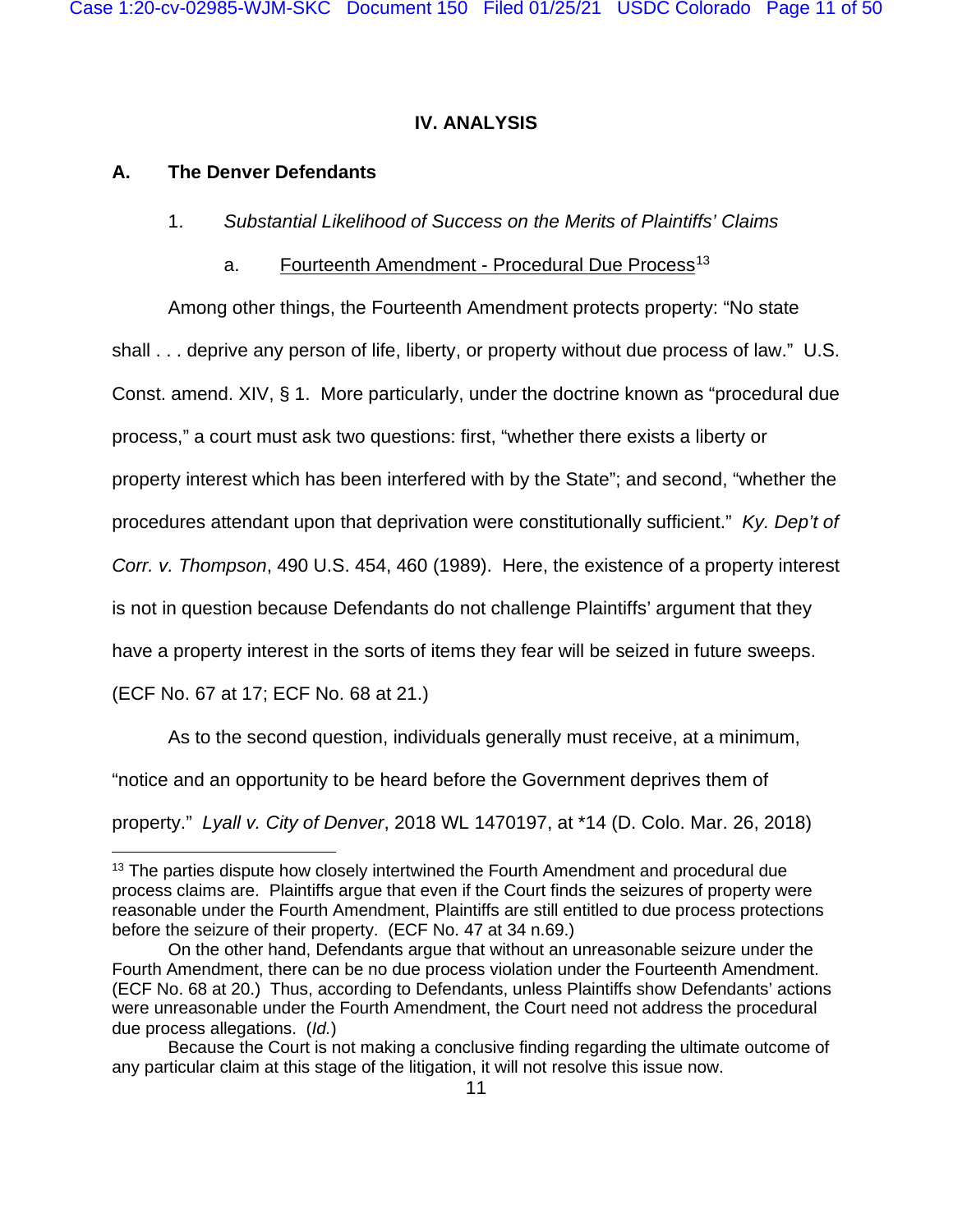(citing *United States v. James Daniel Good Real Prop.*, 510 U.S. 43, 48 (1993)). The

general rule may be disregarded in "extraordinary situations where some valid

governmental interest is at stake that justifies postponing the hearing until after the

event." *Id.* (citation omitted). Either way, the Court must consider the following factors

to determine whether the government's procedures provided the individual with due

process:

- the interests of the individual in retaining their property and the injury threatened by the official action;
- the risk of error through the procedures used and probable value, if any, of additional or substitute procedural safeguards; and
- the costs and administrative burden of the additional process, and the interests of the government in efficient adjudication.

*Id.* (citing *Mathews v. Eldridge*, 424 U.S. 319, 335 (1976)).

Plaintiffs contend that when the Denver Defendants seized their property they

violated Plaintiffs' procedural due process rights in three ways:

(1) Defendants provided no (or deficient) notice prior to seizing their property, (2) Defendants summarily discarded (and destroyed) Plaintiffs' property without any process for challenging the destruction, and (3) post-deprivation, Defendants did not provide an adequate process for Plaintiffs to challenge the seizure of their property or retrieve their property.

(ECF No. 47 at 35.) Plaintiffs argue that Defendants' underlying basis for the lack of

notice was that people might come to the encampments and protest; Plaintiffs reject this

as a valid rationale for Defendants' actions. Plaintiffs contend that public scrutiny and

the threat of First Amendment activity is not a reasonable basis for failing to adequately

provide advance notice. (ECF No. 77 at 17.)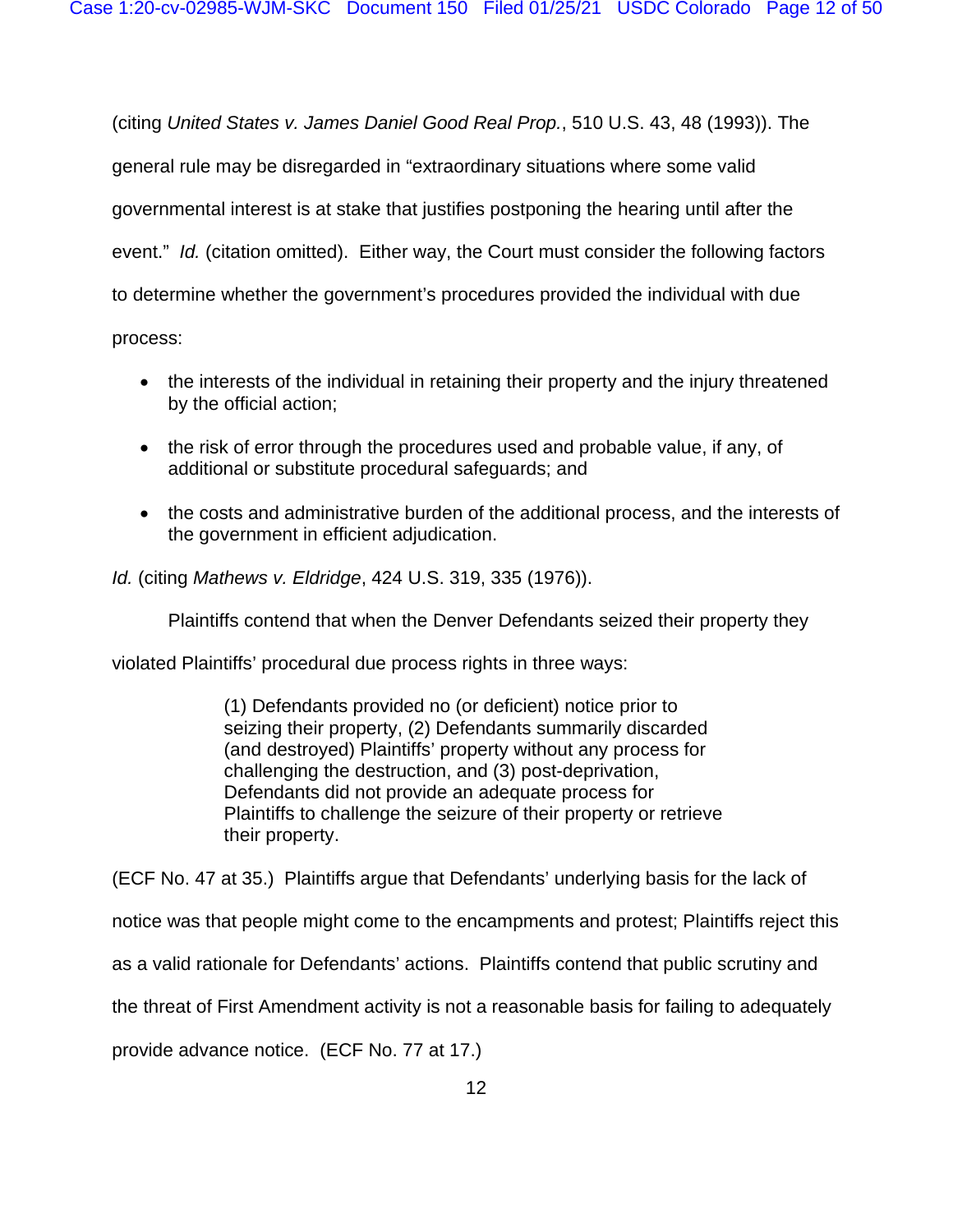The Denver Defendants dispute the lack of sufficiency of the notice provided, pointing out that in connection with the sweeps at Lincoln Park and Morey, Park Rangers warned homeless individuals of the impending sweeps and need to move. (ECF No. 68 at 22; ECF No. 68-1 ¶¶ 32–33; ECF No. 68-13 ¶¶ 6–10.) Notices of the area restrictions were posted the morning of the sweeps, individuals were told they had to leave, and no one was rushed or intentionally denied re-entry to the area to collect personal property. (ECF No. 68-1 ¶¶ 26, 32–33; *see also* ECF No. 68-12 video exhibits 6, 9, 13, 14.) The Denver Defendants state that all non-hazardous, unattended personal belongings were stored, and to the extent they were inadvertently disposed of, property owners can file an on-line claim for reimbursement with Denver. [14](#page-12-0) (ECF No. 68-10  $\P$ , 3, 9-10.)

The Court addresses the three prongs of the *Mathews* test in turn. First, Defendants do not dispute that Plaintiffs have a possessory interest in their personal property which is located at encampments. (ECF No. 67 at 17 (adopting the Denver Defendants' Fourth Amendment arguments); ECF No. 68 at 21 ("Denver does not challenge Plaintiffs' asserted interest in their personal property, other than trash and hazardous materials, located at unauthorized homeless encampments.").) As other courts have found, "[t]ents and non-contaminated blankets are necessary to protect individuals from rain and extreme weather." *Mitchell v. City of Los Angeles*, 2016 WL 11519288, at \*5 (C.D. Cal. Apr. 13, 2016).

<span id="page-12-0"></span><sup>&</sup>lt;sup>14</sup> According to Denver, reimbursement claims may be filed at https://www.denvergov.org/content/denvergov/en/city-attorneys-office/file-a-claim.html. (ECF No. 68 at 22 n.4.)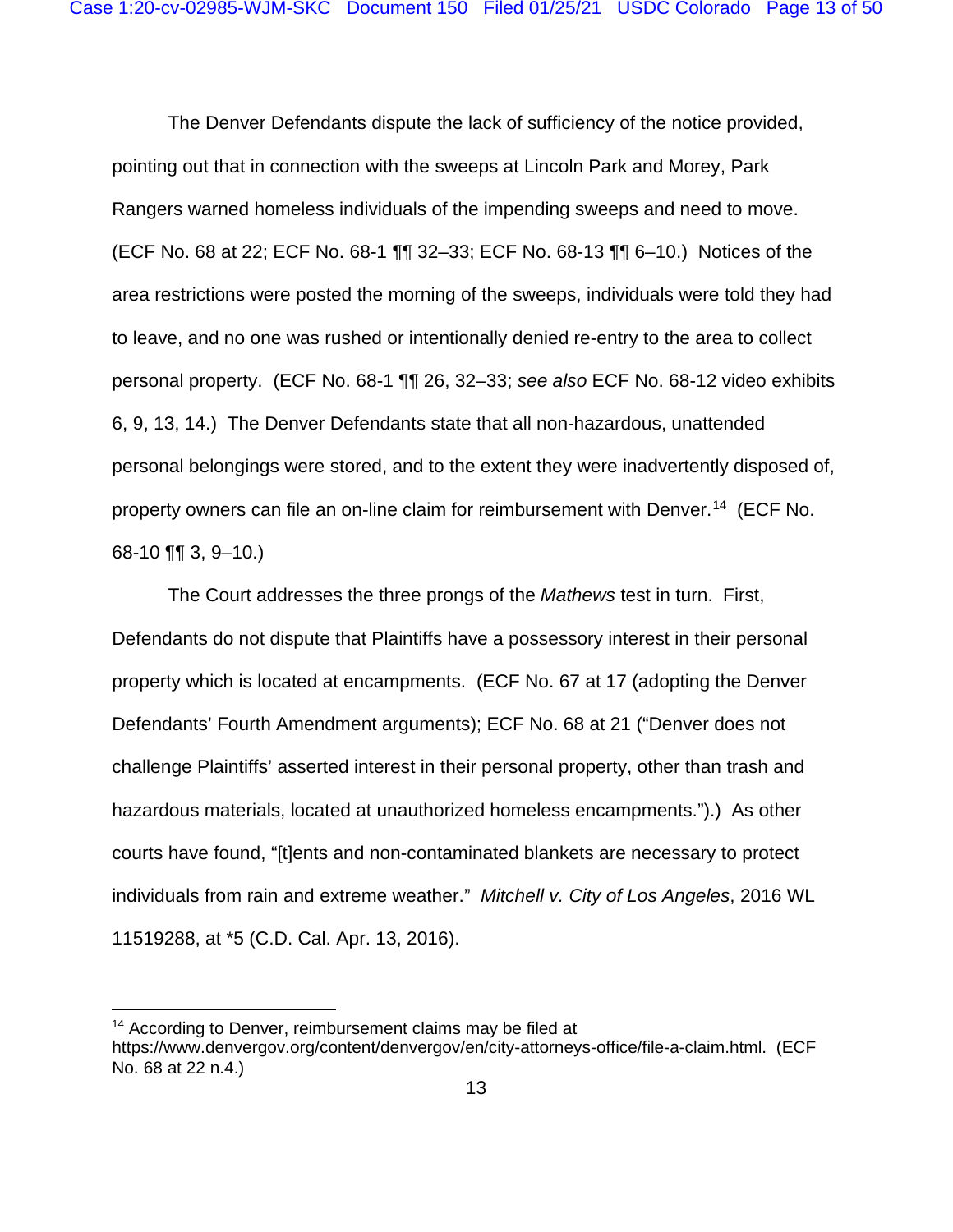Second, Plaintiffs' declarations and the Evidentiary Hearing testimony establish that there is a significant risk that the Denver Defendants will erroneously deprive Plaintiffs of their property through their actions. While the risk of erroneous deprivation exists within the context of large scale-encumbrance removals, for which DOTI provides seven days' notice, the risk is particularly pronounced in the context of the temporary area restrictions, for which DDPHE only provided written notice on the morning of the sweeps.

Specifically, the evidence shows that for the Lincoln Park, Morey, and South Platte temporary area restrictions, Plaintiffs only received notice of the sweeps early on the morning they occurred. Michael Lamb, a homeless individual living at the Lincoln Park encampment, testified that he received no notice that a sweep was happening. (ECF No. 77-13 ¶ 4.) On July 29, 2020, he woke up and saw Denver officials and trash trucks—the first notice he received that the area would be swept. (*Id.*) Similarly, Steve Olsen, a homeless individual living at the South Platte encampment, testified that before the day of the sweep, he "didn't know a thing about it."[15](#page-13-0) (Tr. I. at 225:22–25; ECF No. 77-3 ¶ 3.) The Denver Defendants disposed of his unabandoned, uncontaminated property in the sweep. (ECF No. 77-3 ¶¶ 6–9.) Regarding Morey, Pitt testified that while DOTI had planned to give seven days' notice there, the health department deemed there were health and safety risks that required cleaning it sooner. (Tr. II at 45:19–21; *see also* Tr. II at 64:3–17.)

<span id="page-13-0"></span><sup>&</sup>lt;sup>15</sup> Olsen testified that there were notices posted on RVs at the encampment, but no one spoke to anyone who had tents at the encampment. (Tr. I at 225:25–226:6.)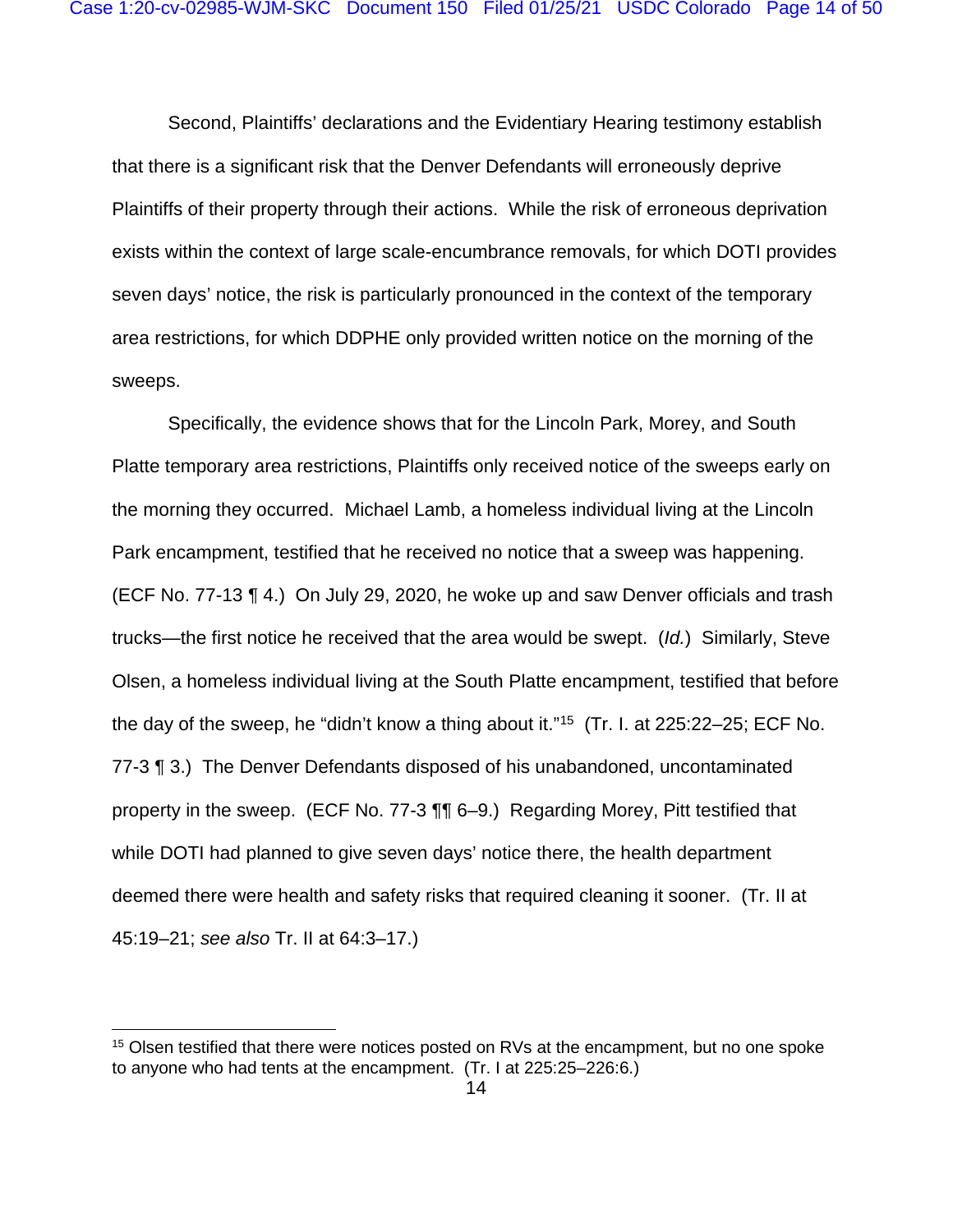Defendants' procedures for providing notice of a DDPHE area restriction did not afford homeless individuals sufficient time to remove their property from designated areas such that they might avoid seizure. With such limited notice as was provided for the DDPHE area restrictions—which for the Plaintiffs who testified amounted to effectively no notice whatsoever—Plaintiffs had little time to collect and remove their belongings prior to the commencement of the sweeps. For homeless individuals like Lamb, even if they are present during a sweep, they may not be able to move all of their property quickly enough to avoid seizure. Lamb gathered a small amount of his belongings, moved them a few blocks away, but by the time he was able to return to Lincoln Park, it was enclosed by the six-foot high fence, and Defendants refused to let him reenter. He "watched from behind the fence as Denver officials took [his] property . . . threw it into a trash truck, and destroyed it." (ECF No. 77-13 ¶¶ 6–9.) Homeless individuals who are not physically present at an encampment during an area restriction, like Olsen, risk having all of their property seized. (*See* ECF No. 77-3 ¶ 6.)

Moreover, Defendants' current procedures do not appear to afford homeless individuals a meaningful way to recover confiscated property. While homeless individuals appear to have some recourse in finding their property in storage, or recovering its value through a claim reimbursement, this process carries serious risks. For instance, after Olsen was told by a Denver official that his property might have been stored, he went to the storage facility, only to have EHS tell him they had stored no property on September 15, 2020. (*See* ECF No. 77-3 ¶ 7.) Marcos Sepulveda testified that after losing property in a sweep, he submitted a reimbursement claim, but was told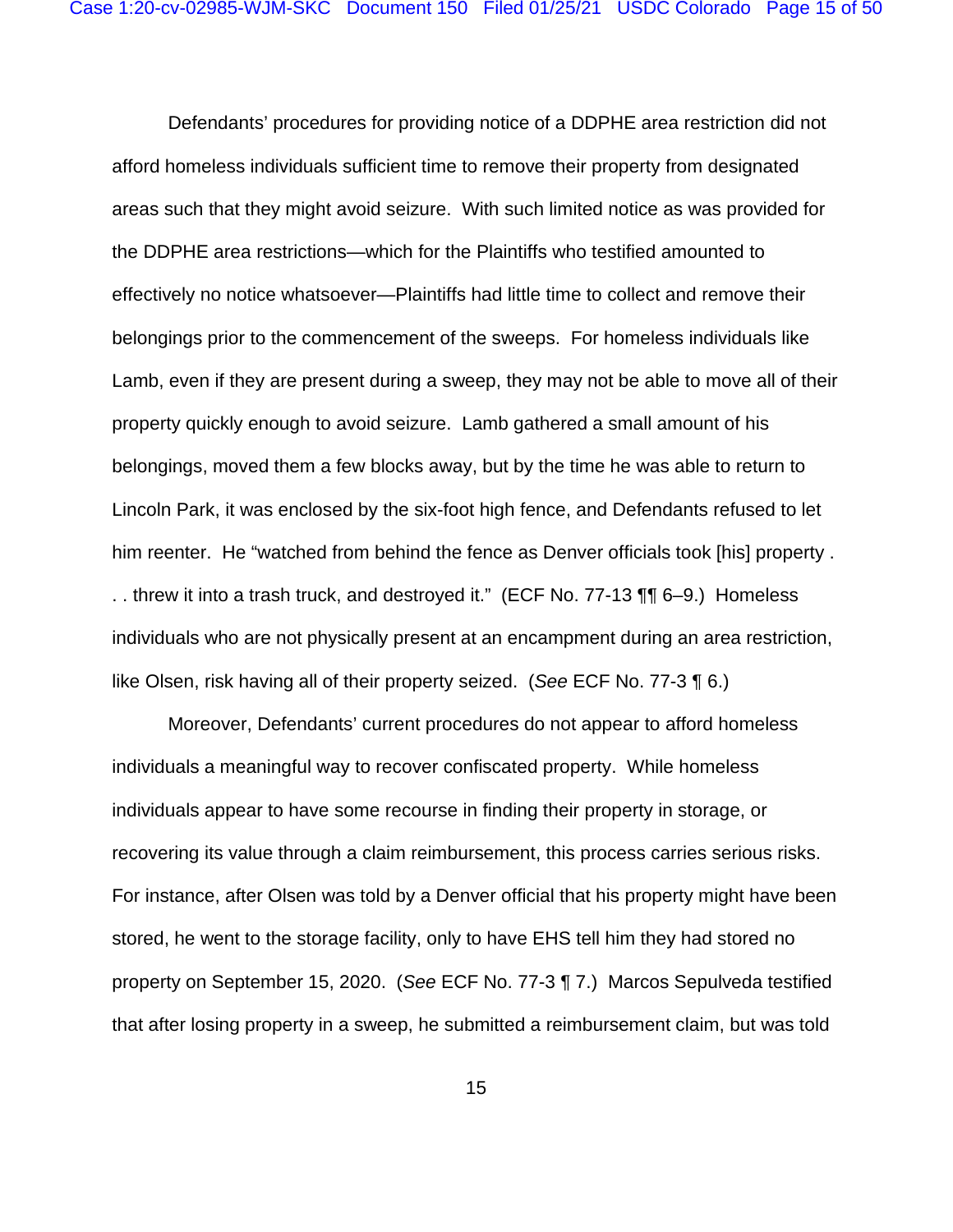there was not enough evidence for reimbursement because "they didn't think . . . they're liable." (Tr. III at 190:21–25.)

Under these circumstances, the Court finds that the limited process afforded by the Denver Defendants, particularly in conducting DDPHE-led area restrictions with only morning-of notice, carries a significant risk that homeless individuals have been and will be erroneously deprived of property. *See Mitchell*, 2016 WL 11519288, at \*5. If Denver provided homeless individuals with additional advance notice of sweeps, it would allow Plaintiffs a better chance to protect the property critical to their survival.

Third, the Court examines the government's interest at stake in conducting these sweeps. The government's overarching interest here—maintaining public health and safety—is unquestionably significant. Not only must the Denver Defendants handle the extraordinary task of navigating the Denver community through the COVID-19 pandemic, but they must simultaneously address those challenges in the context of Denver's homeless population and the growth of encampments throughout the city. Despite these substantial challenges, however, as explained below, the Denver Defendants have not demonstrated that the government's interest—significant though it may be—justifies providing written notice no earlier than the morning of DDPHE area restriction sweeps.

DDPHE's Director of Public Health Investigations, Danica Lee, testified that numerous factors present environmental and public health considerations for each encampment, including the impact on the people living in the encampment, the broader community, and the environment and public health. (Tr. II at 106:1–7.) One area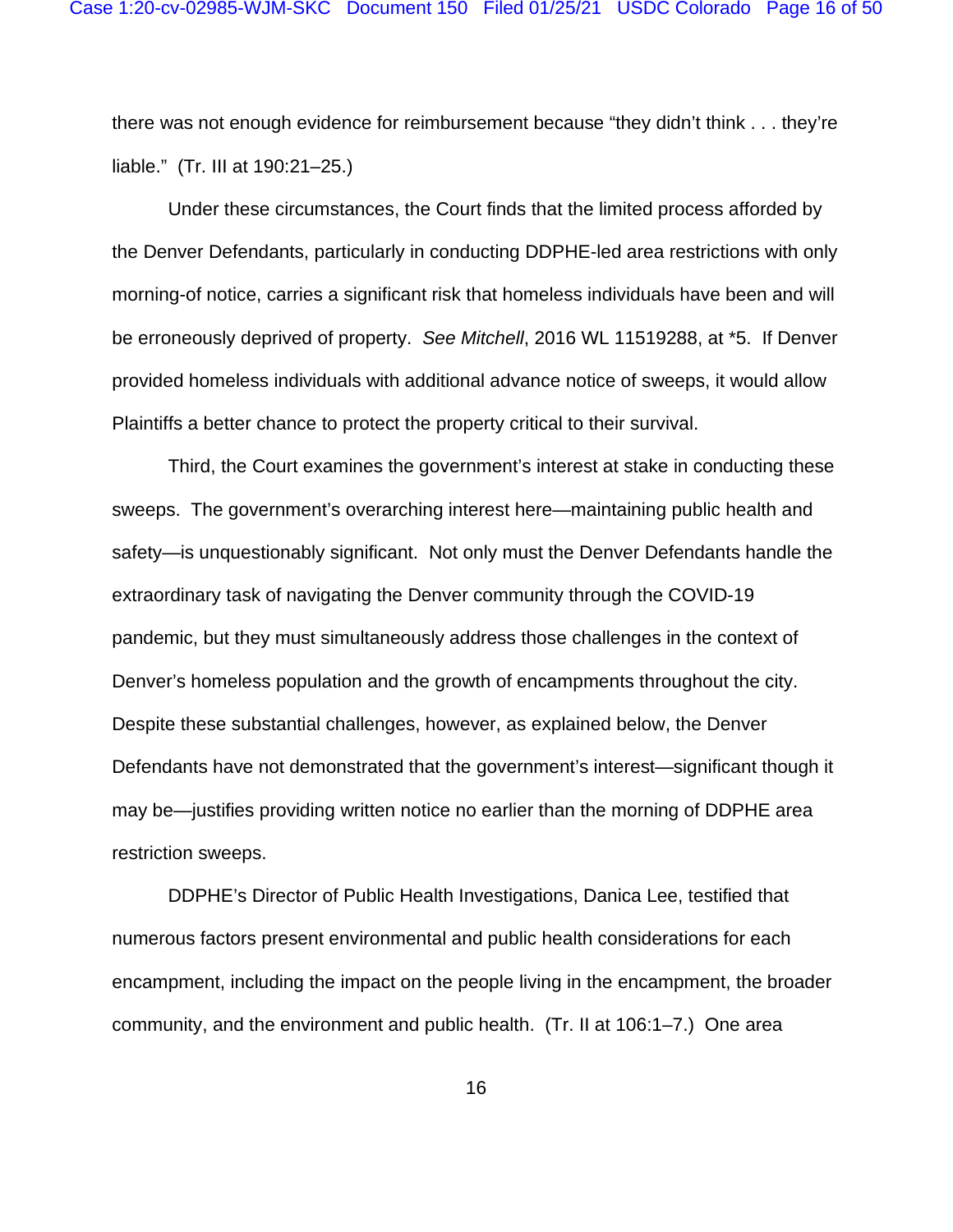restriction, attempted on June 17, 2020 at 21st Street and Stout Street, appears to have particularly influenced Lee and DDPHE's decisions regarding when to provide notice for area restrictions. For the June 17 restriction, DDPHE provided advance notice, and a group of protestors, distinct from the people living in the encampment, came to the site. According to Lee, the protestors were aggressive, shouted, and tried to enter the areas secured by the police, which allegedly created security challenges and led to concerns for the safety of the team working to implement the area restriction. Ultimately, DDPHE decided not to complete the area restriction due to these safety concerns. (Tr. II at 116:23–117:14.)

These safety concerns likewise influenced DDPHE's decisions regarding the timing of the notice provided for the Lincoln Park, Morey, and the South Platte area restrictions. (Tr. II at 119:3–4.) It is clear that DDPHE had overarching public health concerns leading to the decision to implement area restrictions at each of these locations. For example, Lee testified, as did numerous witnesses, that conditions in Lincoln Park had deteriorated and included large amounts of trash and food waste, a rat infestation, improperly discarded syringes, and safety concerns for workers trying to clean the park. (Tr. II at 118:1–10.) However, when asked to articulate why the written notice of the Lincoln Park area restriction was posted no earlier than the morning of the day of the sweep, Lee could only offer that "we felt that it was safer to . . . provide notice the day of." (Tr. II at 118:22–119:8, 201:15–205:13.) Accordingly, written notice was posted early in the morning on July 29, 2020.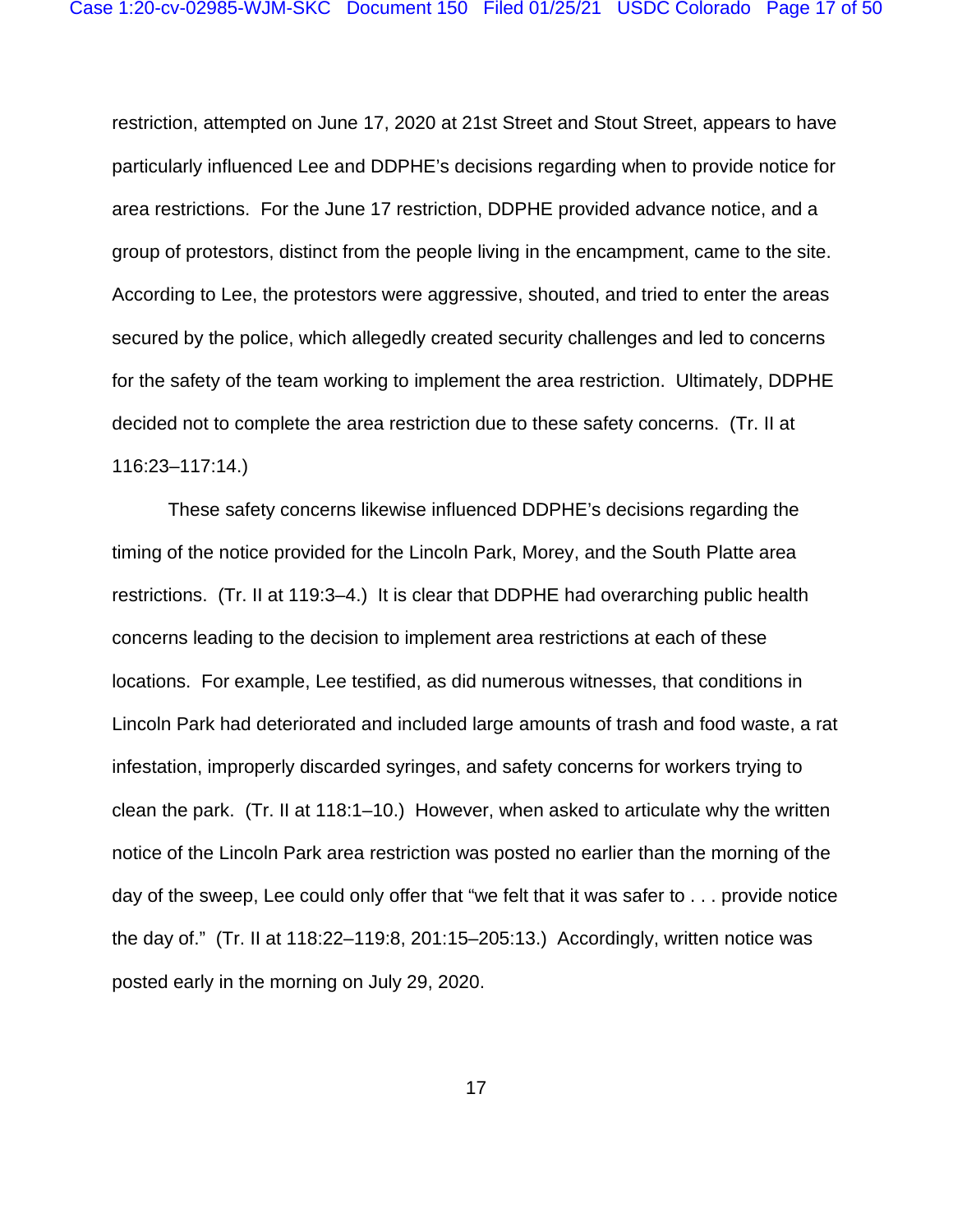When asked why advance written notice was not posted for the Morey area restriction, Lee cited similar concerns: "the safety of everybody involved in consideration of all the current events and what had happened recently in June." (Tr. II at 122:4–16, 205:13–15.) Accordingly, written notice of the Morey sweep was posted early in the morning on August 5, 2020, and not before. When asked why advance written notice was not posted for the South Platte area restriction, Lee could only reiterate those same vague concerns: "in our estimation, [it] was the safest way of moving forward." (Tr. II at 123:1–124:2, 205:16–22.) Accordingly, written notice of the South Platte sweep was posted early in the morning on September 15, 2020, but not before.

DDPHE's Executive Director, Bob McDonald, in consultation with Lee and her team, authorized the posting of notice on the morning of, and for immediate action to be taken, at the three area restrictions. (Tr. II at 241:2–25.) As Executive Director and the final decisionmaker for DDPHE, he testified that there are times when DDPHE is unable to give advance notice due to the immediacy of the situation concerning public health and environmental risks; in those instances, DDPHE might need to post an area restriction and close an area immediately. (Tr. II at 228:15–229:8, 240:3–7.) Moreover, McDonald confirmed that the decision regarding whether to impose an area restriction is up to him; had he disagreed with such a decision, the area restriction would not have been posted under DDPHE's authority. (Tr. II at 232:6–11.)

The Tenth Circuit has "repeatedly emphasized the Supreme Court's admonition that the procedural due process analysis is not a technical conception with a fixed content unrelated to time, place and circumstances, but rather is flexible and calls for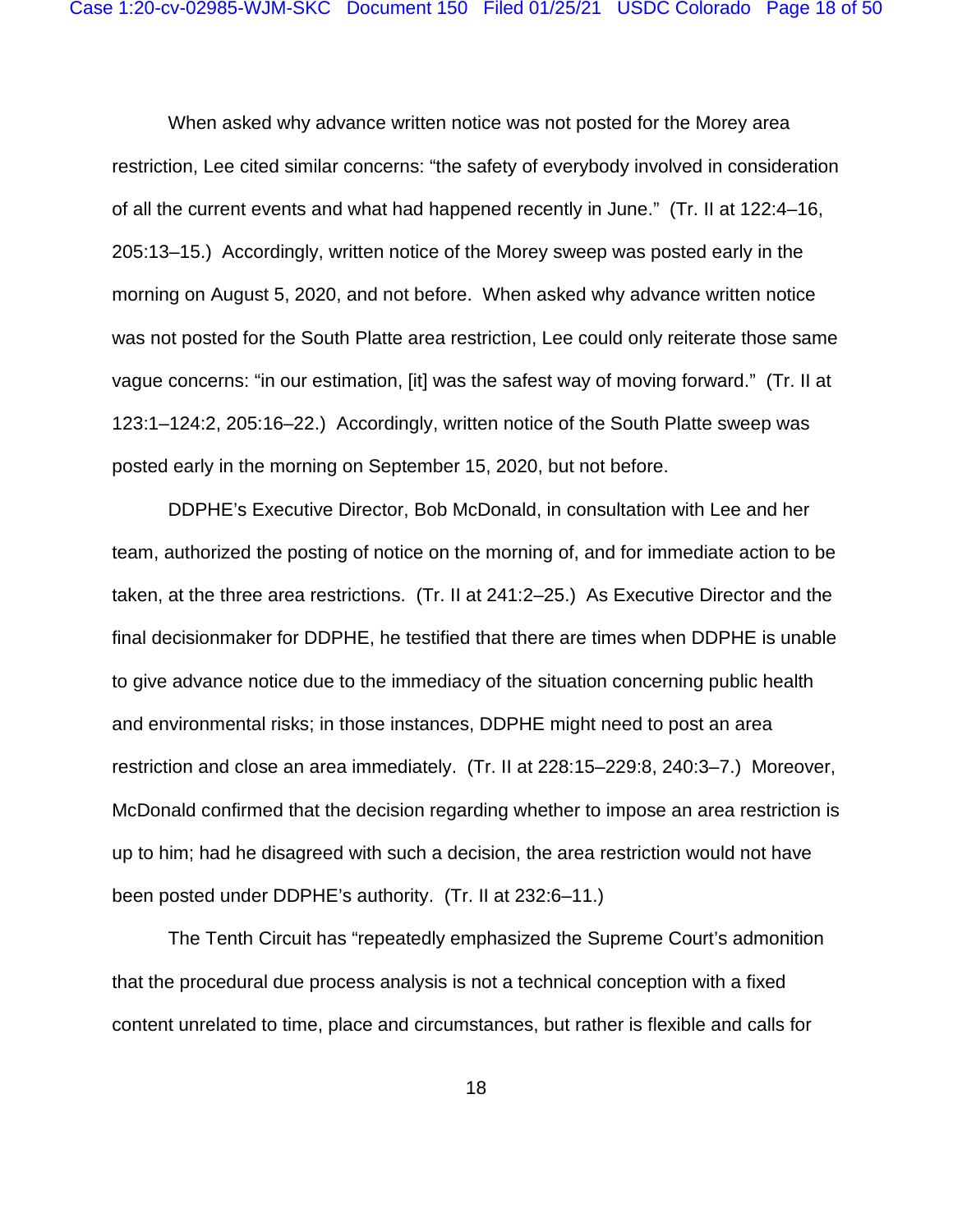such procedural protections as the particular situation demands." *Ward v. Anderson*, 494 F.3d 929, 935 (10th Cir. 2007) (citation and internal quotations omitted).

Here, given the totality of the evidence before the Court, it concludes that the area restriction sweeps demanded more procedural protections than the Denver Defendants afforded Plaintiffs. From the evidence adduced at the Evidentiary Hearing, the Court finds that Plaintiffs effectively received no advance notice of the Lincoln Park, Morey, and South Platte sweeps. Moreover, from this evidence, the Court also finds that the decision of DDPHE managers to conduct the sweeps at issue in the manner that they did were not based on actual, scientific, or evidence-based, public health concerns. While these indeed were the aspirational justifications articulated by Lee and McDonald, the Court finds that in fact the decision to conduct these area restrictions with effectively no advance notice to the residents of the affected encampments were actually based, as Plaintiffs' counsel has argued, on the possibility of additional (and vociferous) public scrutiny and the threat of First Amendment protected activity, and these managers' preference to avoid same.

Stated differently, the evidence in the record does not support the deprivation of Plaintiffs' procedural due process rights based on inchoate, vague, and potentially unwarranted fears for the safety of those implementing the sweeps arising out of possible, First Amendment-protected, protests. This is particularly the case where, as here, those fears are predicated solely on the *possibility* of future, constitutionallyprotected activity by homeless advocates.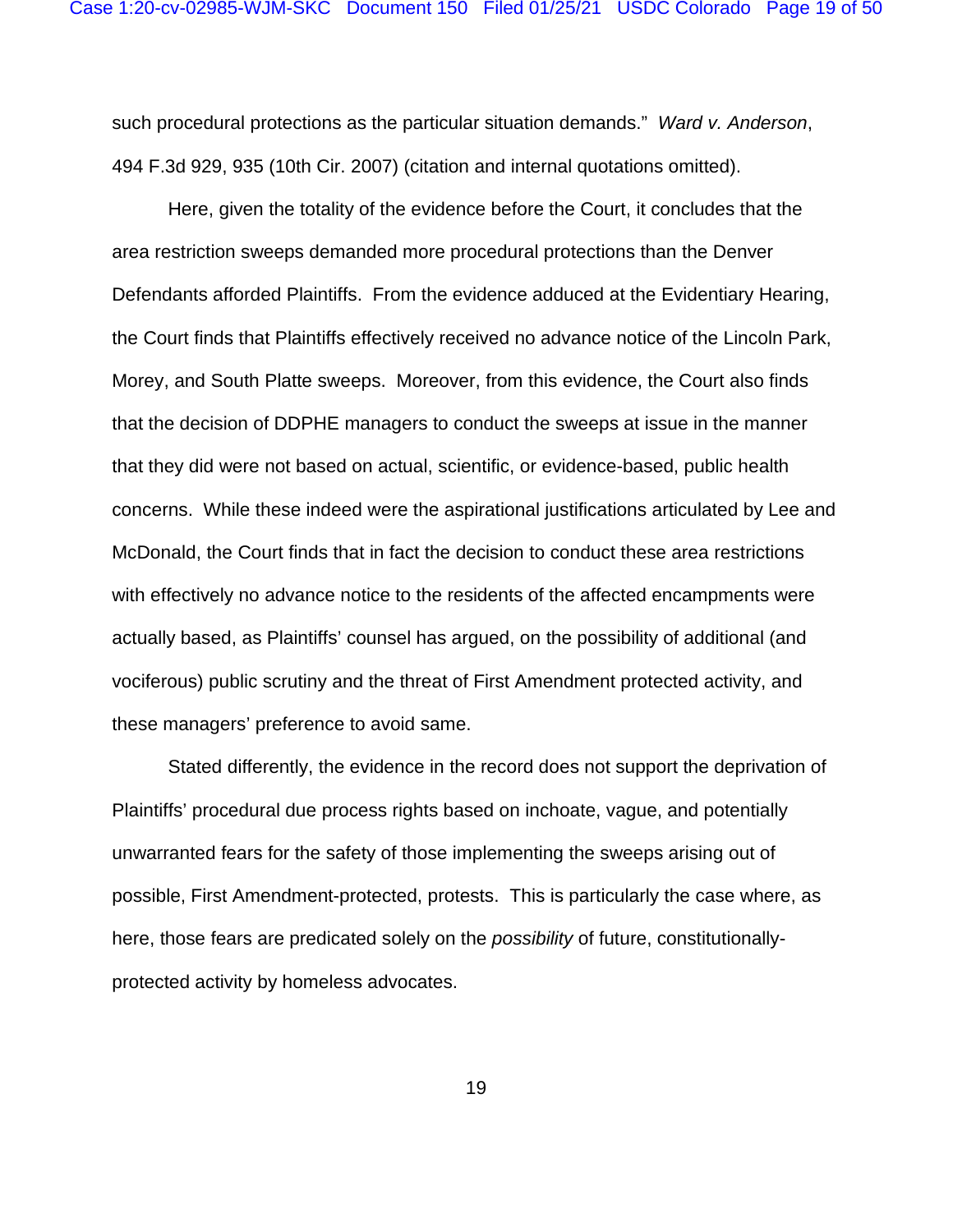It must be stressed that the basis for the Court's conclusion does *not* turn on a minimization of the acknowledged importance of the Denver Defendants' governmental interest in preserving public health. Indeed, had the Denver Defendants, and in particular Defendants Lee and McDonald, made such a showing, predicated on actual public health medical science, the Court would be reaching a very different conclusion today. Instead, the hearing evidence, even as articulated through the testimony of these DDPHE managers, made it manifestly clear to the Court that the decision on how much (or actually, how nearly non-existent) advance notice was to be given to encampment residents prior to the area restriction sweeps was based on no such thing.

"In the context of the collection or destruction of the possessions of people experiencing homelessness that are left unattended in a public space, courts have found that minimally, the municipality must provide advance notice and a meaningful way to collect the property." *Phillips v. City of Cincinnati*, 2020 WL 4698800, at \*22 (S.D. Ohio Aug. 13, 2020) (citing *O'Callaghan v. City of Portland*, 2013 WL 5819097, at \*4 (D. Or. Oct. 29, 2013) (finding sufficient due process where plaintiff cited for illegal camping was given 24 hours' notice and phone number to retrieve items); *Cobine v. City of Eureka*, 2016 WL 1730084, at \*4 (N.D. Cal. May 2, 2016) (due process likely adequate with advance notice and ability to reclaim property by calling to schedule an appointment within 90 days of removal); *Mitchell*, 2016 WL 11519288, at \*5 (finding high likelihood of success on merits where confiscated property not stored in readily accessible facility); *De-Occupy Honolulu v. City & Cnty. of Honolulu*, 2013 WL 2285100, at \*6–7 (D. Haw. May 21, 2013) (due process likely adequate where city provided 24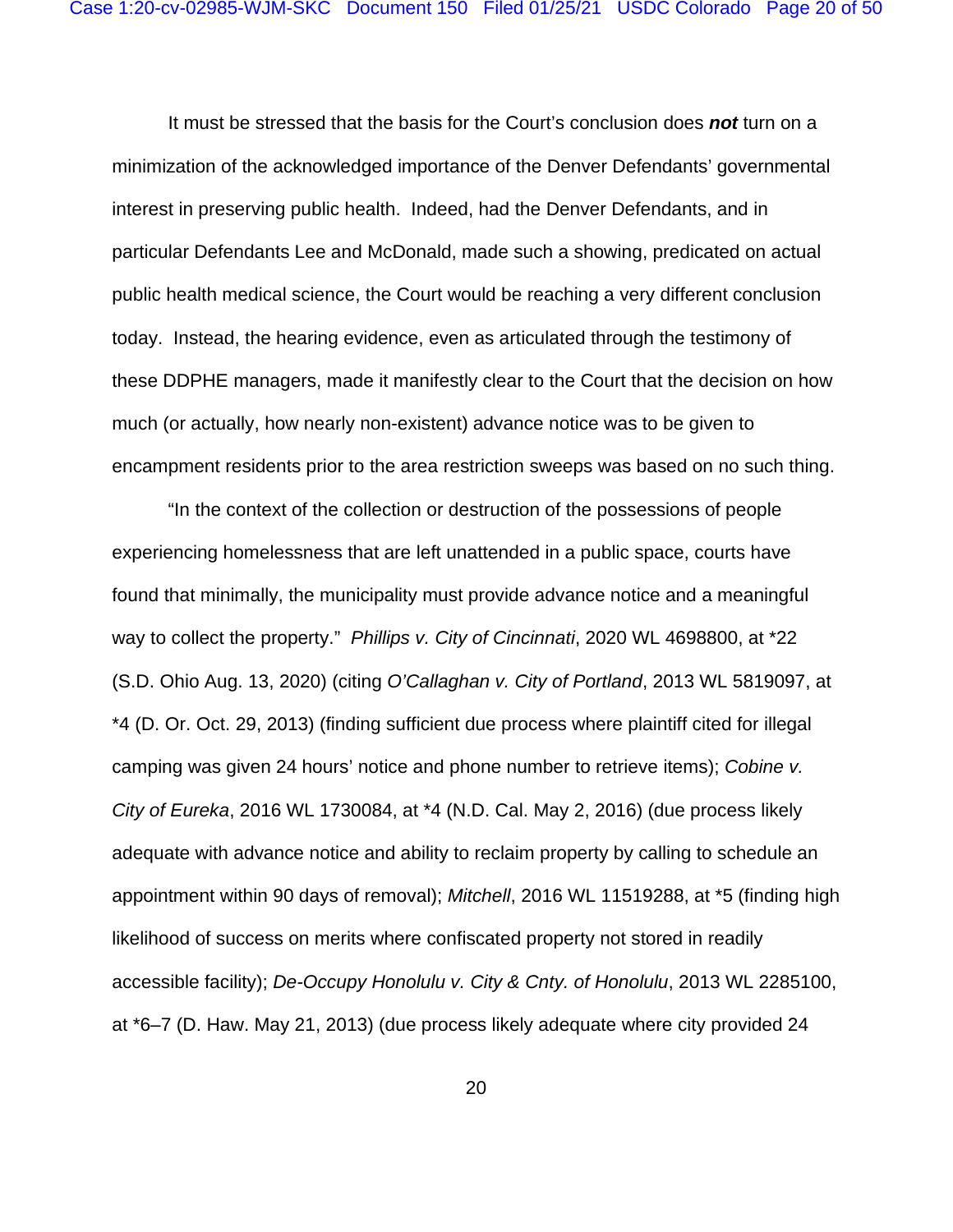hours' notice and post-seizure notice describing the items and informing of location where they may be retrieved)).

Despite outreach workers' attempts to communicate with those living in the affected encampments before the sweeps, by their testimony at the Evidentiary Hearing, Plaintiffs made it quite plain that they remained to a very great degree unaware that the sweeps were imminent, thus leaving them without sufficient notice or time to gather their belongings and avoid seizure. While the Denver Defendants may have articulated in broad terms the public health reasons for undertaking the area restrictions in the first instance, they have not demonstrated that the *timing* of their notice procedures had a basis in anything other than a bureaucratic pronouncement of DDPHE managers, one devoid of any basis in medical science. More specifically, the Court concludes that the evidence does not support a finding that the public health situation in the Lincoln Park, Morey, or the South Platte encampments was so exigent that effectively no advance notice was required before depriving Plaintiffs of most, if not all, of the meager property in their possession.

Nothing in the record even approaches a showing by the Denver Defendants, for example, that they could not accomplish the same goal of remediating the encampments and the health threats they allegedly posed if DDPHE had instead given even 48 hours' advance notice to encampment residents. Accordingly, on this record, Plaintiffs have met their burden of showing a substantial likelihood of success on the merits of their procedural due process claim.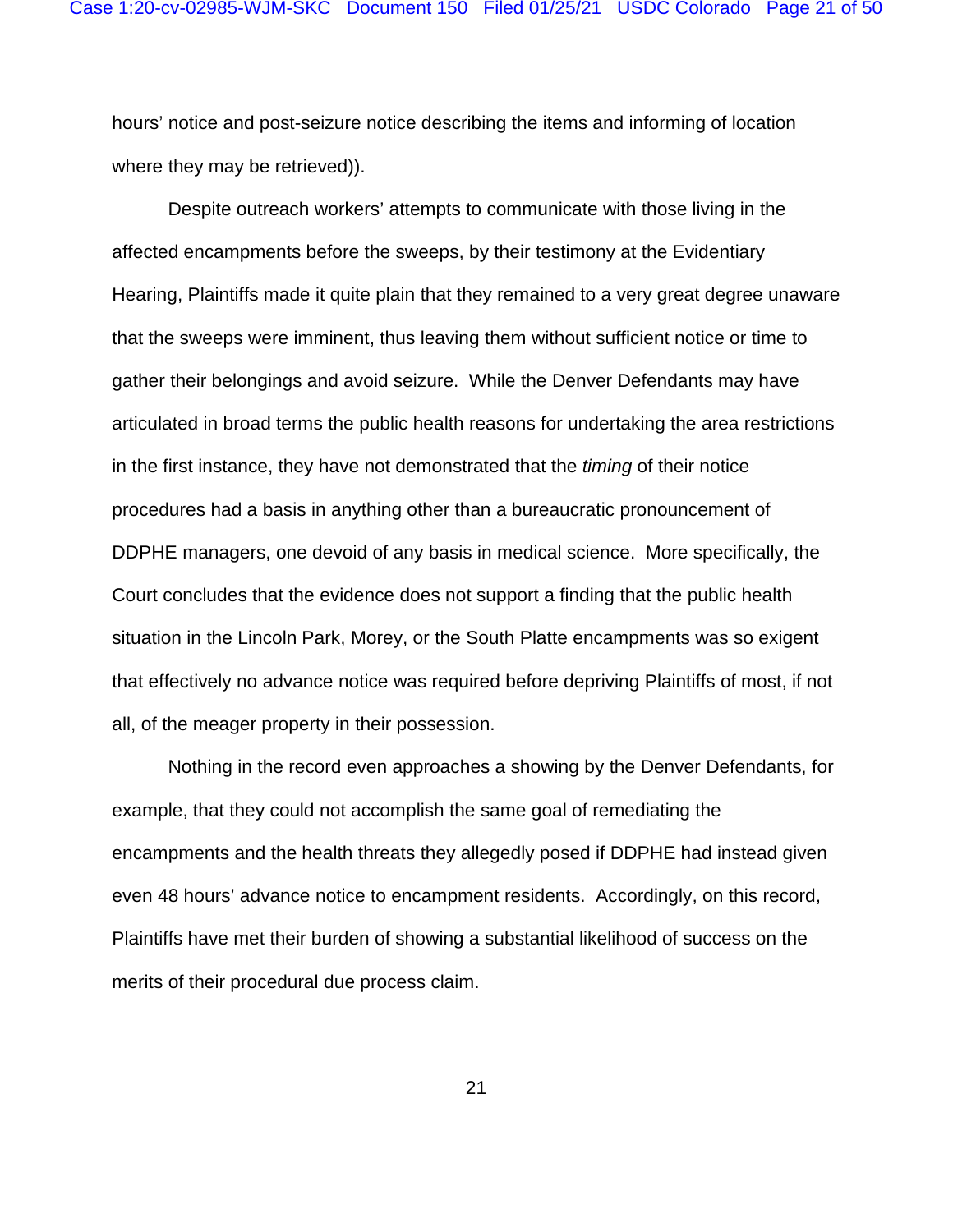Consistent with the above findings, Plaintiffs have also established a substantial likelihood of success on the merits of their *Monell* claim against Denver. To hold Denver liable for a procedural due process violation, Plaintiffs must work through the municipal liability framework established by the Supreme Court in *Monell*. 436 U.S. 658. *Monell* held that a municipality can be liable in 42 U.S.C. § 1983 for damages only when the entity's "policy or custom, whether made by its lawmakers or by those whose edicts or acts may fairly be said to represent official policy, inflicts the [constitutional] injury." *Id.* at 694. Accordingly, Plaintiffs must prove a municipal custom, policy, or practice, which can take several forms, including:

> (1) a formal regulation or policy statement; (2) an informal custom amounting to a widespread practice that, although not authorized by written law or express municipal policy, is so permanent and well settled as to constitute a custom or usage with the force of law; (3) the decisions of employees with final policymaking authority; (4) the ratification by such final policymakers of the decisions—and the basis for them—of subordinates to whom authority was delegated subject to these policymakers' review and approval; or (5) the failure to adequately train or supervise employees, so long as that failure results from deliberate indifference to the injuries that may be caused.

*Bryson v. City of Oklahoma City*, 627 F.3d 784, 788 (10th Cir. 2010) (internal quotation

marks omitted; alterations incorporated).

Here, it is undisputed that as DDPHE's executive director, McDonald is a final

policymaker for Denver who authorized the subject area restrictions, and the amount of

advance notice of such area restrictions to be given to those encampment residents.

Plaintiffs have demonstrated a substantial likelihood of showing that his decision, on the

recommendations of Lee, to repeatedly impose area restrictions on encampments with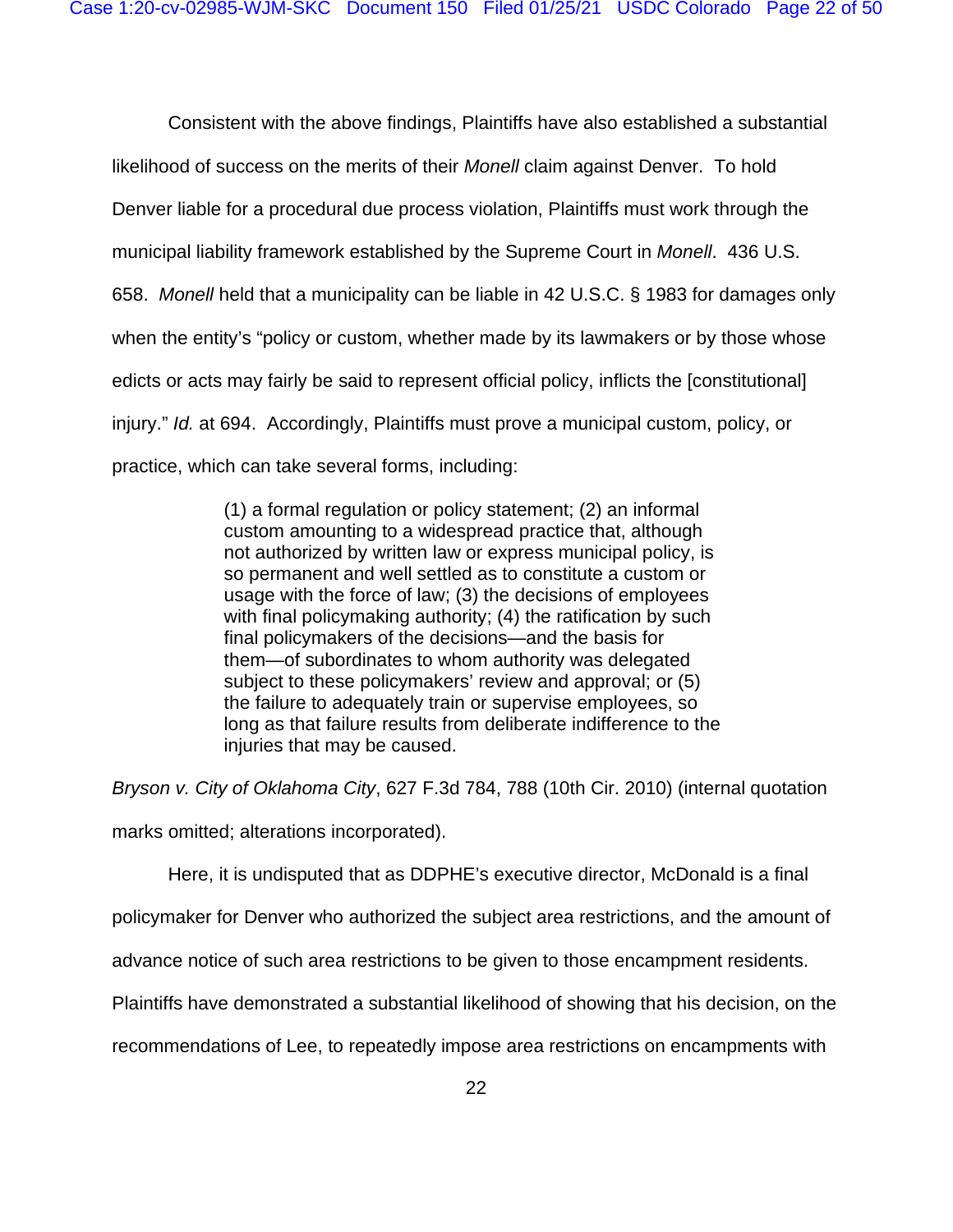effectively no advance written notice, is a Denver municipal custom, policy or practice

which violates, in an ongoing and continuing manner, Plaintiffs' Fourteenth Amendment

right not to be deprived of their property without constitutionally adequate procedural

due process.

In sum, Plaintiffs have established a substantial likelihood of success on the

merits of their Fourteenth Amendment procedural due process claim.

b. Breach of Contract<sup>[16](#page-22-0)</sup>

Plaintiffs contend the Denver Defendants have breached the *Lyall* Settlement,

which provides that

**Large-Scale Encumbrance Removal/Cleanups** - The City, to the extent reasonably possible, shall give at least seven days' notice prior to a large-scale encumbrance cleanup and shall include such language in its written protocol for largescale encumbrance removal. The City may conduct largescale cleanups with less than seven days' notice only if the City determines that a public health or safety risk exists which requires it. If a large-scale cleanup is conducted with less than seven days' notice, the City shall provide reasonable notice of the cleanup, with the determination of reasonableness based upon the nature of the public health and safety risk present in the area. . . .

(ECF No. 14-2 at 15.) The *Lyall* Settlement also delineated how Denver would dispose

of unattended personal property, including whether it poses a public health or safety

risk, and how it should be disposed of or stored. (*Id.* at 17.) Critically, the parties in

Lyall did not seek or obtain a ruling by this Court to expressly retain jurisdiction over that

<span id="page-22-0"></span><sup>&</sup>lt;sup>16</sup> While Plaintiffs' Fourth and Fourteenth Amendment claims are brought against all Defendants, the Governor was not involved in the *Lyall* Settlement. Thus, this claim can only be brought against Denver and Mayor Hancock. (ECF No. 46 ¶¶ 576–84.) Plaintiffs bring the breach of contract claim under the Court's supplemental jurisdiction. 28 U.S.C. § 1367. (*See* ECF No. 46 ¶ 12.)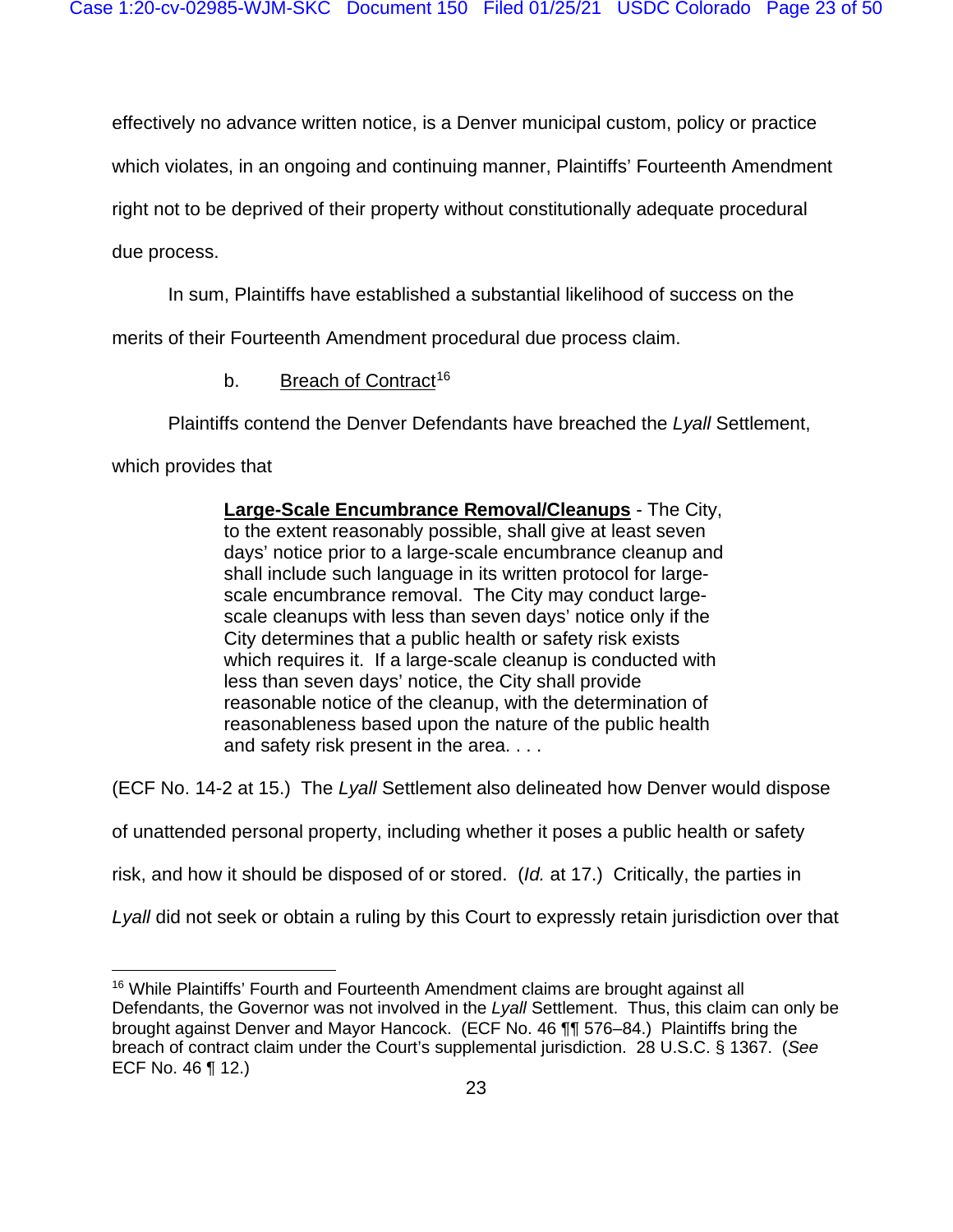litigation in order to adjudicate any future alleged breach of the Settlement agreement. (ECF No. 14-2.)

Plaintiffs argue the *Lyall* Settlement provided them with "certain substantive rights," including that Denver would not seize their property without notice or discard certain property if seized. (ECF No. 47 at 37.) Therefore, Plaintiffs bring a breach of contract claim—in other words, a motion to enforce the *Lyall* Settlement—against Denver and Mayor Hancock, alleging the Denver Defendants' actions during the sweeps violated Plaintiffs' Fourteenth Amendment rights and the *Lyall* Settlement. (*Id.*)

The Supreme Court has spoken regarding federal courts' jurisdiction to enforce settlement agreements. *See Kokkonen v. Guardian Life Ins. Co. of Am.*, 511 U.S. 375 (1994). In short, enforcing a settlement agreement is usually a question of enforcing a contract under state law and creates no federal jurisdiction unless

> the parties' obligation to comply with the terms of the settlement agreement had been made part of the order of dismissal—either by separate provision (such as a provision "retaining jurisdiction" over the settlement agreement) or by incorporating the terms of the settlement agreement in the order. In that event, a breach of the agreement would be a violation of the order, and ancillary jurisdiction to enforce the agreement would therefore exist.

*Id.* at 381.

Given the clear procedural history of the *Lyall* litigation, the Court finds that Plaintiffs have not demonstrated a substantial likelihood of success on the merits of their breach of contract claim. In fact, the opposite is true. As previously noted, this Court in *Lyall* did not retain jurisdiction over the litigation post-judgment, nor did it incorporate the terms of the *Lyall* Settlement into the Final Judgment that dismissed the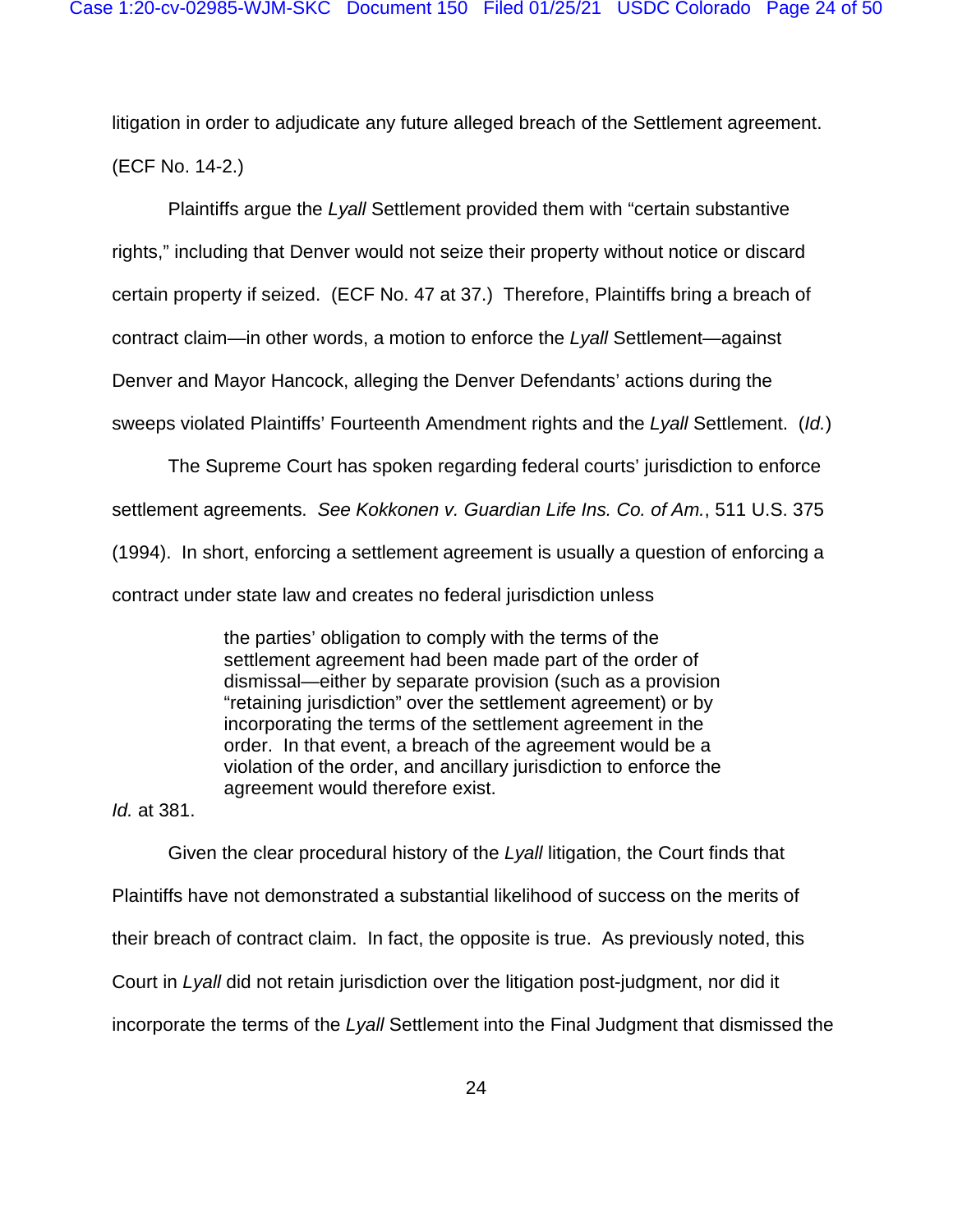case. (ECF No. 14-2); *see Lyall v. City of Denver*, Case No. 16-cv-2155-WJM-SKC, ECF No. 226 (D. Colo. Sept. 23, 2019). Thus, no federal jurisdiction exists to enforce the *Lyall* Settlement simply because it led to dismissal of the lawsuit. In these circumstances, in order to enforce any alleged breach of the *Lyall* Settlement, Plaintiffs have no alternative but to file an independent breach of contract action in the appropriate state court.

#### c. Fourth Amendment

The Fourth Amendment protects "persons, houses, papers, and effects, against unreasonable searches and seizures." U.S. Const., amend. IV. This prohibition against unreasonable seizures extends both to civil and criminal seizures. *Marshall v. Barlow's, Inc.*, 436 U.S. 307, 312–13 (1978). "A 'seizure' of property occurs when there is some meaningful interference with an individual's possessory interests in that property." *United States v. Jacobsen*, 466 U.S. 109, 113 (1984). If "meaningful interference" took place, the question is whether such interference was reasonable, judged by "balanc[ing] the nature and quality of the intrusion on the individual's Fourth Amendment interests against the importance of the governmental interests alleged to justify the intrusion." *Id.* at 125 (internal quotation marks omitted). It is possible for a seizure to be "lawful at its inception" but become unreasonable through "its manner of execution," such as by destroying the seized property. *Id.* at 124. However, destruction of seized property is not a per se Fourth Amendment violation—it may nonetheless be reasonable under the circumstances. *Id.* at 125.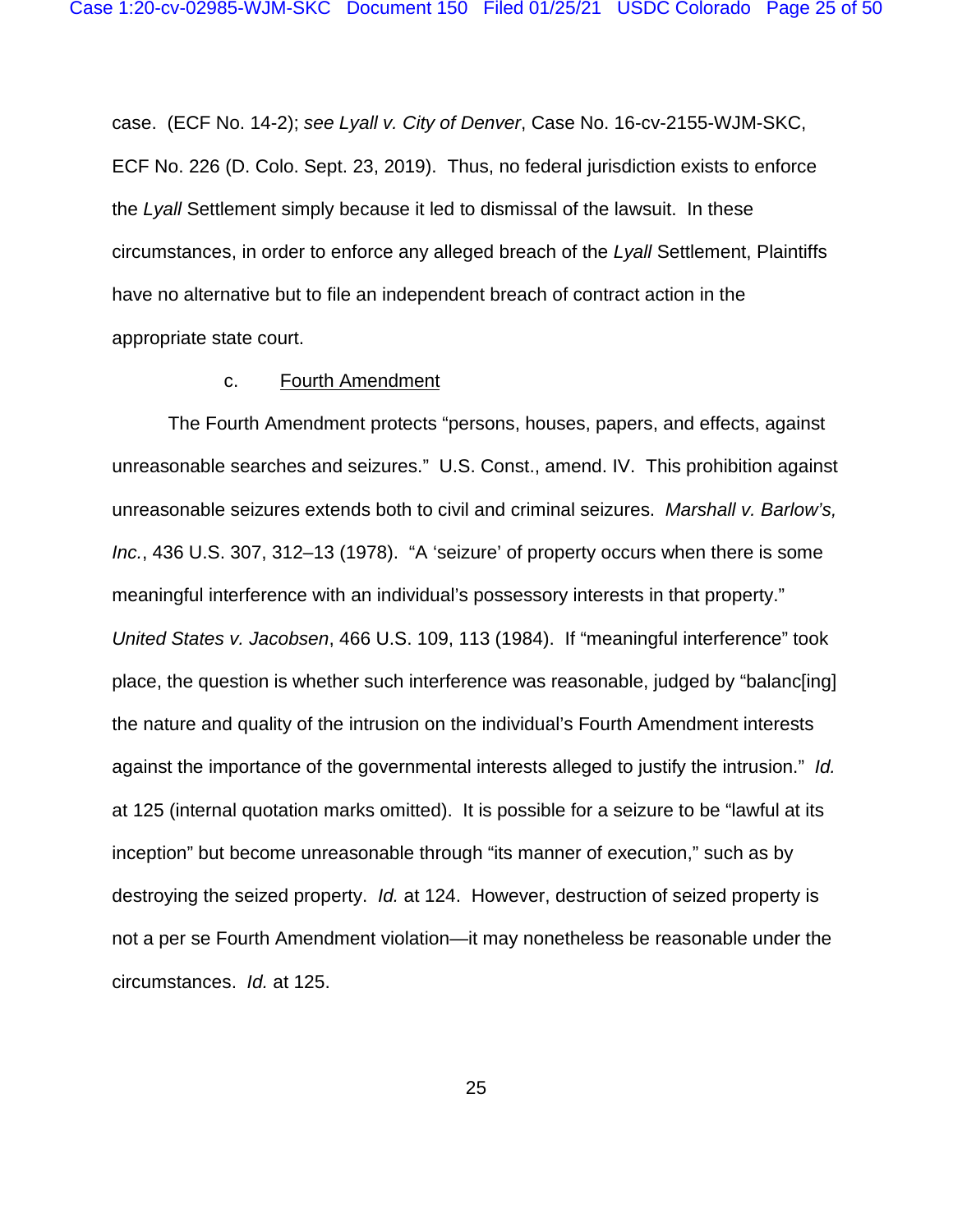The Supreme Court has held that personal property located in a public area is protected by the Fourth Amendment, despite its physical location in a public space. *Mitchell*, 2016 WL 11519288, at \*3 (citing *Soldal v. Cook Cnty.*, 506 U.S. 56, 68 (1992)). As a preliminary matter, as discussed above, Defendants do not dispute that Plaintiffs have a possessory interest in their personal property which is located at encampments. (ECF No. 67 at 18; ECF No. 68 at 21). Thus, the viability of Plaintiffs' Fourth Amendment claim turns on whether they have demonstrated they will likely succeed in showing Defendants' seizure and destruction of their property was unreasonable.

Plaintiffs contend that seizing homeless individuals' unabandoned property, whether attended or unattended, without notice and discarding (or destroying) it is unreasonable and violates the Fourth Amendment. (ECF No. 47 at 33; ECF No. 77 at 13 (collecting cases<sup>17</sup>).) Essentially, Plaintiffs state that Defendants customarily and summarily discarded unabandoned property in the sweeps without distinguishing between clean property and property that might have been valuable but comingled with waste, blood, or other material. In addition, Plaintiffs state that Defendants prevented them from returning to the areas to collect their property (*see, e.g.*, ECF Nos. 77-12 ¶ 7, 77-13 ¶ 8), particularly at Lincoln Park, where a fence was erected and now remains.

<span id="page-25-0"></span><sup>17</sup> *See, e.g.*, *Lavan v. City of Los Angeles*, 693 F.3d 1022, 1029 (9th Cir. 2012); *Acosta v. City of Salinas*, 2016 U.S. Dist. LEXIS 50515, at \*5 (N.D. Cal. Apr. 13, 2016); *See v. City of Fort Wayne*, 2016 U.S. Dist. LEXIS 185598, at \*21 (N.D. Ind. June 16, 2016); *Pottinger v. Miami*, 810 F. Supp. 1551, 1570-73 (S.D. Fla. 1992); *Kincaid v. City of Fresno*, 2006 U.S. Dist. LEXIS 93464, at \*94 (E.D. Cal. Dec. 8, 2006); *Lehr v. City of Sacramento*, 2011 U.S. Dist. LEXIS 90473, at \*7 (E.D. Cal. Aug. 15, 2011).

None of the cases Plaintiffs cite are from the Tenth Circuit, except *Lyall*, where this Court found a genuine issue of material fact precluded summary judgment regarding "giving affected persons only minimal time to gather what they can carry, and failure to discriminate between what should be preserved and what should be thrown away." *Lyall*, 2018 WL 1470197, at \*16.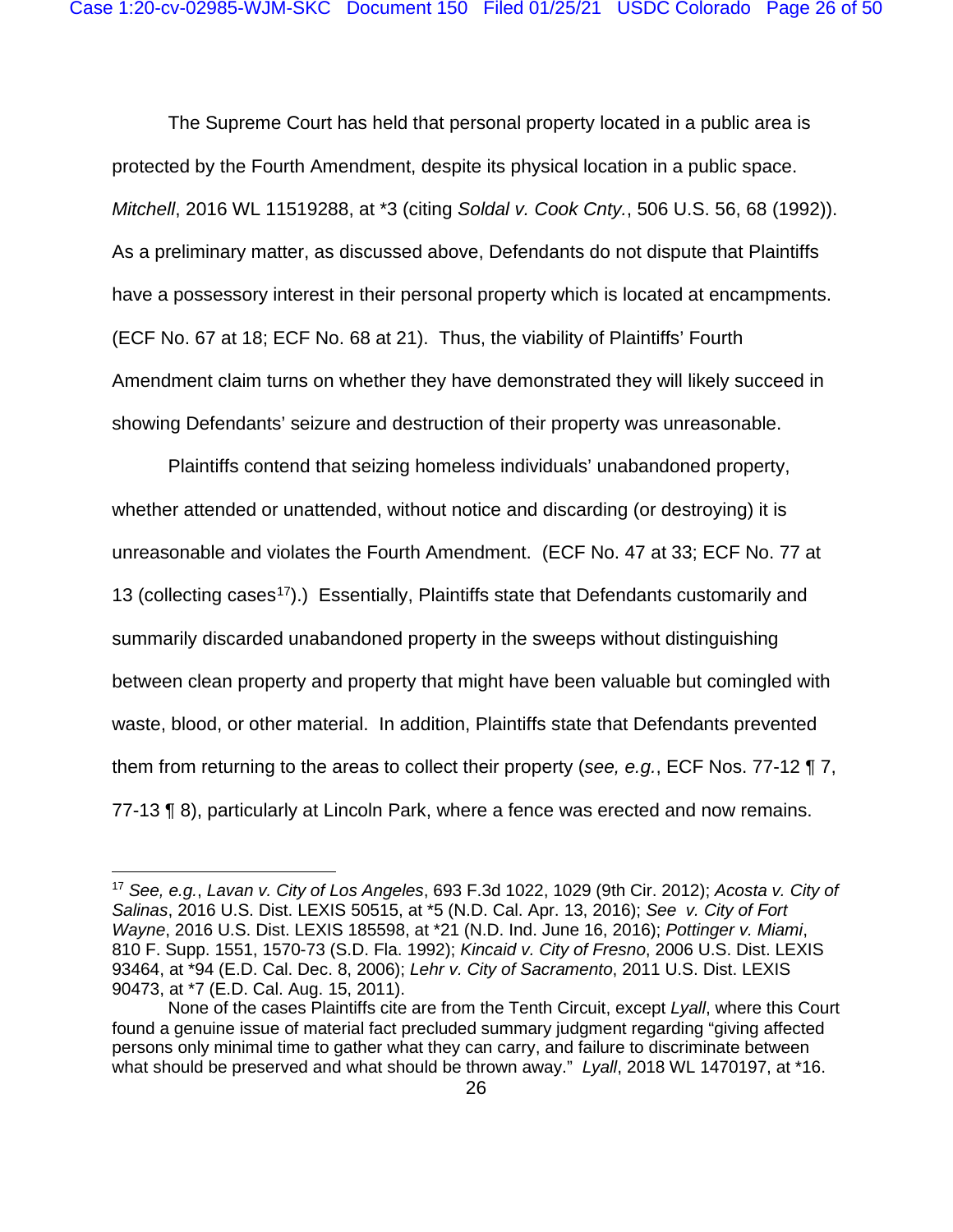Some homeless individuals indicate they were told (in some cases by EHS) that their property might have been stored (ECF No. 77-3 ¶ 7); in other cases EHS said no property had been stored, such as in the South Platte sweep (ECF No. 77-11 ¶ 7).

In her declaration, Howard states that on numerous dates between January and August 2020, DOTI officials, EHS employees, and Denver Solid Waste Management ("DSWM") officials seized and discarded all of the homeless individuals' property, including "clearly unabandoned tents and other unabandoned property of apparent value" at numerous sweeps. (ECF No. 14-4 ¶¶ 16–21.) During the Lincoln Park sweep, Howard observed no efforts to offer to store unabandoned property and no effort to identify property with apparent value; instead, she observed that nearly all property that was left in the park was summarily discarded. (*Id.* ¶ 42.)

In addition, Plaintiffs submit the declarations of numerous homeless individuals, who state their belongings were discarded in various sweeps, seemingly with no offer to store them. (*See, e.g.*, ECF Nos. 77-3, 77-11, 77-12, 77-13, 77-14.) The declarations recount these individuals' experiences in various sweeps and describe waking up to a sweep without notice and trying to gather as many belongings as possible before they were discarded; other individuals recount leaving their campsites to apply for work, sleep in a motel, or under other circumstances, only to return to their campsites and find their unabandoned property, which was clean and not contaminated with hypodermic needles, blood, or rodents, had been thrown away in the sweeps. In addition, Plaintiffs state the Denver Defendants admit to only storing six persons' worth of belongings in the Lincoln Park sweep, and that the Denver Defendants make no claim they stored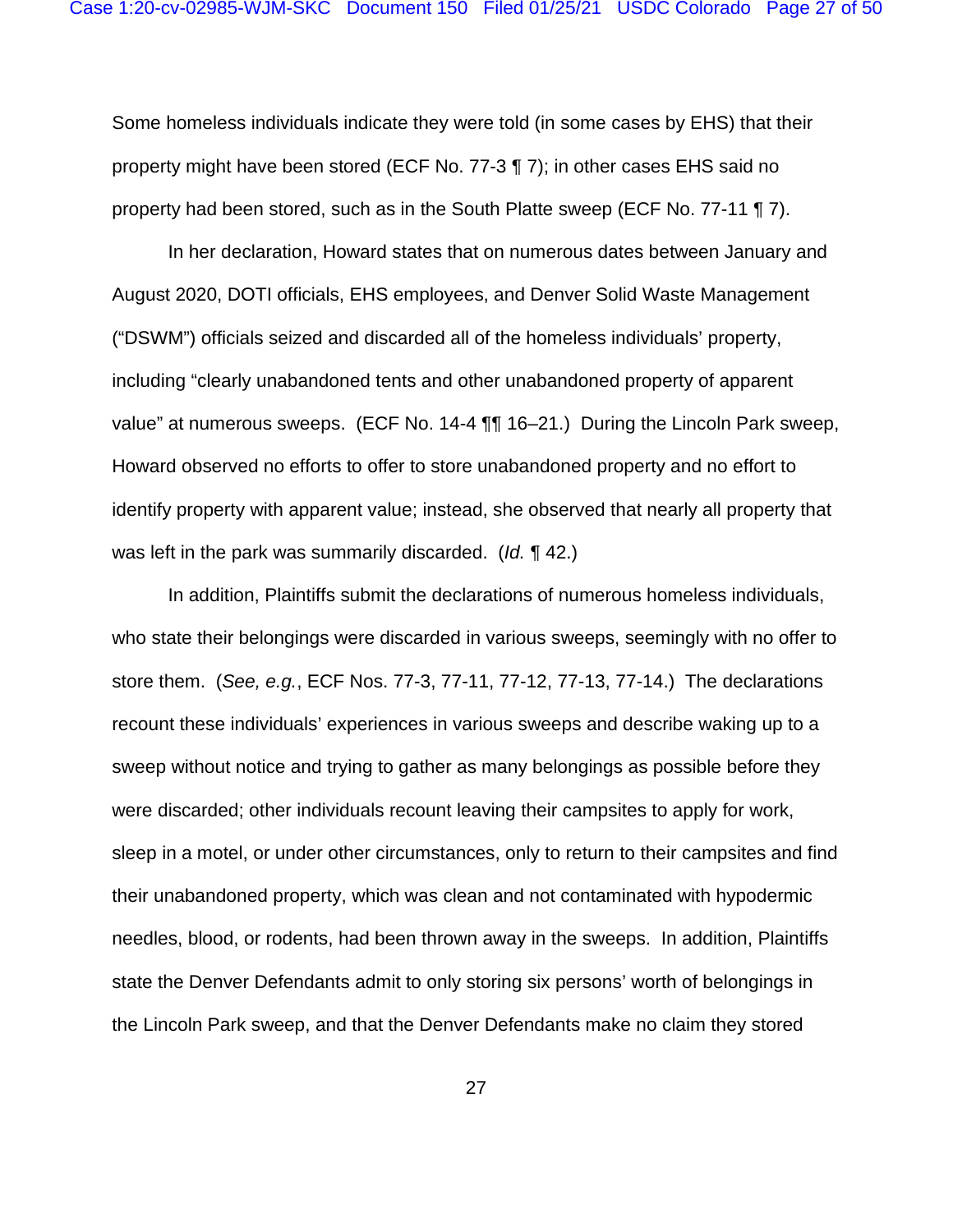property seized during the South Platte sweep. (ECF No. 77 at 13 (citing ECF No. 68- 10 ¶ 9); *see also* Tr. II at 60:9–62:20.) Plaintiffs also state the Denver Defendants' website detailing property storage<sup>[18](#page-27-0)</sup> contradicts their claim that they stored any property in the Lincoln Park, Morey, and South Platte sweeps. *Id.*

At the Evidentiary Hearing, various people experiencing homelessness testified about their experiences during sweeps. Olsen, whose property including several tents, sleeping bags, bicycles, coolers, and other personal possessions was seized and destroyed in the South Platte sweep, testified that his property was not contaminated. (Tr. I at 224:24–225:7.) He stated that he tried to "keep [his] place cleaned up," "there wasn't any . . . waste needles, drugs, or anything just laying around," and he "kept it all pretty much cleaned up the best [he] could." (Tr. I at 225:7–11.) Further, Olsen testified that it would have been clear to anyone that his property was not abandoned, and that he had no notice of the South Platte sweep. (Tr. I at 225:15–25.) When Olsen tried to retrieve his property from storage, he testified that it was not there, and that he was told it was taken to the dump. (Tr. I at 226:7–227:3.)

Like Olsen, Lamb lost some of his property in a sweep. Lamb, who was camping in Lincoln Park, testified that he had a dolly to take some property out of the park before the fence went up, but that he was not permitted to return to retrieve the rest of his property. (Tr. II at 7:21–8:8.) As Lamb watched through the fence, Defendants seized a couple of his tents and some belongings, including clothes and hygiene items, and threw them away. (Tr. II at 8:9–19; ECF No. 77-13 ¶ 6.) In his declaration, Lamb stated

<span id="page-27-0"></span><sup>18</sup> *See* Denver: Housing Stability, Property Storage, available at:

https://www.denvergov.org/content/denvergov/en/housing-information/residentresources/ property-removal-and-storage.html.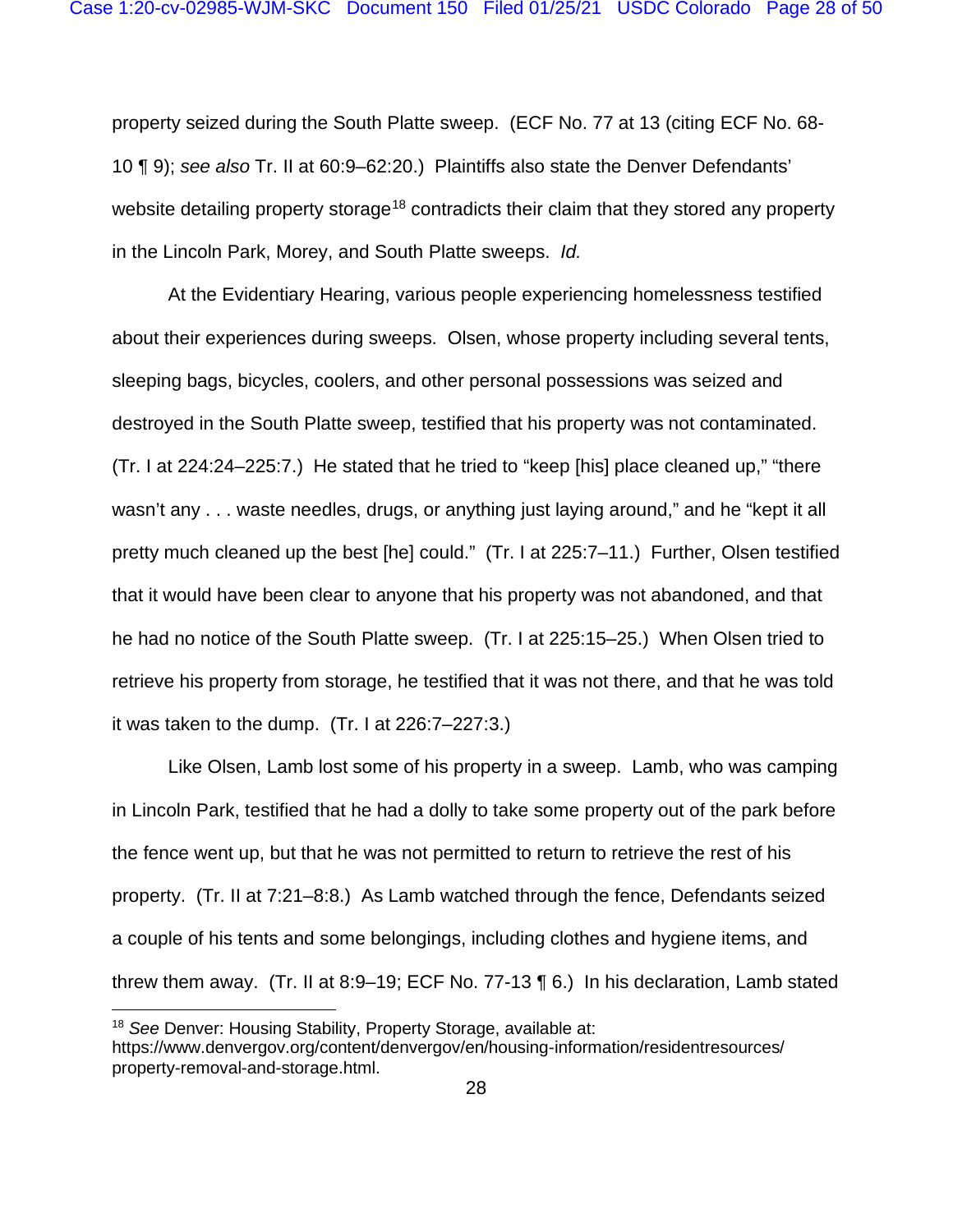that his property was "clearly not trash and was not contaminated with any blood, hypodermic needles, or rodents." (ECF No. 77-13 ¶ 10.)

Another homeless individual, Sepulveda, testified that he has camped on property owned by the State of Colorado. One day, while living at an encampment in Bear Creek, he was given fifteen minutes to gather what belongings he could; he then watched as his remaining property was taken and dumped in a dump truck.<sup>[19](#page-28-0)</sup> (Tr. III at 177:25–178:7.) He gave the property he retrieved to DPD Officer Chavez, who said he would have it stored. When Sepulveda went to a Denver storage facility to look for his property from Bear Creek, he testified that his items were never found. (Tr. III at 186:23–187:25.) Given the foregoing, Plaintiffs argue Defendants' actions were unreasonable, such that they have a substantial likelihood of success on the merits of their Fourth Amendment claim.

In response, the Denver Defendants argue that to find a Fourth Amendment violation, the Court must determine that the intrusion into any possessory interest Plaintiffs may have had in their private property located on public land outweighed the government's interest in public health and ensuring the cleanliness, sanitation, and security of the encampments. (ECF No. 68 at 19.) The Denver Defendants argue Plaintiffs have no right to trespass on public land or store property there. *Church v. City of Huntsville*, 30 F.3d 1332, 1345 (11th Cir. 1994) ("The Constitution does not confer the right to trespass on public lands. Nor is there any constitutional right to store one's personal belongings on public lands."); *but see Lavan*, 693 F.3d at 1029 ("Violation of a

<span id="page-28-0"></span><sup>&</sup>lt;sup>19</sup> Sepulveda's testimony regarding whether a Denver entity or the Colorado Department of Transportation seized his property is unclear. (Tr. III at 188:1–24.)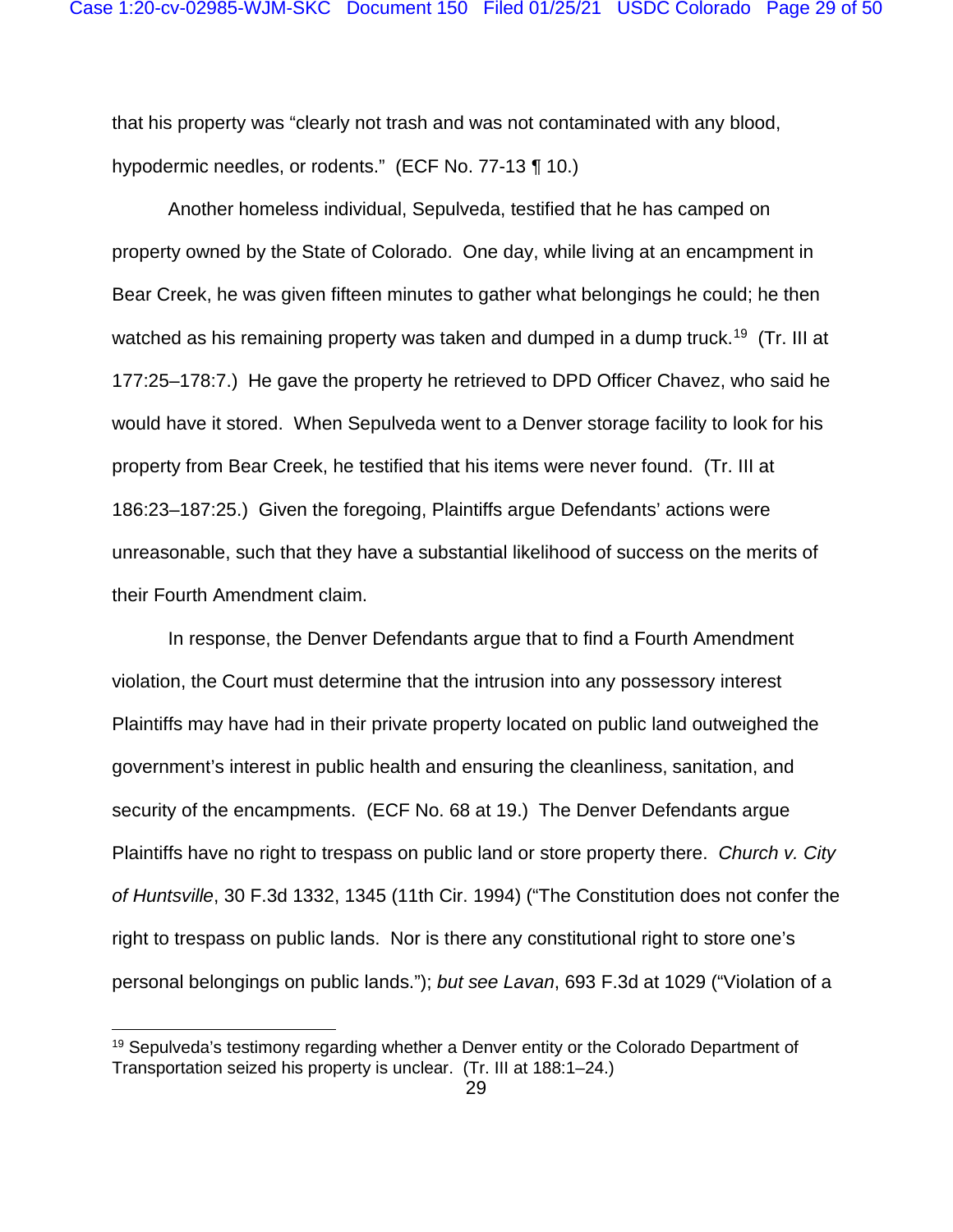City ordinance does not vitiate the Fourth Amendment's protection of one's property. Were it otherwise, the government could seize and destroy any illegally parked car or unlawfully unattended dog without implicating the Fourth Amendment.").

The Denver Defendants also argue the Fourth Amendment provides no protection for garbage in a public area. *United States v. Long*, 176 F.3d 1304, 1308–09 (10th Cir. 1999). This argument seems to miss the point; Plaintiffs are not arguing trash should be stored. Rather, Plaintiffs state that, for example, Defendants "cannot simply throw away an entire tent, and all of its contents, simply because there is waste within it." (ECF No. 77 at 14.) However, with this broad statement, Plaintiffs are somewhat ignoring the reality of the very difficult situation Defendants face. *See Mitchell,* 2016 WL 11519288, at \*3 n.4 ("The Court recognizes that in many instances, separating property that is contaminated from property that is not is, at best, difficult."). The Denver Defendants essentially argue that much of the property at the encampments is so comingled with trash and hazardous materials that it becomes unreasonable to expect them to sort through it to determine what should be stored versus discarded. Such an expectation unreasonably threatens the safety of DOTI and other Denver personnel who must dispose of items comingled with hazards like used needles and human waste.

The Denver Defendants submit the Declaration of Charlotte Pitt, Manager of the DOTI's SWMD. (ECF No. 68-10.) Pitt is involved in planning large-scale encumbrance removals and tracks personal property storage by DSWM and its contractor; she maintains records dating back to 2018 of property stored during cleanups. (*Id.* at ¶ 2.) Pitt reviewed Howard's declaration and states that it is "incorrect," and that DOTI and its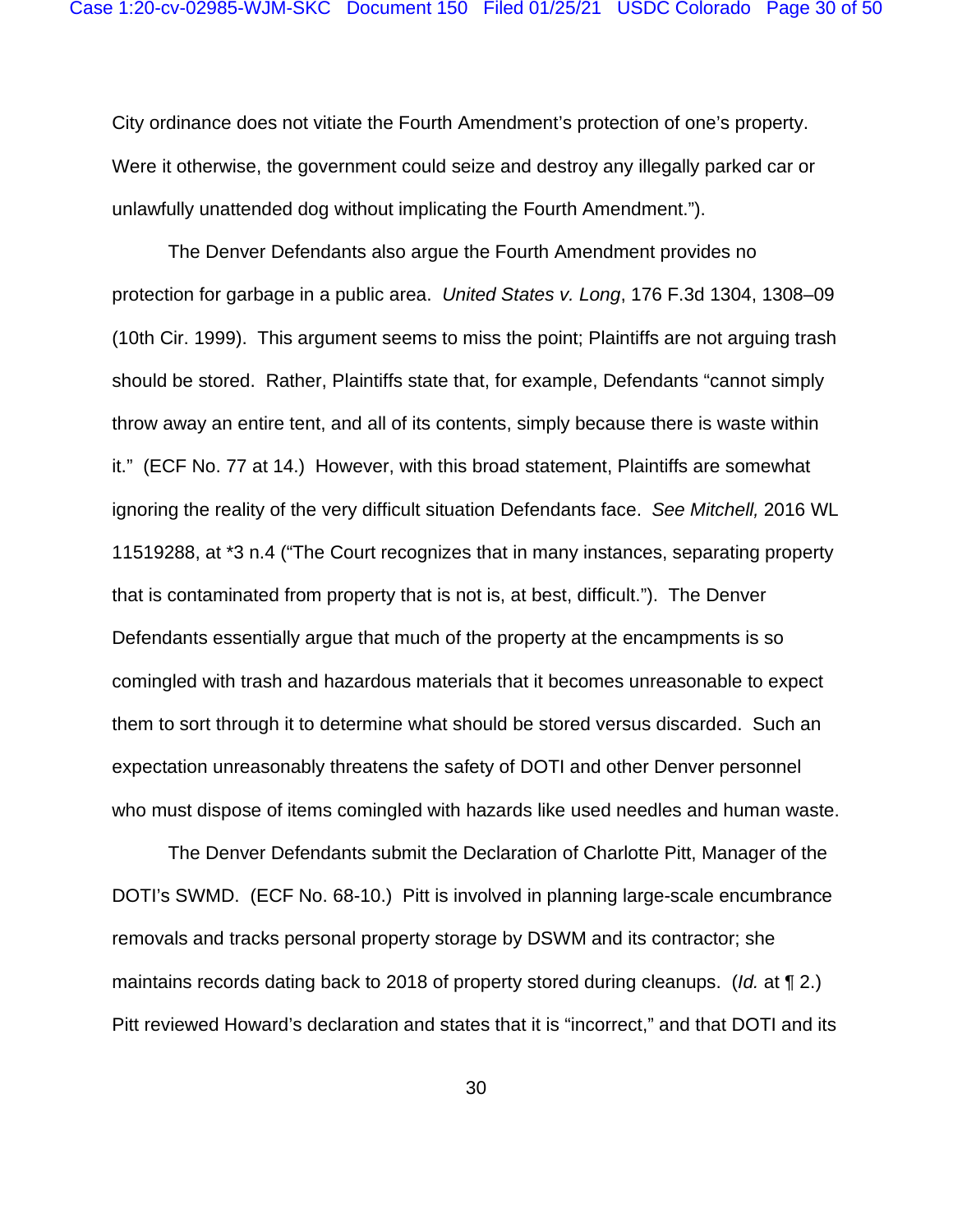contractor stored property on numerous dates. (*Id.* ¶ 8.) Pitt describes DOTI's responsibilities at the Lincoln Park sweep, which included cleaning, providing voluntary storage of attended items, and storage of unattended items that did not pose a public health or safety risk, and disposal of items that did pose such risks. (*Id.* ¶ 9.)

At the Evidentiary Hearing, Pitt and other witnesses testified as to the alarming conditions in the encampments, which heavily contributed to the decisions to conduct several large-scale encumbrance removals and the three area restrictions at Lincoln Park, Morey, and South Platte. Pitt explained the process for storage and that DOTI will not store unattended property that is comingled with certain hazards, including needles, human waste, urine, feces, vomit, blood, rodents, and rotten food. (Tr. II at 30:5–15.) In fact, the Court heard testimony that during sweeps, some people experiencing homelessness *request* that the Denver Defendants throw away their property, contaminated or otherwise.

Further, the Denver Defendants submitted photographs and DPD HOT officers' body worn camera footage showing the conditions of the encampments, including countless piles of trash, numerous discarded needles on the ground, blood, human waste, and rotting food in and around tents. (*See, e.g.*, Def. Exs. B, D, E, L, M, S, T, V.) In the videos, the DPD HOT officers speak to people living in encampments and ask them whether they would like help accessing services, such as health services, mental health services, storage for their property, transportation to shelters arranged at the Denver Coliseum or National Western Complex, among other services that Denver provides.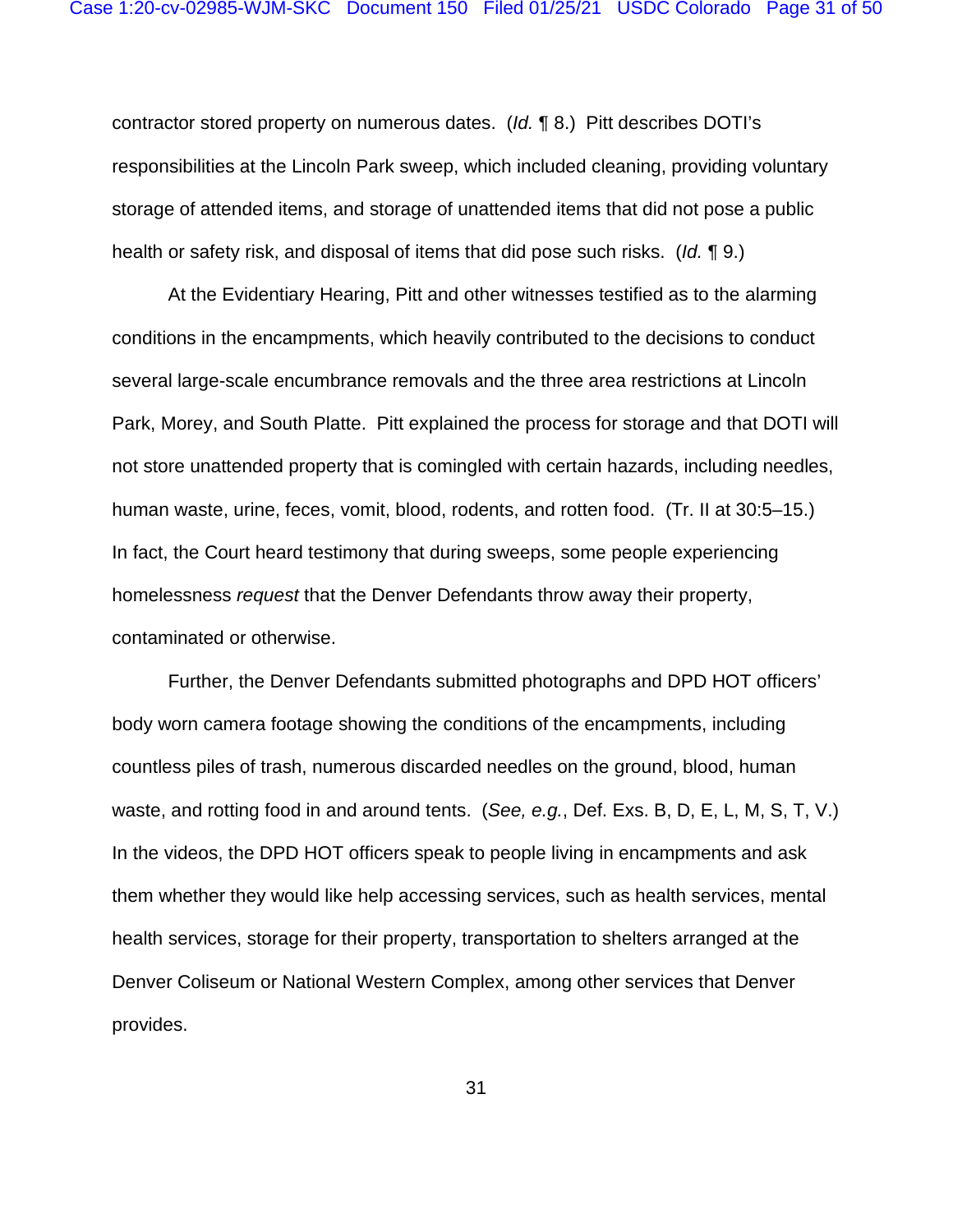Eliza Hunholz, Assistant Director for Denver's Park Rangers, testified that it would be a "disaster" and a "terrible idea" if Denver and its counterparts were prohibited from cleaning encampments. (Tr. III at 31:23–33:2.) Warning of an increase in hazardous trash, bedding, clothing, toilets, feces, urine, garbage, perishable food that would build up if cleanups ceased, Hunholz also emphasized that parks are "public spaces for everyone," and "when you don't clean the park and when the park isn't safe, it's not a park that everyone can use." (Tr. III at 32:16–20.) Hunholz's testimony goes to the heart of "the governmental interest alleged to justify the intrusion" on Plaintiffs' Fourth Amendment rights.

Considering the foregoing evidence, the Court concludes that a clear factual dispute precludes a finding in Plaintiffs' favor at this juncture of the case on Plaintiffs' Fourth Amendment claim. *See Goodman v. Dell Publ'g Co.*, 1995 WL 301380, at \*2 (E.D. La. May 15, 1995) (courts have consistently held that preliminary injunctions are not appropriate in cases permeated with factual disputes). As explained above, Plaintiffs have presented credible testimony and documentary evidence that Defendants' disposal of Plaintiffs' property without sufficient notice may be unreasonable under the Fourth Amendment. However, in stark contrast, Defendants have presented substantial evidence of conditions of rodent infestation, discarded sharps, overwhelming amounts of trash, waste, including human feces and urine, and other health hazards present in the encampments that arguably necessitate seizure and disposal of property to maintain public health and safety.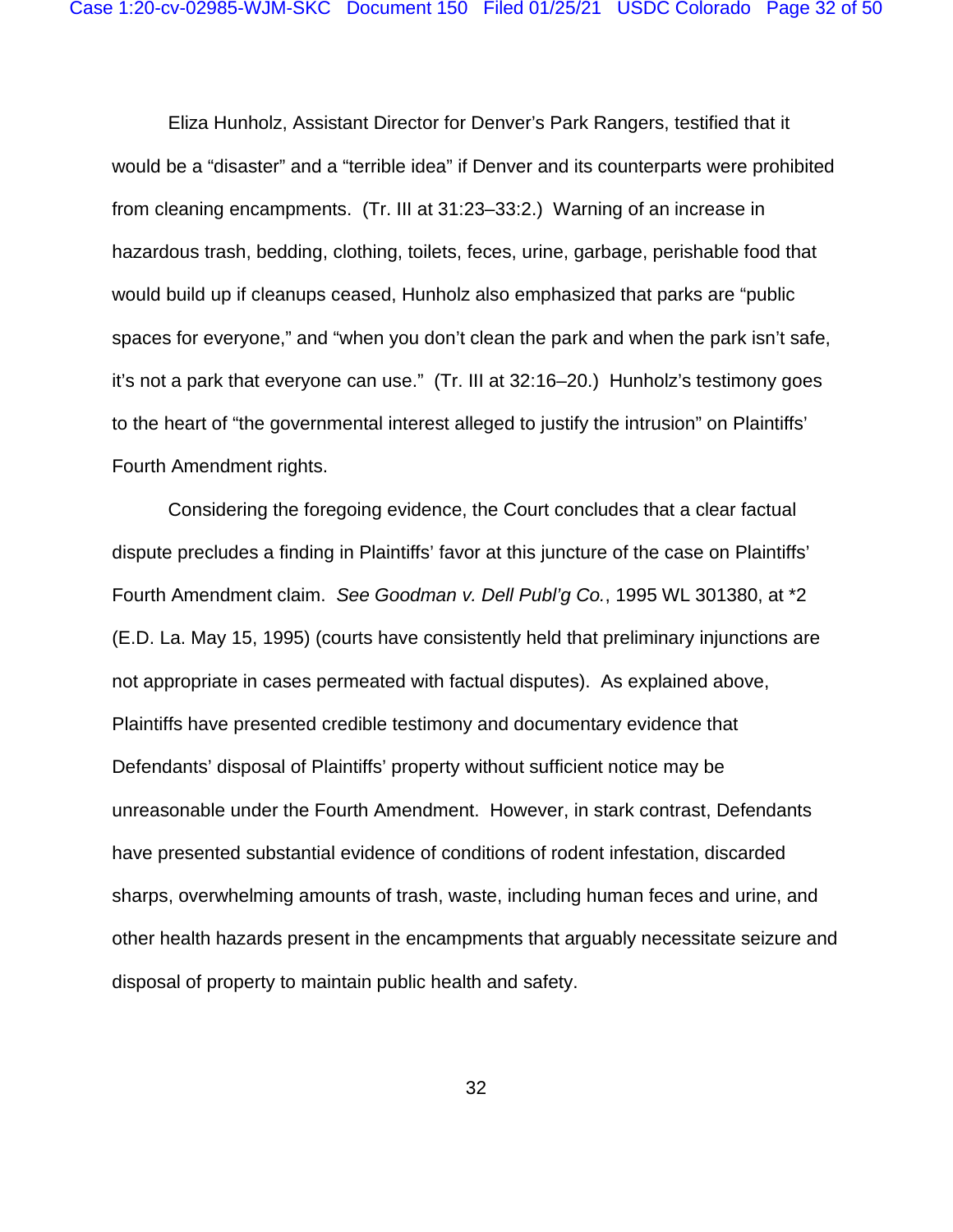Given the factual disputes regarding whether the Denver Defendants complied with property storage requirements, as well as the Denver Defendants' legitimate interest in removing property that contributes to unsafe and hazardous conditions, the Court cannot find at this stage of the litigation that Plaintiffs have established a substantial likelihood of success on the merits of their Fourth Amendment claim. *See Murray v. City of Philadelphia*, 2020 WL 5006046, at \*5 (E.D. Pa. Aug. 25, 2020) (finding plaintiffs failed to establish that they were likely to prevail on their Fourth Amendment claim); *see also Proctor v. District of Columbia*, 310 F. Supp. 3d 107, 116 (D.D.C. 2018) (finding no likelihood of success on the merits of a Fourth Amendment claim where "the District of Columbia provides [encampment] residents with notice of the specific date, time, and place of a scheduled cleanup, allowing them two weeks to move their possessions or pack them for storage" and "tries to help the owners not only by providing them containers to store or move their belongings but also by seeking to arrange housing and provide other services"); *Hooper v. City of Seattle*, 2017 WL 591112, at \*7 (W.D. Wash. Feb. 14, 2017) (allegations that officials destroyed homeless individuals' personal property without providing required notice or opportunity to retrieve seized items insufficient to establish likelihood of success on Fourth Amendment claim, as defendants' declarations indicated that officials provided notice and followed procedural safeguards); *Martin v. City & Cnty. of Honolulu*, 2015 WL 5826822, at \*7 (D. Haw. Oct. 1, 2015) (finding no likelihood of success on the merits of Fourth Amendment claim where city policy required officials to "only dispose[ ] of items that pose a risk to public health or safety").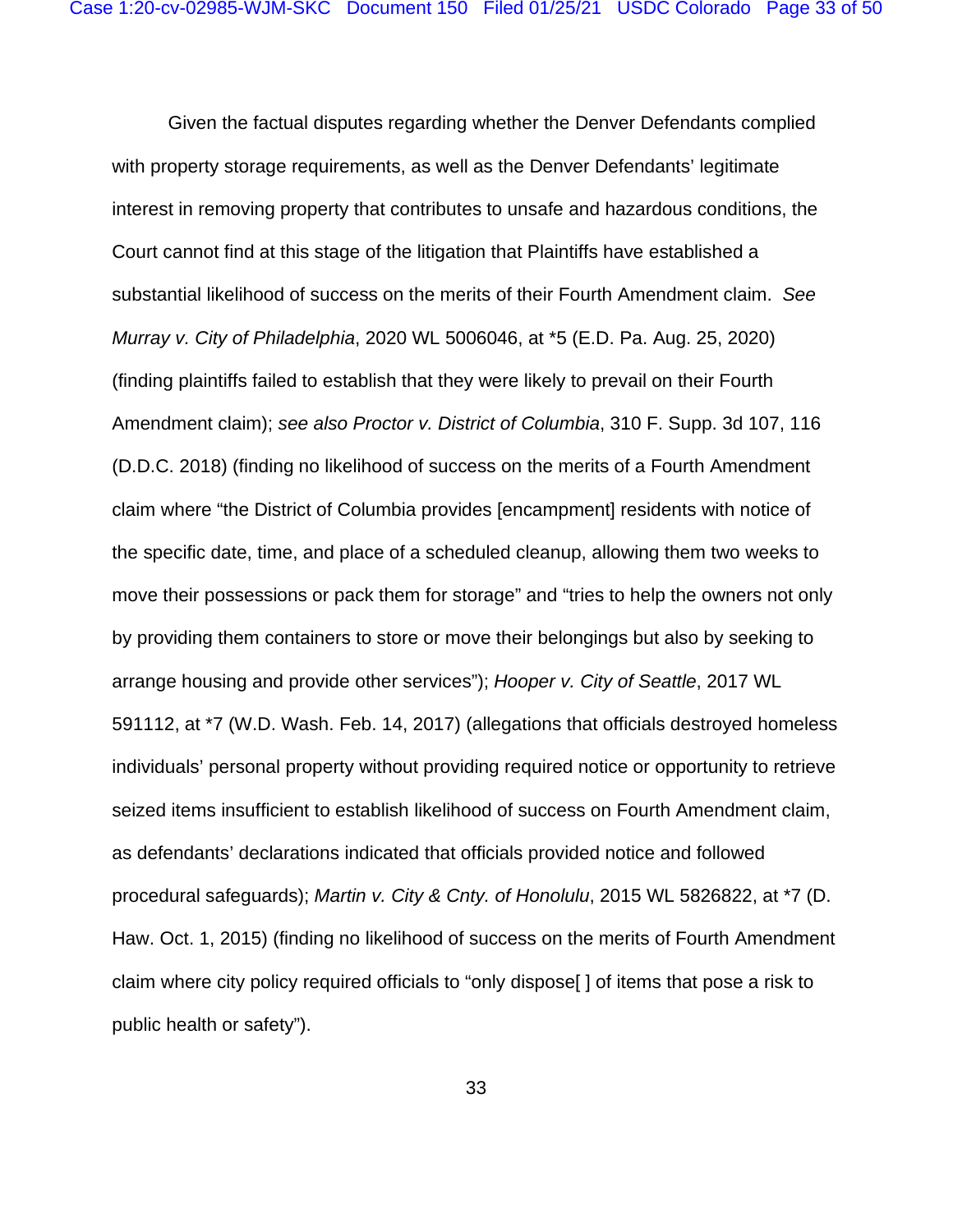### d. Fourteenth Amendment - Substantive Due Process

The Due Process Clause protects against "deliberately wrongful government decisions[,]" *Uhlrig v. Harder*, 64 F.3d 567, 573 (10th Cir. 1995), when "a state actor affirmatively acts to create, or increases a plaintiff's vulnerability to, or danger from private violence." *Currier v. Doran*, 242 F.3d 905, 923 (10th Cir. 2001). The danger creation doctrine is an exception to the general rule that government actors may only be held liable for their own acts, not for injuries or conditions outside of their control. *See, e.g., DeShaney v. Winnebago Cnty. Dep't of Soc. Servs.*, 489 U.S. 189, 195–97 (1989) (failure to protect individual against private violence not a constitutional violation).

To state a *prima facie* case under the danger creation exception, Plaintiffs must demonstrate that: (1) Defendants created or increased Plaintiffs' vulnerability to the danger in question; (2) Plaintiffs are members of a limited and specifically definable group; (3) Defendants' conduct put Plaintiffs at substantial risk of serious, immediate, and proximate harm; (4) the risk was obvious or known; (5) Defendants acted recklessly in conscious disregard of that risk;<sup>[20](#page-33-0)</sup> and (6) such conduct, when viewed in total, is conscience shocking. *Ruiz v. McDonnell*, 299 F.3d 1173, 1182 (10th Cir. 2002).

To satisfy the "shock the conscience" standard, a plaintiff must do more than show that the government actor intentionally or recklessly caused injury to the plaintiff by abusing or misusing government power. *Uhlrig*, 64 F.3d at 574. That is, the plaintiff

<span id="page-33-0"></span><sup>&</sup>lt;sup>20</sup> The Denver Defendants point out (ECF No. 68 at 16 n.2) that Plaintiffs misstate the fourth element of the danger creation doctrine in the PI Motion. (*See* ECF No. 47 at 26.) Plaintiffs state they must establish that "Defendants were *deliberately indifferent* to that substantial risk of serious harm," not the standard set out in *Uhlrig*, which requires that Defendants "acted recklessly in conscious disregard of that risk."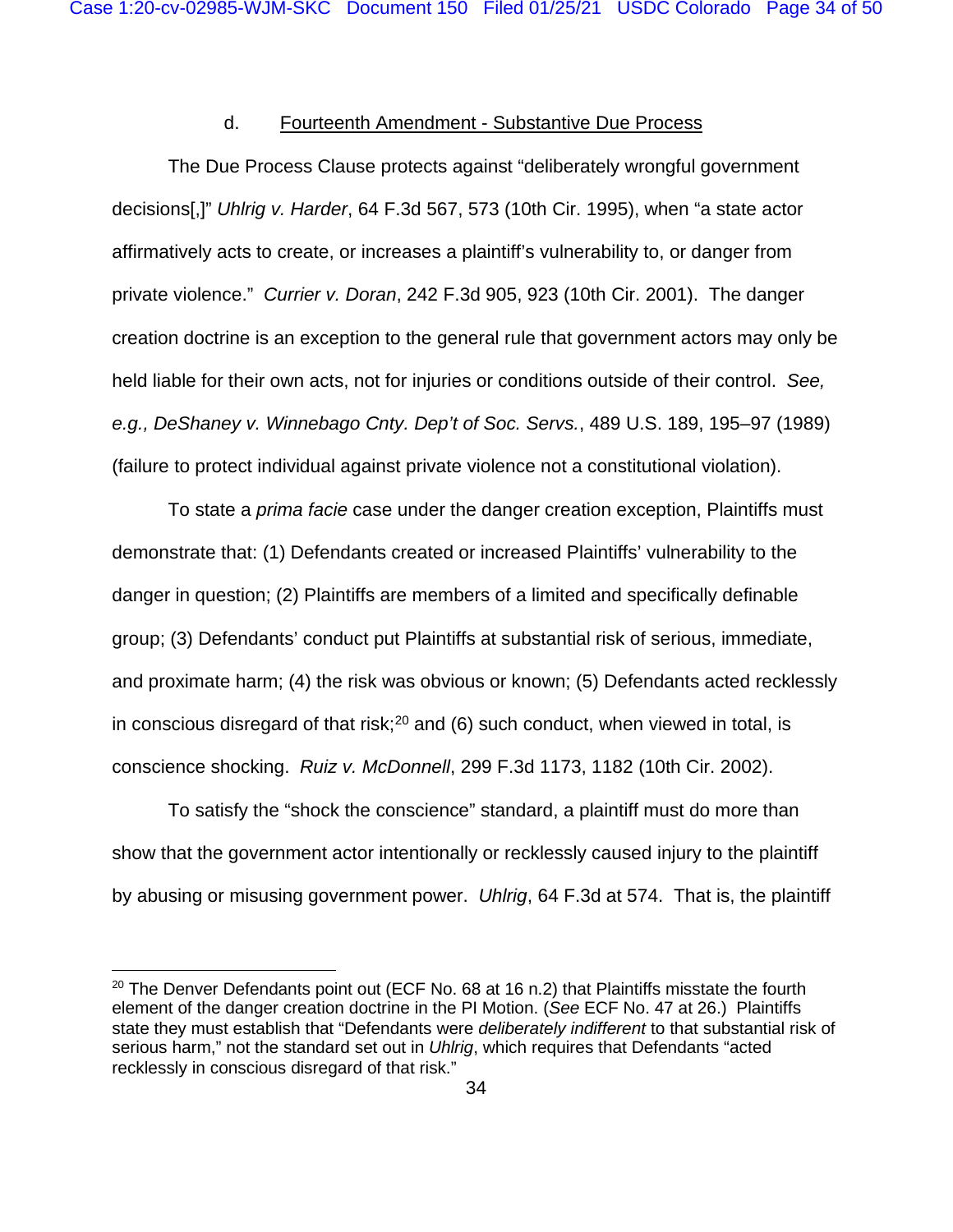must demonstrate a degree of outrageousness and a magnitude of potential or actual harm that is truly conscience shocking.[21](#page-34-0) *Id.*

Here, there is a factual dispute about the core proposition underlying Plaintiffs' substantive due process claim: that displacement from encampments, presumably with the intent that Plaintiffs go to congregate shelters, increases their risk of exposure to COVID-19. The parties also treat the CDC guidance on unsheltered homelessness and COVID-19 differently, with Plaintiffs using the guidance as a bright-line rule to state that "if individual housing options are not available, allow people who are living unsheltered or in encampments to remain where they are." (ECF No. 47 at 8 (citing Coronavirus Disease 2019 (COVID-19): Interim Guidance on Unsheltered Homelessness and Coronavirus Disease 2019 (COVID-19) for Homeless Service Providers and Local Officials, CDC, https://www.cdc.gov/coronavirus/2019-ncov/community/homelessshelters/unshelteredhomelessness.html).) Plaintiffs emphasized at the Evidentiary Hearing that other courts have concluded that the "basis for finding a constitutional

<span id="page-34-0"></span> $21$  The Supreme Court has explained that the "standard for judging a substantive due process claim is whether the challenged government action would shock the conscience of federal judges." *See Uhlrig*, 64 F.3d at 573 (quoting *Collins v. City of Harker Heights Tex.*, 503 U.S. 115, 126 (1992) (finding no substantive due process violation by city under § 1983 for providing an unsafe workplace where a worker entered a sewer without adequate ventilation and died) (internal quotation marks omitted)).

To discern whether particular facts shock the conscience and rise to the level of a substantive due process violation, a court must bear in mind three basic principles highlighted by the Supreme Court in evaluating substantive due process claims: (1) the need for restraint in defining their scope; (2) the concern that § 1983 not replace state tort law; and (3) the need for deference to local policymaking bodies in making decisions impacting upon public safety. Id. (citations omitted). Applying *Collins*, the Tenth Circuit has explained that a § 1983 violation must be predicated on a state action manifesting one of two traditional forms of wrongful intent—that is, either: (1) an intent to harm; or (2) an intent to place a person unreasonably at risk of harm, which is defined as "when a state actor was aware of a known or obvious risk that was so great that it was highly probable that serious harm would follow and he or she proceeded in conscious and unreasonable disregard of the consequences." *Id.* at 573–74.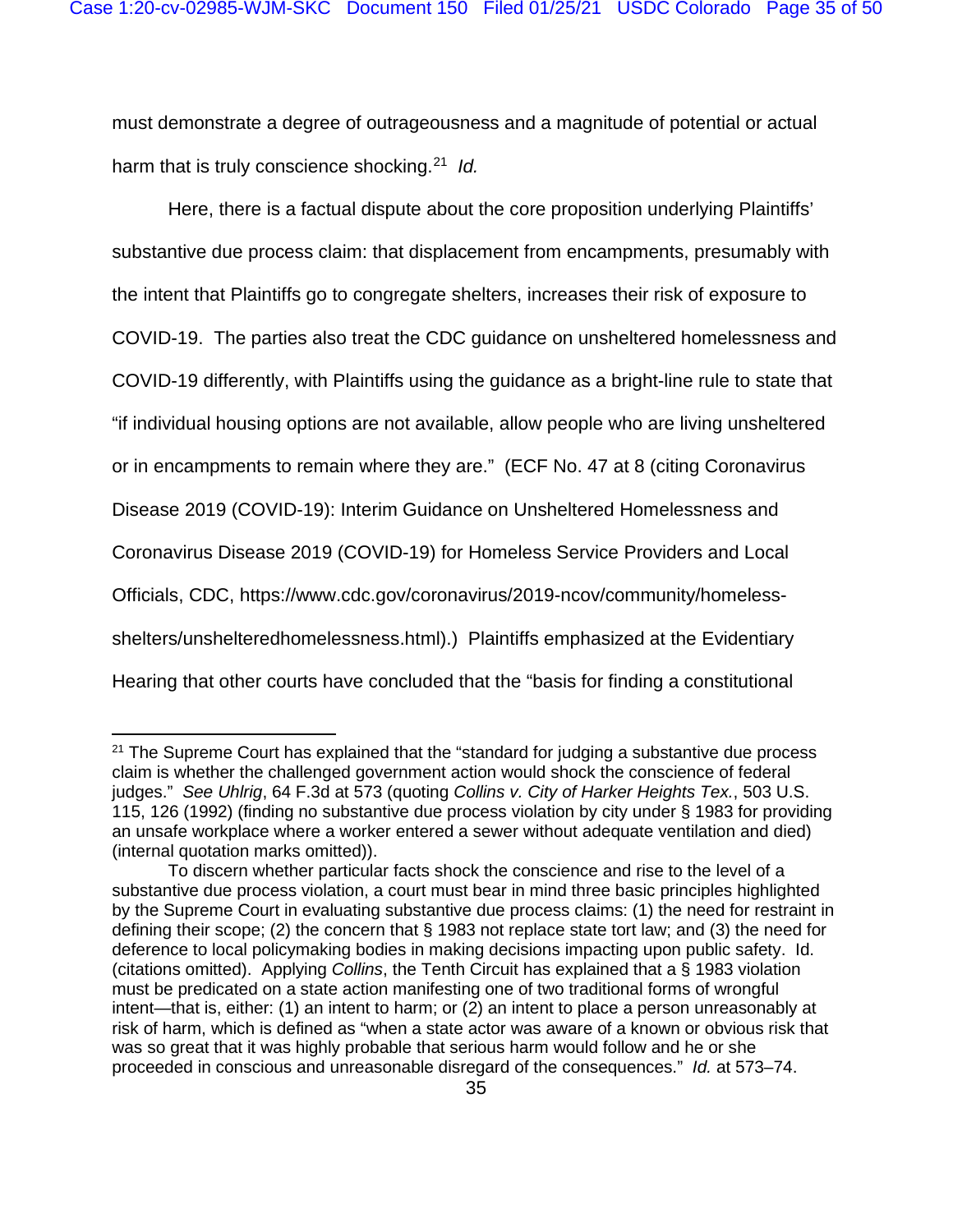violation has been violating one line in CDC guidance because the CDC guidance is the best medical authority we have right now for responding to the pandemic." (Tr. III at 229:10–13.)

By contrast, Defendants argue that the CDC guidance does not set constitutional standards, and regardless, it is not nearly as definitive as Plaintiffs claim (ECF No. 67 at 16; ECF No. 68 at 13), *see Bell v. Wolfish*, 441 U.S. 520, 543 n.27 (1979) (recommendations of various groups may be instructive but do not establish constitutional minima; rather, they establish goals recommended by the organization in question). Instead, the Denver Defendants assert that the CDC guidance is just that guidance that is not mandatory, and certainly not mandated as a constitutional matter. Rather, it is "meant to be interpreted by the local health authorities in light of the conditions existing in that specific locality." (Tr. III 217:10–14.)

Nonetheless, Plaintiffs argue that the sweeps—imposed in contravention of CDC guidance—put them in an inherently more dangerous situation than they previously faced, establishing danger creation liability. (ECF No. 47 at 26–27; ECF No. 77 at 6); *see Santa Cruz Homeless Union v. Bernal*, 2021 WL 222005, at \*5–6 (N.D. Cal. Jan. 20, 2021) (finding plaintiffs were likely to succeed in demonstrating that the City of Santa Cruz's closure of the encampment at San Lorenzo Park and the Benchlands will put the homeless persons living there at greater risk of contracting COVID-19); *and Phillips*, 2020 WL 4698800, at \*2 (denying motion to dismiss danger creation substantive due process claim, reasoning if "the City is requiring the homeless to vacate well-lit and high-traffic public land, or go to jail, when housing is not available for some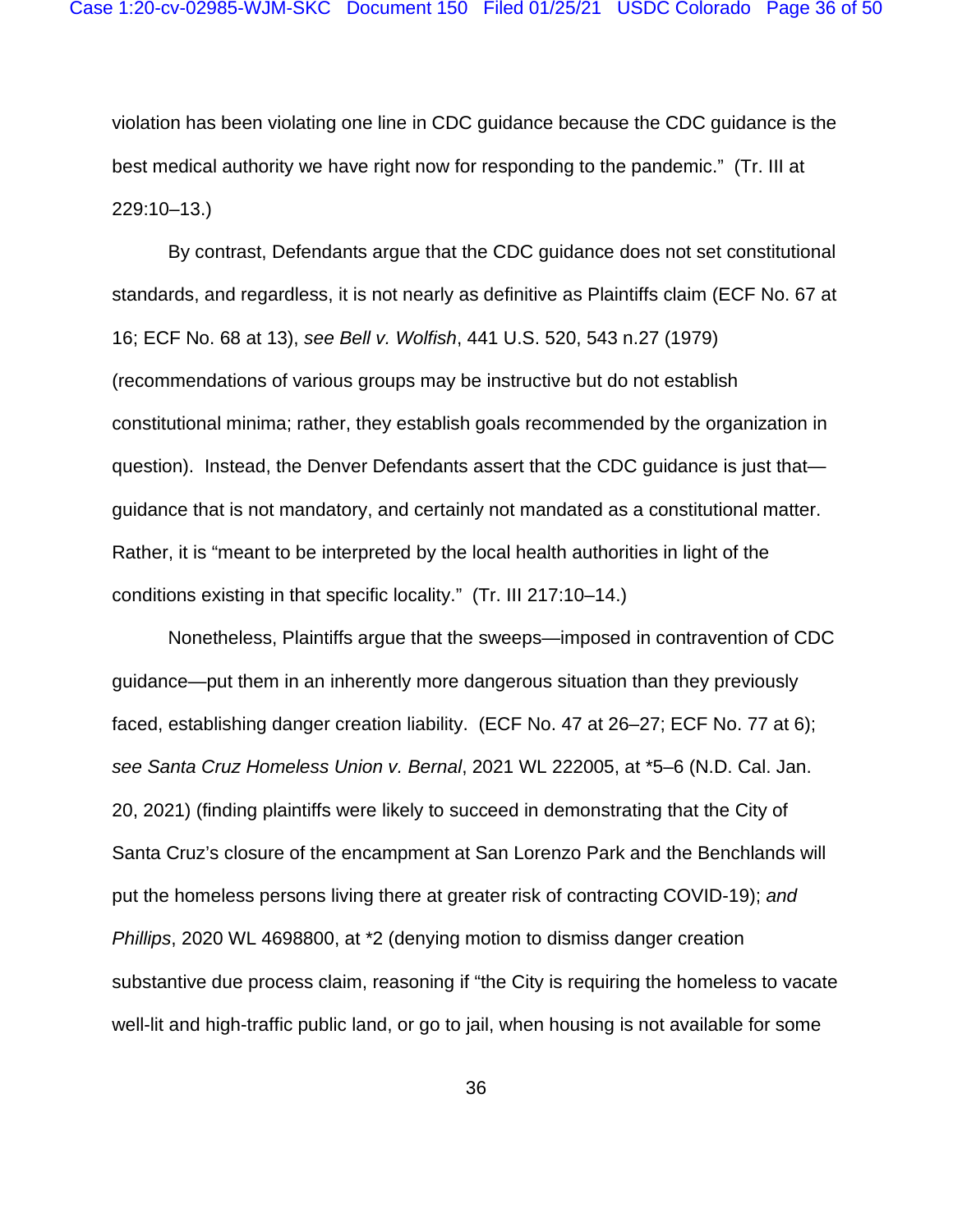specific unhoused people, nor for all, and taking and destroying their tents, tarps, blankets, clothing, and other property, then the City may be creating an unlawful state-created danger for the homeless").<sup>[22](#page-36-0)</sup>

Among other evidence, Plaintiffs rely on the Declaration and Rebuttal Expert Declaration of Marisa Westbrook, an expert in the field of housing impacts on health (Tr. I at 90:22–25), and the Expert Declaration of Gregory Whitman, an expert in the field of pandemic management (Tr. I at 252:19–24), which explain that CDC guidance says sweeping encampments exposes homeless individuals to greater danger from COVID-19. (*See* ECF Nos. 14-1, 77-1 ¶¶ 34–51; 77-5 ¶¶ 23–25, 27–31.) According to Plaintiffs' experts, unless Denver can house all homeless individuals in individual housing options, sweeps should cease. (ECF No. 77-1 ¶ 24.) Instead, Defendants should increase access to bathrooms, handwashing stations, and other sanitary measures. (ECF No. 77-1 ¶¶ 40, 50.)

Both Westbrook and Dr. Whitman reiterated these positions at the Evidentiary Hearing. Westbrook stated that leading health and homeless researchers have found that sweeps can lead to negative health and safety consequences. (Tr. I at 103:4–11.) Specifically, she testified that data and evidence-based literature show that the spread of COVID-19 over the past months has been much lower in encampments than in congregate shelters (Tr. I at 103:11–15), and that congregate shelters expose homeless

<span id="page-36-0"></span><sup>&</sup>lt;sup>22</sup> Phillips is distinguishable, as it was in the motion to dismiss phase, and based its opinion on the idea that housing might not be available. In addition, the opinion did not address the pandemic.

Here, it appears as though housing is available in the form of shelters, though it remains unclear whether there is shelter space available for every person who might be displaced from an encampment. Plaintiffs' position in this case is that they do not want to go to shelters for fear of increasing their risk of contracting COVID-19.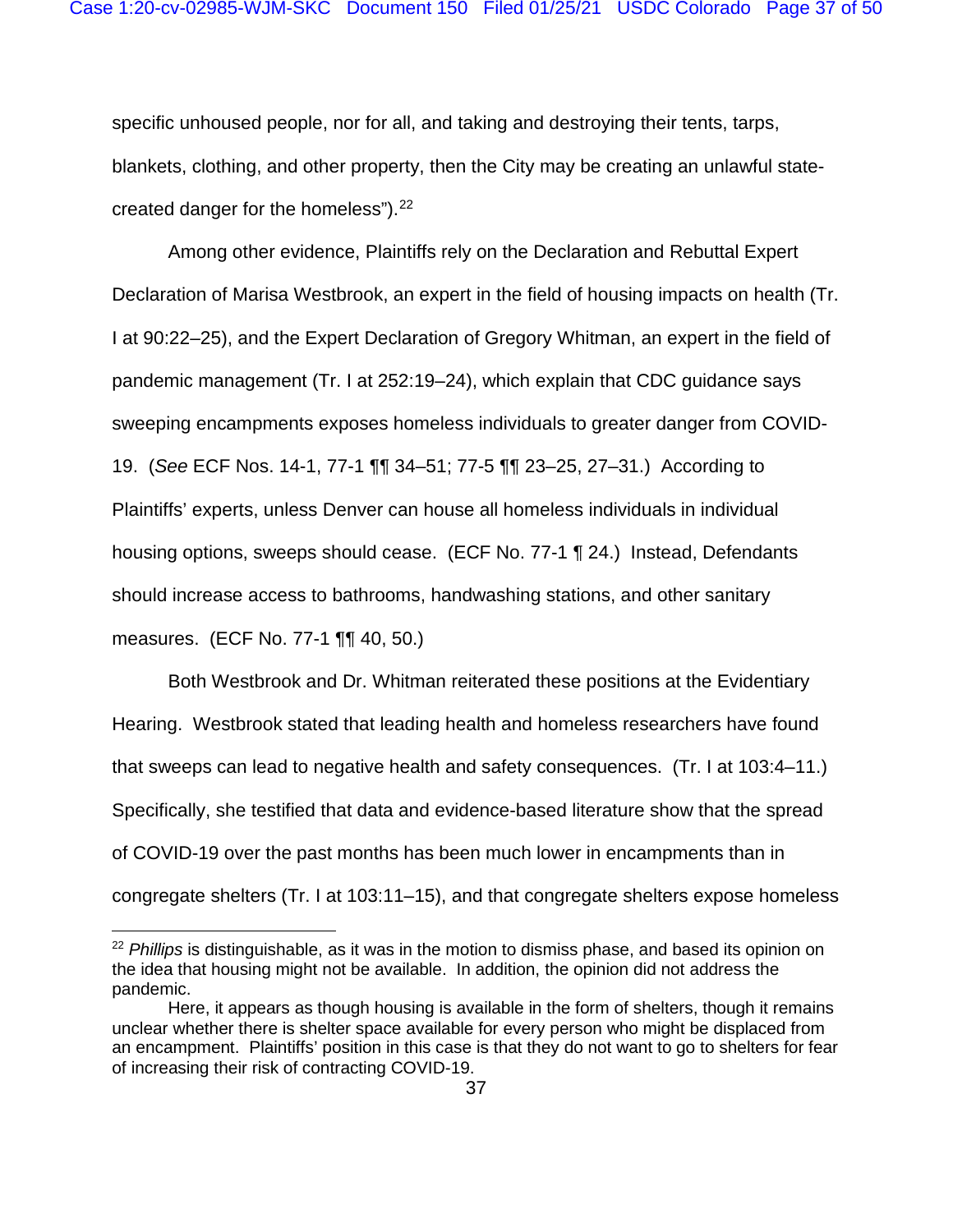individuals to greater risk of exposure to COVID-19 than encampments, which are open-air settings (Tr. I at 110:12–25). Likewise, Dr. Whitman testified that Defendants' actions in clearing homeless encampments during the COVID-19 pandemic increased homeless individuals' vulnerability to the COVID-19 infection and placed homeless individuals at substantial risk of serious harm. (Tr. I at 254:3–8, 256:19–22.)

To the contrary, the Denver Defendants contend that Plaintiffs' central argument—that displacement from camps means an increased risk of COVID-19—is "wrong as a matter of fact and untenable as a legal theory." (ECF No. 68 at 15.) They submit the Declaration of Danica Lee, who states that DDPHE data indicates that none of the encumbrance removals or area restrictions increased the rate of COVID-19 infection among homeless individuals, or that these individuals were at a greater risk of COVID-19 exposure in shelters than camps. (ECF No. 68-1 ¶ 34.) Lee further states that contrary to Westbrook's claims, Denver health experts have found that permitting indefinite residence in camps is not the most effective way to reduce risk for homeless individuals and the general public. (*Id.* ¶ 18.) Lee explains that the deteriorated conditions in the camps lead to contagious diseases, infestations, biohazards, and other issues precipitating sweeps.[23](#page-37-0) (*Id.* ¶¶ 19–20.)

Further, the Denver Defendants dispute the validity of the studies Plaintiffs rely on (ECF No. 47 at 29 n.65), arguing that "nothing can be gleaned from them about the difference between COVID-19 in sleeping in shelters versus sleeping on the street because both studies tested individuals utilizing shelters." (ECF No. 68 at 16.)

<span id="page-37-0"></span> $23$  In her rebuttal, Westbrook dissects Lee's declaration, contending Lee's "lay conclusions" deviate significantly from public health guidance and best practice." (ECF No. 77-1 ¶ 50.)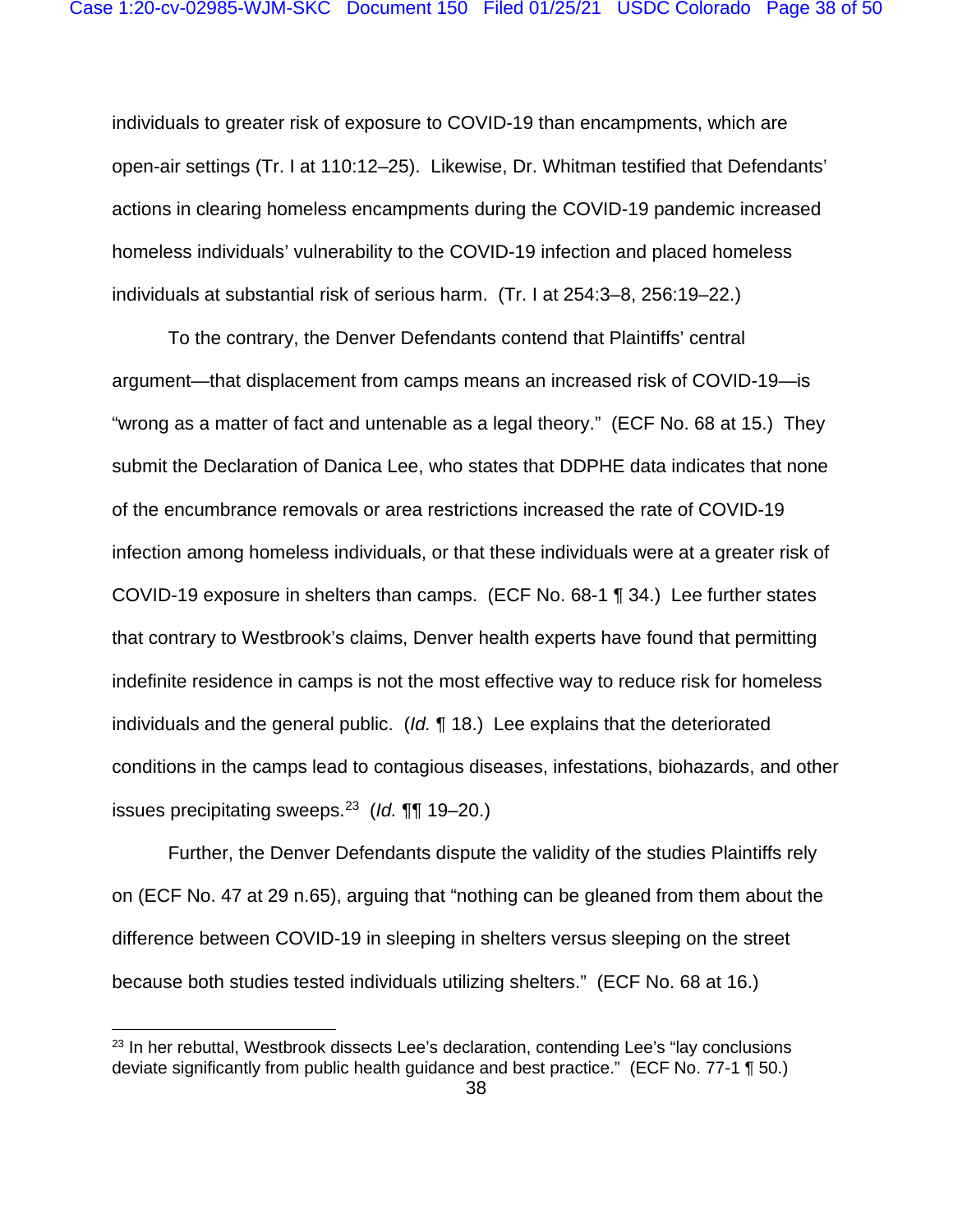Accordingly, they contend Plaintiffs' claims about evidence in the form of prevalence testing and that camps are objectively safer for homeless individuals are "entirely unsupported, and incorrect." (*Id.*)

In addition, McDonald testified that he has not seen heightened levels of COVID-19 in congregate shelters versus encampments and expressed his surprise that COVID-19 cases in *both* venues have been *lower* than he anticipated at the beginning of the pandemic. (Tr. II at 230:14–24.) McDonald unequivocally stated that the encampments DDPHE acted upon presented "far more of a public health risk than what . . . people might be exposed to in a shelter." (Tr. II at 230:24–231:3.)

The Denver Defendants' expert witness, Dr. Bill Burman, is an expert in the field of the public health response to the COVID-19 pandemic, including Denver Public Health's response to the COVID-19 pandemic. (Tr. II at 138:24–139:3.) Dr. Burman's opinions conflict with Plaintiffs' experts' opinions regarding the risk of COVID-19 exposure associated with congregate shelters versus encampments. Dr. Burman disagreed with Westbrook's conclusion that Denver's congregate shelters are objectively more dangerous to public health during COVID-19 than encampments. (Tr. II at 139:24–140:5.) Instead, Dr. Burman stated that the risks in both settings are numerous and complex, and that he does not think there has been a conclusive demonstration, as a matter of medical science, that one is inherently more dangerous than the other. (Tr. II at 140:6–10.) Dr. Burman acknowledged that Westbrook relied on a study by Dr. Sarah Rowan, which involved COVID-19 testing in homeless shelters and encampments, for her conclusions on this topic. In fact, Dr. Burman participated in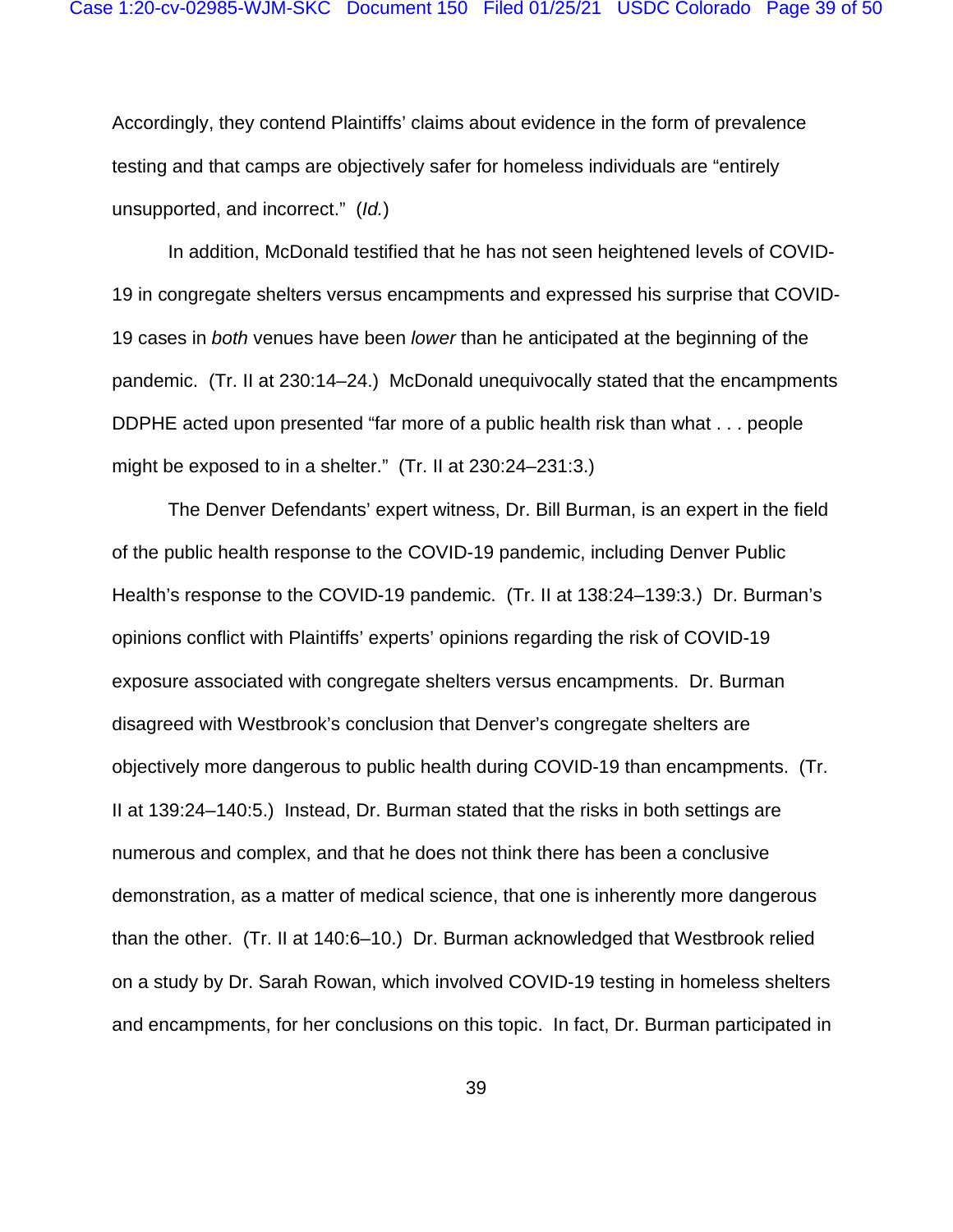that same study, which he testified had significant limitations, including that the samples tested were not random, and that the study was conducted during a relatively brief time period in a rapidly changing pandemic. (Tr. II at 140:11–142:11.) Based on the Rowan study, Dr. Burman testified that the results only suggest—"and do no more than that" that COVID-19 transmission is more common among persons who are in a congregate setting. (Tr. II at 142:25–143:3.)

Regarding CDC guidance, Dr. Burman—who has participated in writing CDC guidance in the past (though unrelated to COVID-19)—testified that CDC guidance is viewed very carefully and is an important resource for local public health officials to consult when making a range of decisions about public health programs. (Tr. II at 145:15–146:10.) However, Dr. Burman also clarified that the CDC guidance is "not regulation" and is "intended to be counsel, advice, which should be considered in the local context." (Tr. II at 145:23–147:1.) He testified that he has not seen in the data any evidence of an increase in COVID-19 exposure to homeless individuals or the general public from any encampment cleanup and does not know how that would be detected. (Tr. II at 155:18–21.) Rather, he opined that, given the many factors not limited to COVID-19 that go into such a decision, Denver's public health decision to clean large encampments in the past several months was a "reasonable response" to the public health risks at those encampments. (Tr. II at 156:8–16.) Ultimately, Dr. Burman stated that he does not know whether allowing homeless individuals to reside in encampments for the duration of the pandemic is the safest and most effective way to reduce risks for the homeless individuals and the general public during the COVID-19 pandemic. (Tr. II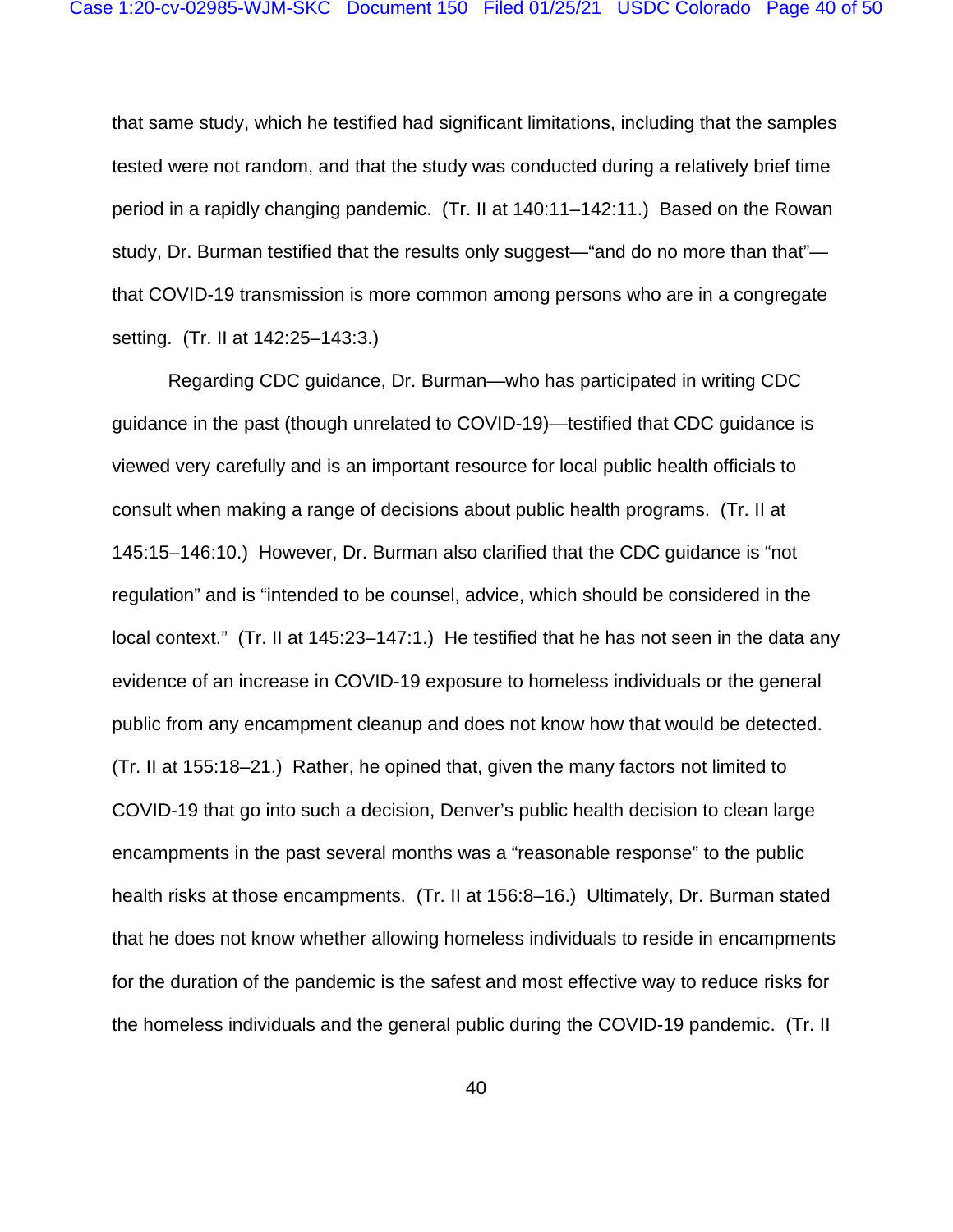at 155:7–13.) Indeed, given the currently incomplete state and development of the relevant infectious disease data and information, he does not think the medical community yet knows the safest and most effective way for local public health officials to handle this nuanced situation. (Tr. II at 155:14–17.)

This critical factual dispute among experts and public health officials touches almost all of the elements required to establish danger creation liability. Moreover, the issue is a moving target, with COVID-19 testing and treatment, the number of homeless individuals in Denver, the availability of shelter (both congregate and individual), public funding, and other relevant factors changing almost daily.

In fact, on January 22, 2021, Plaintiffs submitted a Notice of Supplemental Authority, explaining that on January 21, 2021, President Joseph R. Biden issued a "Memorandum to Extend Federal Support to Governors' Use of the National Guard to Respond to COVID-19 and to Increase Reimbursement and Other Assistance Provided to States" that (under Section 2 of the memorandum) made emergency hotel rooms obtained by states and cities for homeless individuals 100% reimbursable through the Federal Emergency Management Agency ("FEMA") during the COVID-19 pandemic. (*See* ECF Nos. 149, 149-1.) While Plaintiffs likely provided this supplemental authority as evidence that individual hotel rooms are safer than shelters and that the basis for this memorandum is consistent with CDC guidance, the potential availability of a significant number of additional individual hotel rooms for people experiencing homelessness, apparently to be funded in great part by the federal government, in fact weakens Plaintiffs' argument. Under President Biden's new (and to be sure, much welcomed)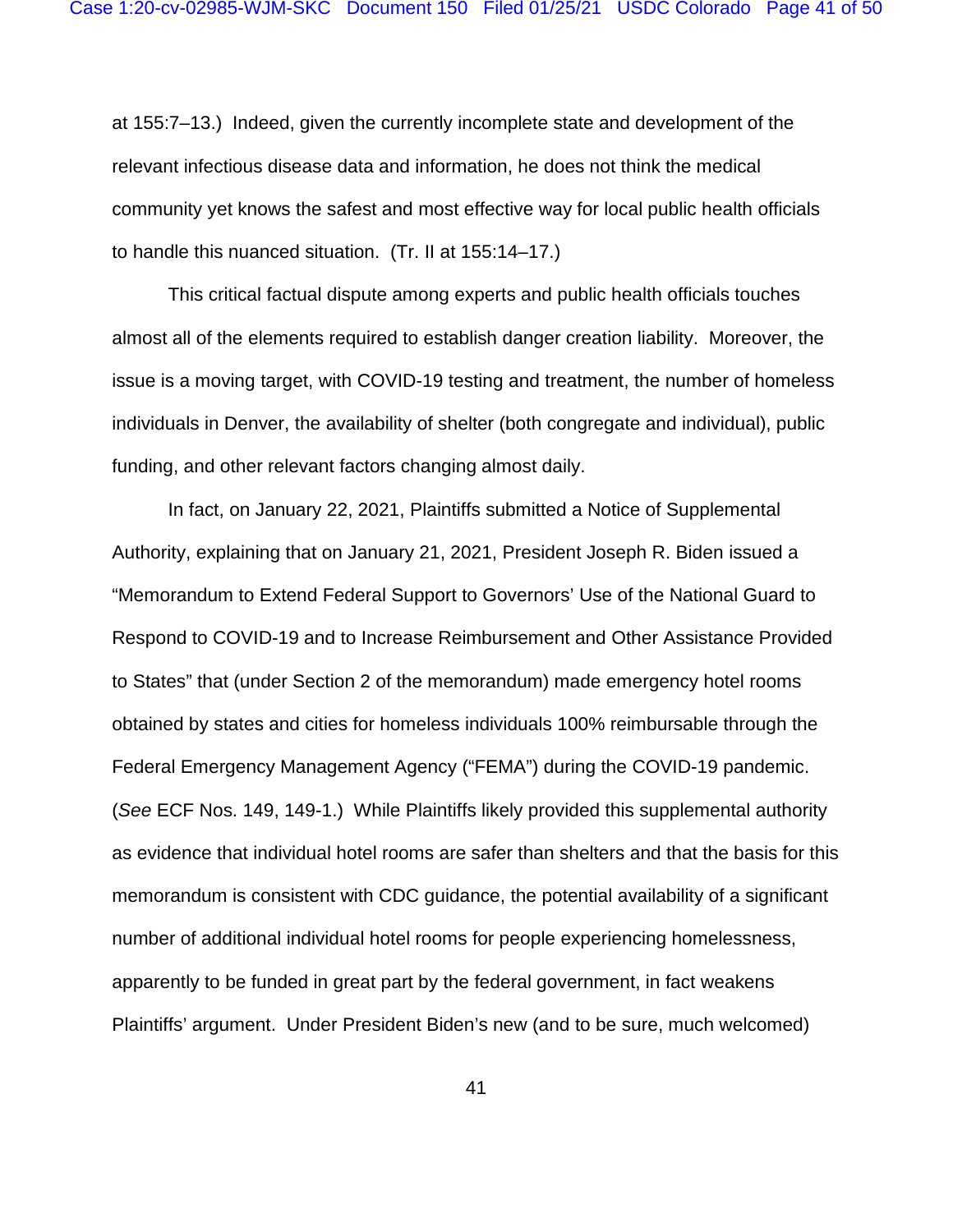initiative, more alternative housing options will be available, making future sweeps less likely to endanger members of encampments and undercutting Plaintiffs' likelihood of success on the merits of their substantive due process claim. The conflicting evidence before the Court, described above, reflects as much.

Considering the critical factual disputes regarding whether homeless encampment sweeps in fact increase Plaintiffs' risk of contracting COVID-19, the Court finds that Plaintiffs have failed to establish a substantial likelihood of success on the merits of their Fourteenth Amendment substantive due process claim.

# 2. *Irreparable Harm[24](#page-41-0) – Plaintiffs' Fourteenth Amendment Procedural Due Process Claim*

"[A] showing of probable irreparable harm is the single most important prerequisite for the issuance of a preliminary injunction." *DTC Energy Grp., Inc. v. Hirschfeld*, 912 F.3d 1263, 1270 (10th Cir. 2018). The moving party "must demonstrate a significant risk that he or she will experience harm that cannot be compensated after the fact by money damages." *Fish v. Kobach*, 840 F.3d 710, 751 (10th Cir. 2016). "When an alleged constitutional right is involved, most courts hold that no further showing of irreparable injury is necessary." *Id.* at 752 (citations omitted).

Here, Plaintiffs have met their burden of establishing irreparable harm based on violations of their Fourteenth Amendment procedural due process rights. The Court heard testimony from at least one homeless individual, Sepulveda, that following the

<span id="page-41-0"></span> $24$  Because Plaintiffs have not shown a substantial likelihood of success on the merits in connection with their breach of contract, Fourth Amendment, and Fourteenth Amendment substantive due process claims, the Court will only address the remaining elements of Rule 65, irreparable harm, balancing of the harms and public interest, and bond, in the context of Plaintiffs' Fourteenth Amendment procedural due process claim.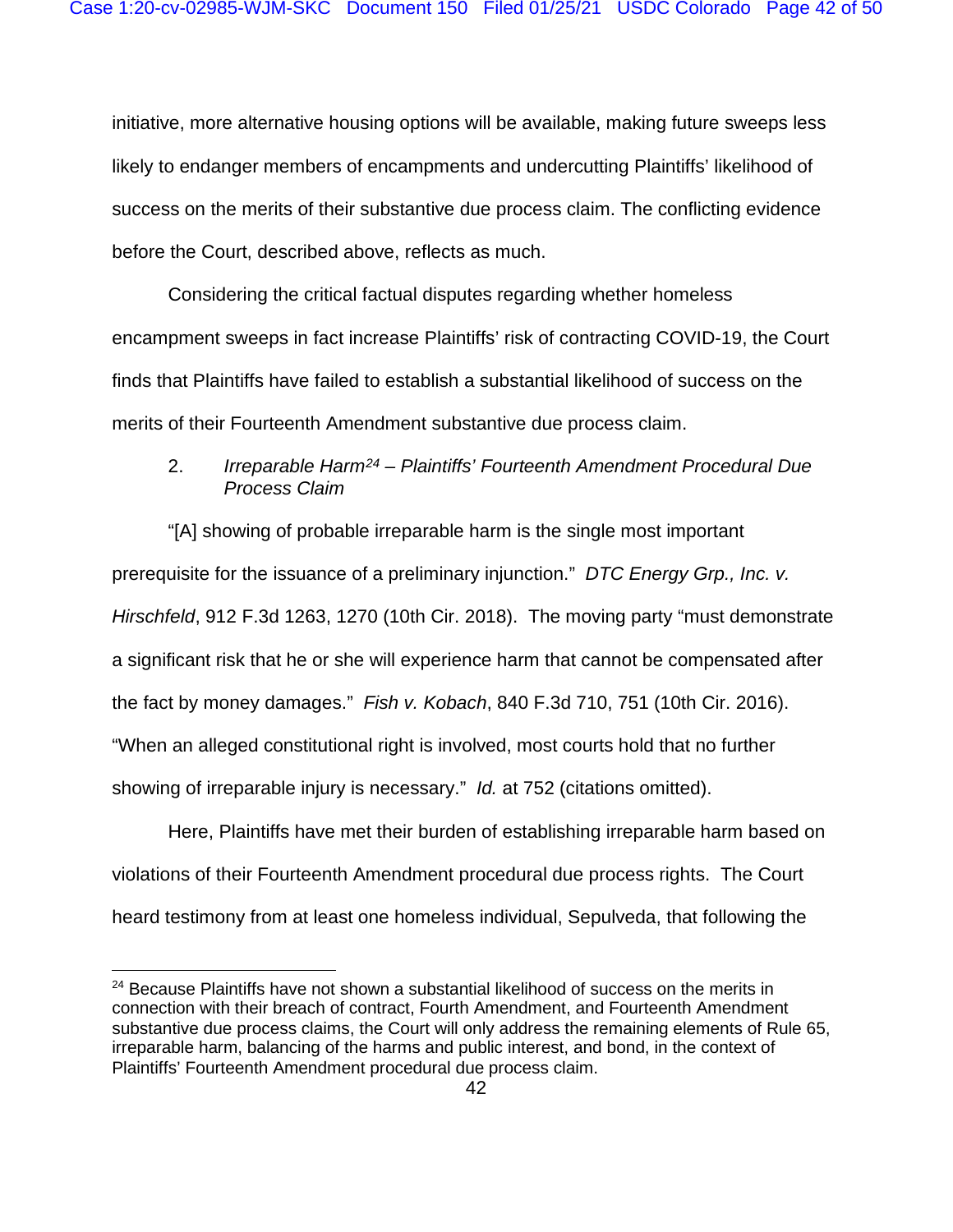seizure of his property in a sweep, he had "nothing but the clothes on [his] back, . . . and [he] had to try to make a tree into a shelter because it started blizzarding that night. . . ." (Tr. III at 178:14–18.) In addition, Charles Davis, a homeless individual whose property was seized and destroyed in the Lincoln Park sweep, submitted a declaration stating that after the sweep, he was forced to sleep on the streets without a tent. (ECF No. 77- 14 ¶ 18.) Davis slept unsheltered on a median for multiple nights because he feared being swept again. (*Id.*)

The Court concludes that in the absence of an injunction, the likelihood that Plaintiffs' vital possessions, such as tents, blankets, tarps, and other items necessary to survive outside in the elements—particularly during the winter in Colorado—will be seized and potentially destroyed without sufficient advance notice, constitutes irreparable harm for purposes of Plaintiffs' instant Motion. *See Mitchell*, 2016 WL 11519288, at \*6 (finding irreparable harm element satisfied where city continued arresting homeless individuals and confiscating their property even after lawsuit filed).

### 3. *Balance of the Harms and Public Interest – Plaintiffs' Fourteenth Amendment Procedural Due Process Claim*

In analyzing whether a preliminary injunction should issue against the government, the final two elements of the preliminary injunction test are treated together. *Essien v. Barr*, 457 F. Supp. 3d 1008, 1020 (D. Colo. 2020) (citing *Nken*, 556 U.S. at 435). "[I]t is always in the public interest to prevent the violation of a party's constitutional rights," as a preliminary injunction would do here. *Carranza v. Reams*, 2020 WL 2320174, at \*11 (D. Colo. May 11, 2020) (quoting *Awad v. Ziriax*, 670 F.3d 1111, 1132 (10th Cir. 2012)).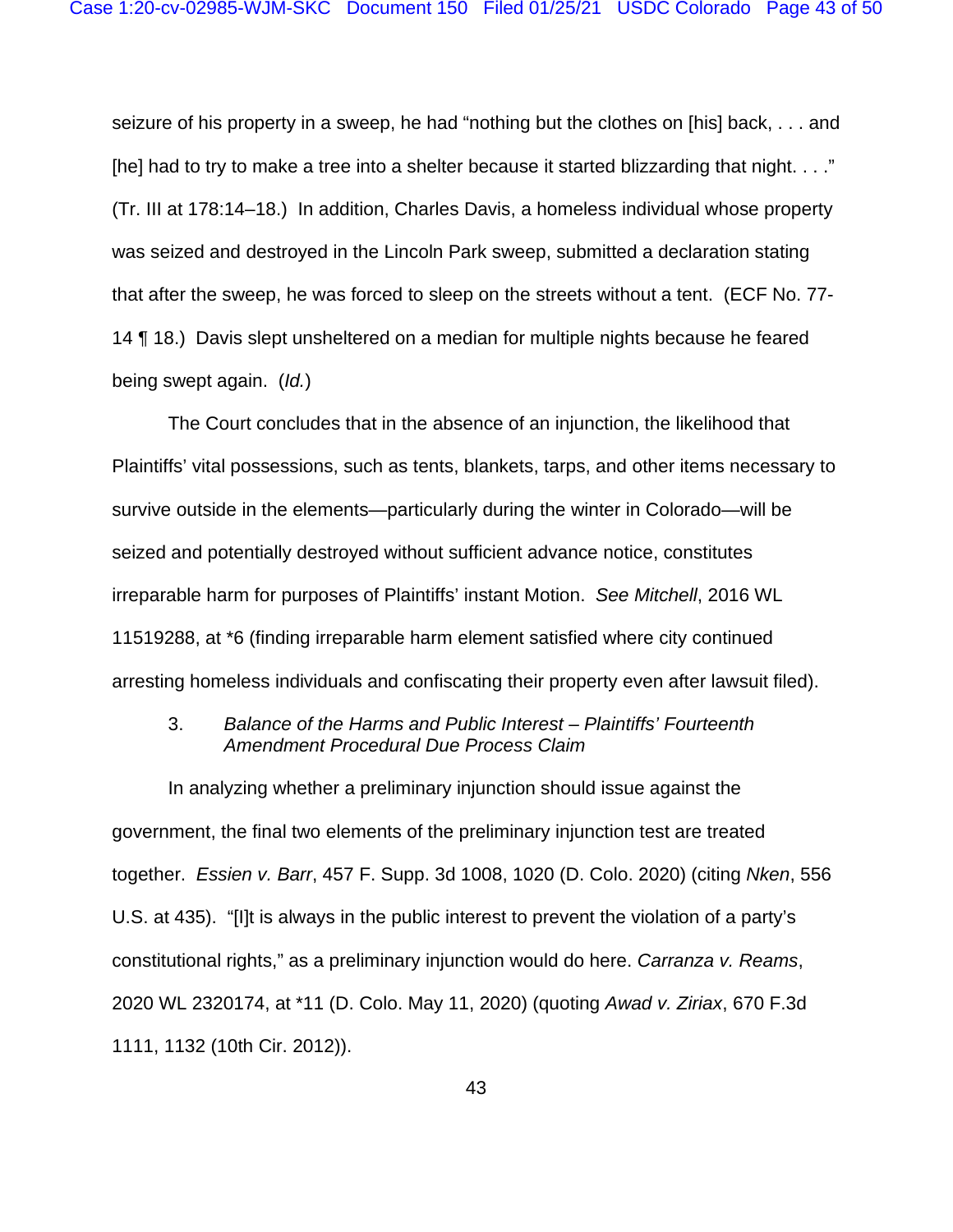The Court is mindful of the Denver Defendants' argument that a preliminary injunction requiring a specific amount of notice before a sweep will to some degree limit "Denver's health experts from making decisions to combat the spread of disease and the deterioration of public health," "especially when the City is facing a pandemic with constantly evolving scientific understanding and policymaking." (ECF No. 68 at 27.) The Court here reiterates its finding, however, that based on the evidence adduced at the Evidentiary Hearing, as well as on other supporting declarations, that the Denver Defendants have not come close to demonstrating that a requirement of at least seven days' notice before an encampment sweep will preclude it from fulfilling its duty to protect public health and safety. And, in any event, the preliminary injunction will provide for an exception to this seven day notice requirement in the event DDPHE is able to adequately articulate why protection of the public health and safety requires advance notice of a shorter duration. Thus, the Court will issue the narrowest injunction possible so that Plaintiffs' procedural due process rights are protected, *and* the Denver Defendants are not unduly restrained in their ability to maintain the public health and safety.

### 4. *Bond*

Rule 65(c) states that this Court "may issue a preliminary injunction or a temporary restraining order only if the movant gives security in an amount that the court considers proper to pay the costs and damages sustained by any party found to have been wrongfully enjoined or restrained." Although phrased as mandatory, in practice the Court has discretion under this Rule whether to require a bond, particularly in public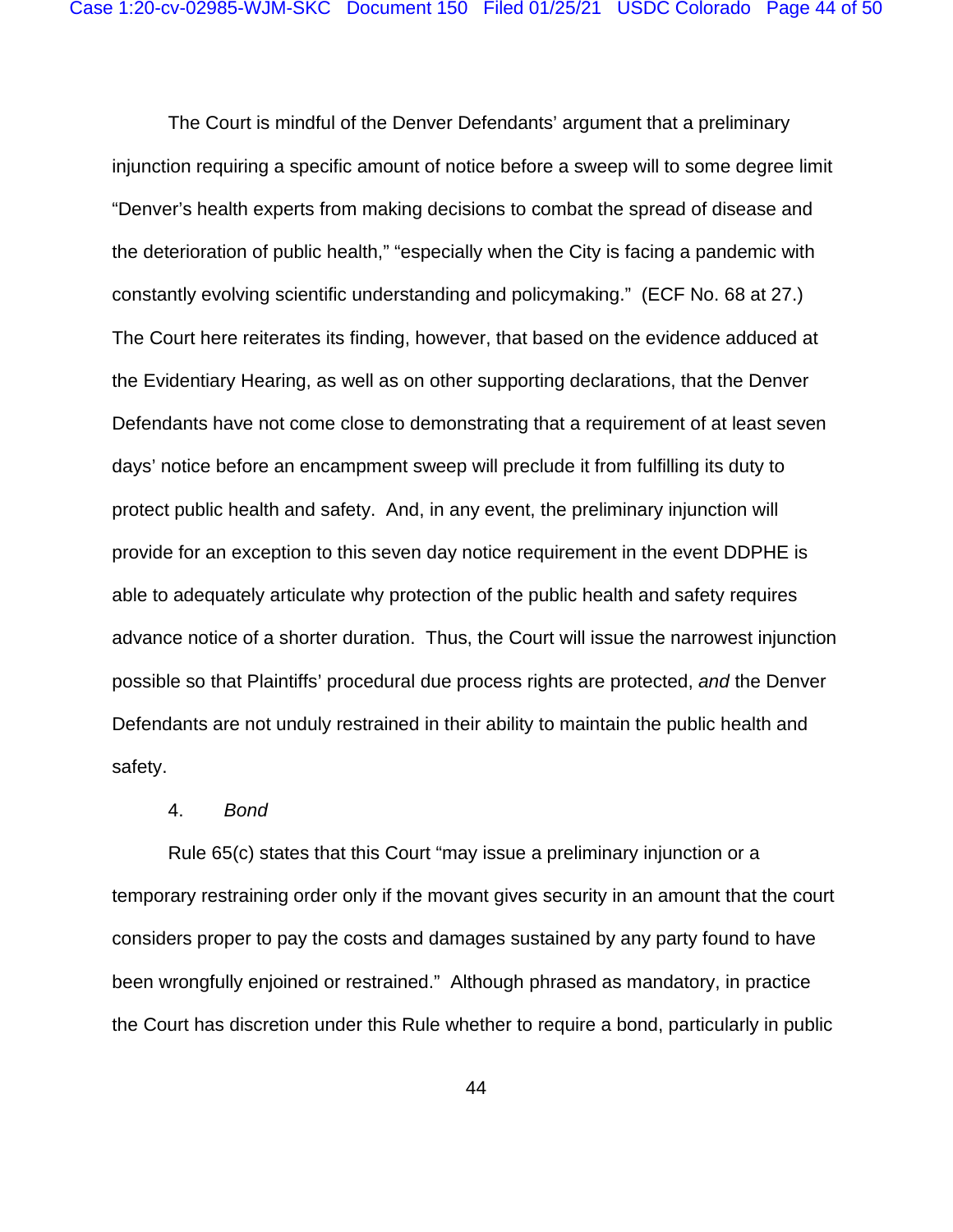interest cases involving the fundamental rights of citizens. *See* 11A Charles Alan Wright et al., Federal Practice & Procedure § 2954 n.29 (3d ed., Apr. 2017 update) (citing public rights cases where the bond was excused or significantly reduced).

Plaintiffs ask that the Court waive bond in this case because Plaintiffs are indigent. (ECF No. 47 at 41.) Defendants are silent on whether the Court should require a bond. (ECF Nos. 67, 68.) The Court finds that waiving the bond is appropriate in this case.

#### **B. The Governor**

Plaintiffs request preliminary injunctive relief in connection with their Fourth and Fourteenth Amendment claims against the Governor in his official capacity. The Lincoln Park sweep is the only sweep in the Complaint which occurred on state-owned property. Because the question of whether any encampments currently exist on other state-owned property arose at the Evidentiary Hearing, for the purposes of resolving the PI Motion, the Court assumes *arguendo* that people experiencing homelessness have formed encampments on other state-owned property, where future sweeps might occur. Because the Court's conclusions concerning the substantial likelihood of success on the merits are dispositive as to all claims against the Governor, the Court limits its analysis to that element.

### 1. *Fourteenth Amendment - Procedural Due Process*

Plaintiffs have failed to offer any evidence that the Governor directed, planned, orchestrated—or was even involved in—the decisions to sweep Lincoln Park, when to provide notice, or whether to seize property. Major Steve Garcia of the CSP testified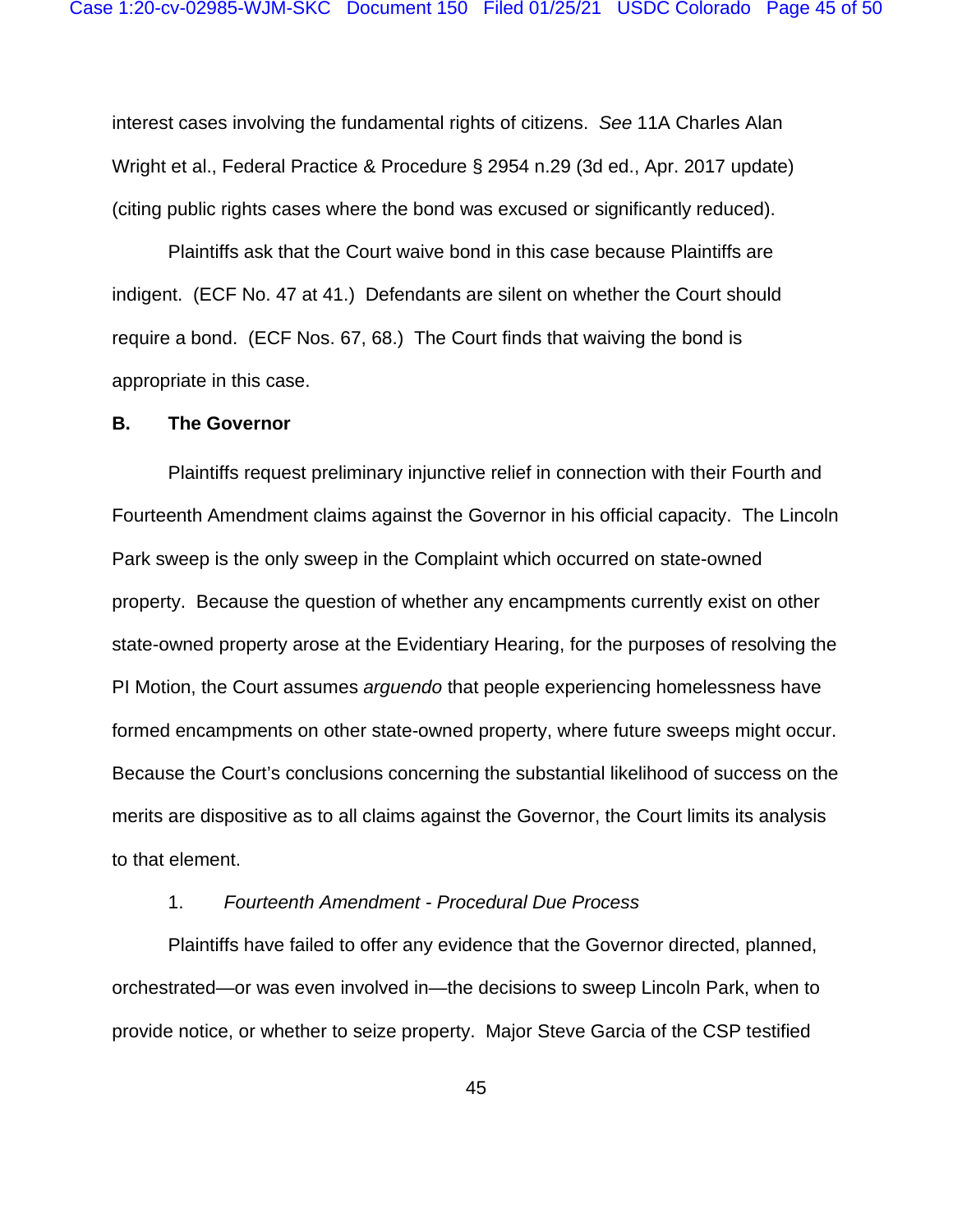that the Governor did not direct the CSP to participate in the cleanup of Lincoln Park, and stated that members of the City of Denver decided what notice should be provided to members of the encampment. (Tr. III at 153:8–13, 155:2–4.) In addition, Garcia testified that members of Denver city government and DPD HOT officers decided which items of property should be stored and which should be disposed of at the Lincoln Park sweep. (Tr. III at 155:15–22.)

Moreover, McDonald's testimony corroborates Garcia's. McDonald testified that the decision to place a public health area restriction in Lincoln Park is ultimately up to him. (Tr. II at 232:6–9.) McDonald confirmed that the Governor did not influence his decision, and he never spoke with the Governor (or even Mayor Hancock) about Lincoln Park. (Tr. II at 232:12–15.) Based on the total lack of evidence that the Governor participated in the Lincoln Park sweep, the Court finds Plaintiffs have not shown a substantial likelihood of success on the merits of their claim that the Governor violated their Fourteenth Amendment right to procedural due process.

#### 2. *Fourth Amendment & Fourteenth Amendment - Substantive Due Process*

For the reasons explained above with respect to the same claims against the Denver Defendants, the Court finds Plaintiffs have not met their burden of demonstrating a substantial likelihood of success on the merits of their Fourth Amendment and Fourteenth Amendment substantive due process claims against the Governor.

Given the lack of evidence that the Governor participated in the events at issue in the PI Motion, the record does not support Plaintiffs' argument that a preliminary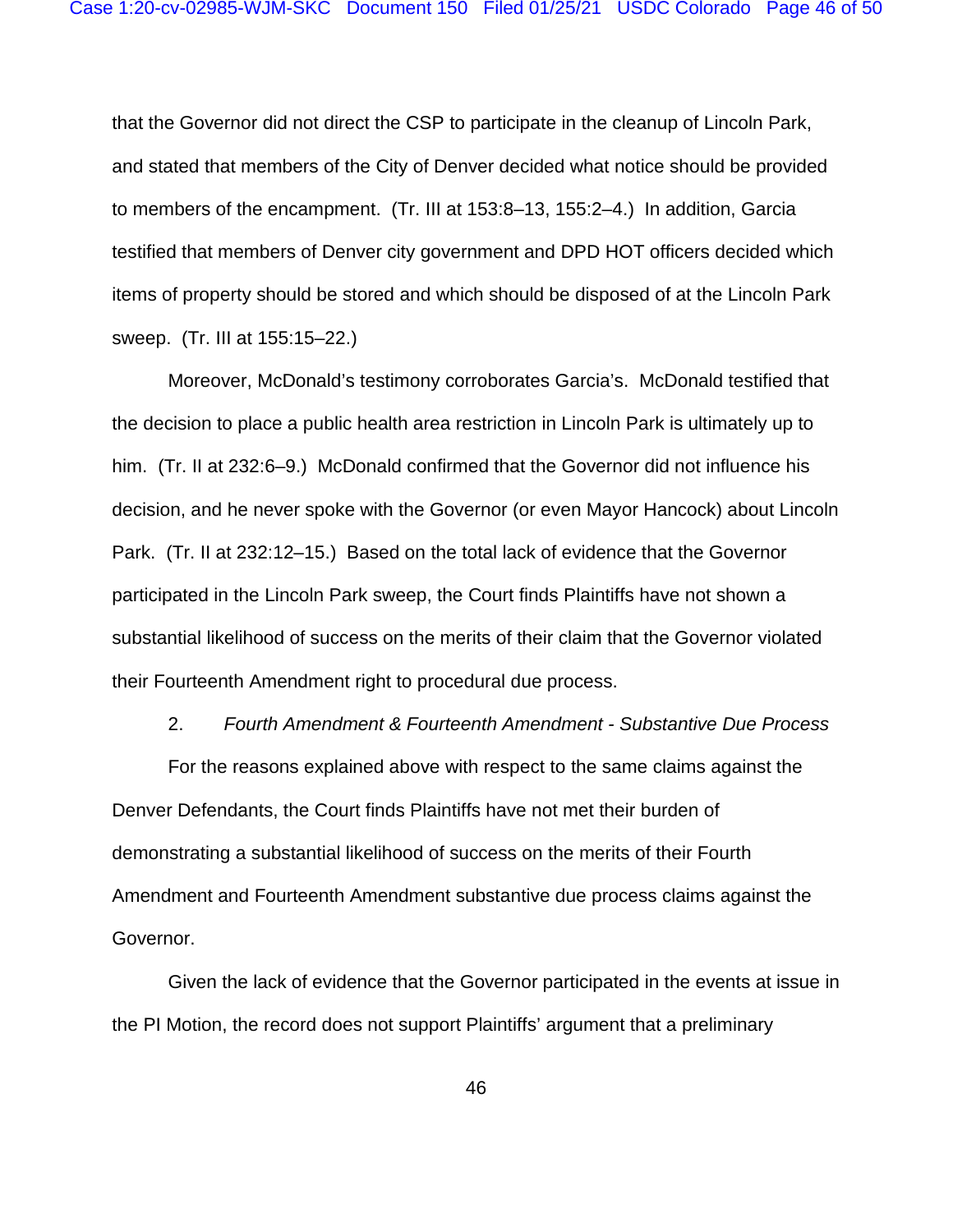injunction is necessary to prevent the Governor from violating their constitutional rights. Accordingly, the Court denies the PI Motion in full as to the Governor. Given this ruling, the Governor's oral motion to keep the record open for additional evidence will be denied as moot.[25](#page-46-0)

# **V. PRELIMINARY INJUNCTION**[26](#page-46-1)

In light of the foregoing, the Court issues the following preliminary injunction:

The Denver Defendants, as well as their officers, managers, directors, agents, employees, successors and assigns, and all other persons in active concert or participation with them, are hereby IMMEDIATELY AND PRELIMINARLIY ORDERED AND RESTRAINED as follows:

- 1. The Denver Defendants shall provide to all residents of affected homeless encampments not less than seven days' advance written notice prior to initiating a large-scale encumbrance cleanup performed by DOTI, or a DDPHE-ordered temporary area restriction of such encampments. The number, form and content of such notices shall comply in all respects with Items A.3 & A.4 of Exhibit A to the *Lyall* Settlement Agreement;
	- 2. Not less than seven days prior to the commencement of any homeless encampment sweep referenced in Paragraph 1 of this Preliminary Injunction, the

<span id="page-46-0"></span> $25$  The Court declines to address the Governor's argument that he is entitled to Eleventh Amendment immunity at this time. The Court will address this argument by way of separate order if it is raised again in future briefing.

<span id="page-46-1"></span> $26$  In a prior filing in this case, Defendants stated that "[s]hould a preliminary injunction issue, Defendants would be enjoined from certain identified actions and that relief would be a complete prohibition on conduct—not just limited to the named Plaintiffs." (ECF No. 64 at n.2; ECF No. 73.) Accordingly, this Preliminary Injunction is a complete prohibition on the Denver Defendants' conduct and is *not* limited solely to the named Plaintiffs.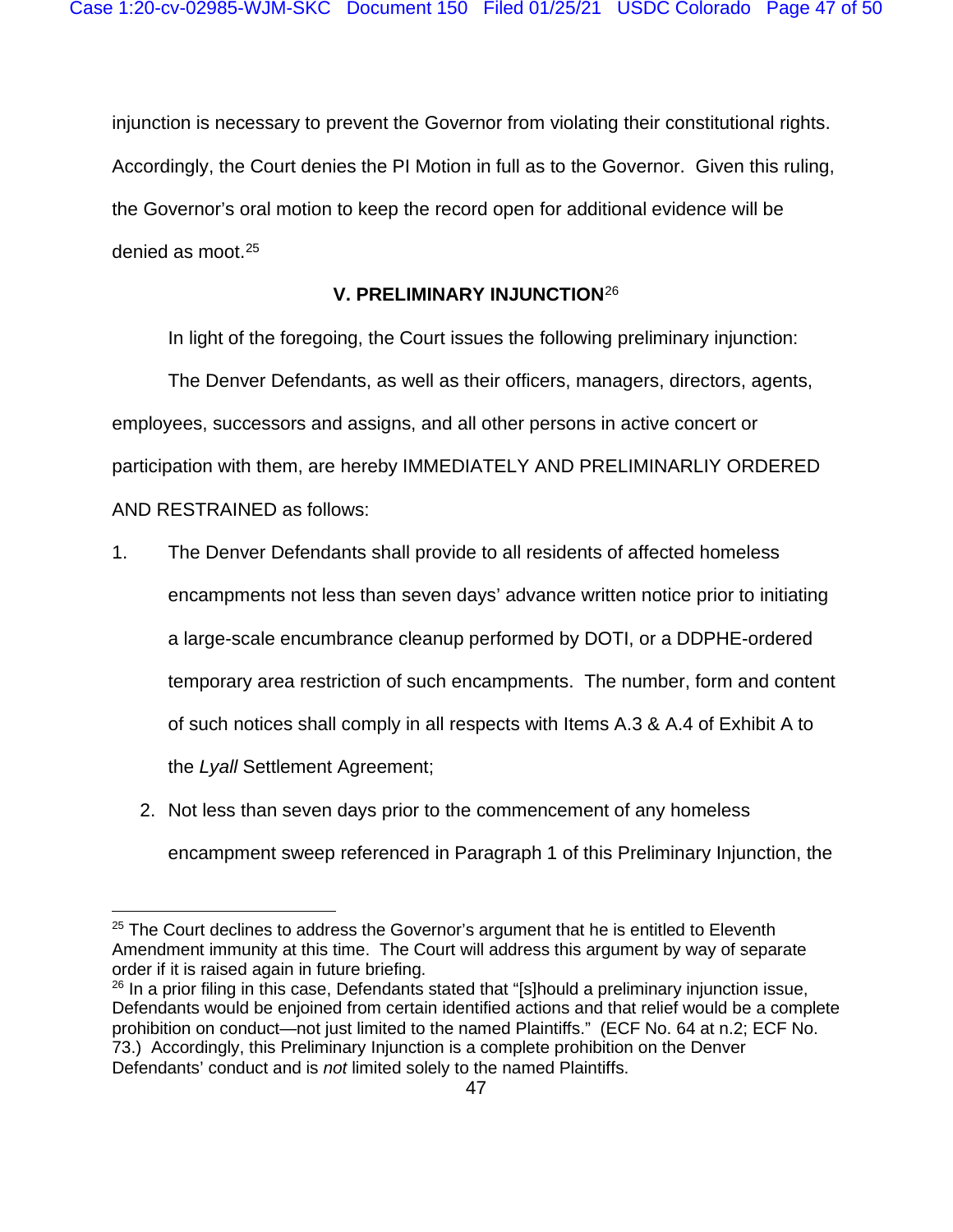Denver Defendants shall provide additional advance notice of such sweeps, by way of electronic mail, sent to Plaintiffs' counsel, as well as to the Denver City Council member representing the Denver city council district in which the encampment sweep subject to this Preliminary Injunction is expected to take place. Said e-mail notice to counsel and City Council member shall, at a minimum, advise them of the imminent encampment sweep, including the date, time, place, and nature of the impending action, and the reasons why the Denver Defendants have decided that such action is necessary at that time. The Denver Defendants shall permanently retain all copies of these e-mail messages;

3. The Denver Defendants shall be permitted under this Preliminary Injunction to conduct a large-scale encumbrance cleanup sweep, or temporary area restriction sweep, with less than seven days' advance notice only in the event that the Colorado Department of Public Health and Environment, DDPHE, and/or Denver Public Health, singly or in combination, determine that there exists reasonable, evidence-based reasons to believe that a public health or safety risk exists which requires the undertaking of such encampment sweeps with less than seven days' advance notice to the residents of those encampments. Such determination(s) must be in writing, must provide a reasonably detailed explanation of the public health basis(es) for the determination, and it/they must be published in the authoring agency(ies) official online website *prior* to the Denver Defendants undertaking any such homeless encampment sweep;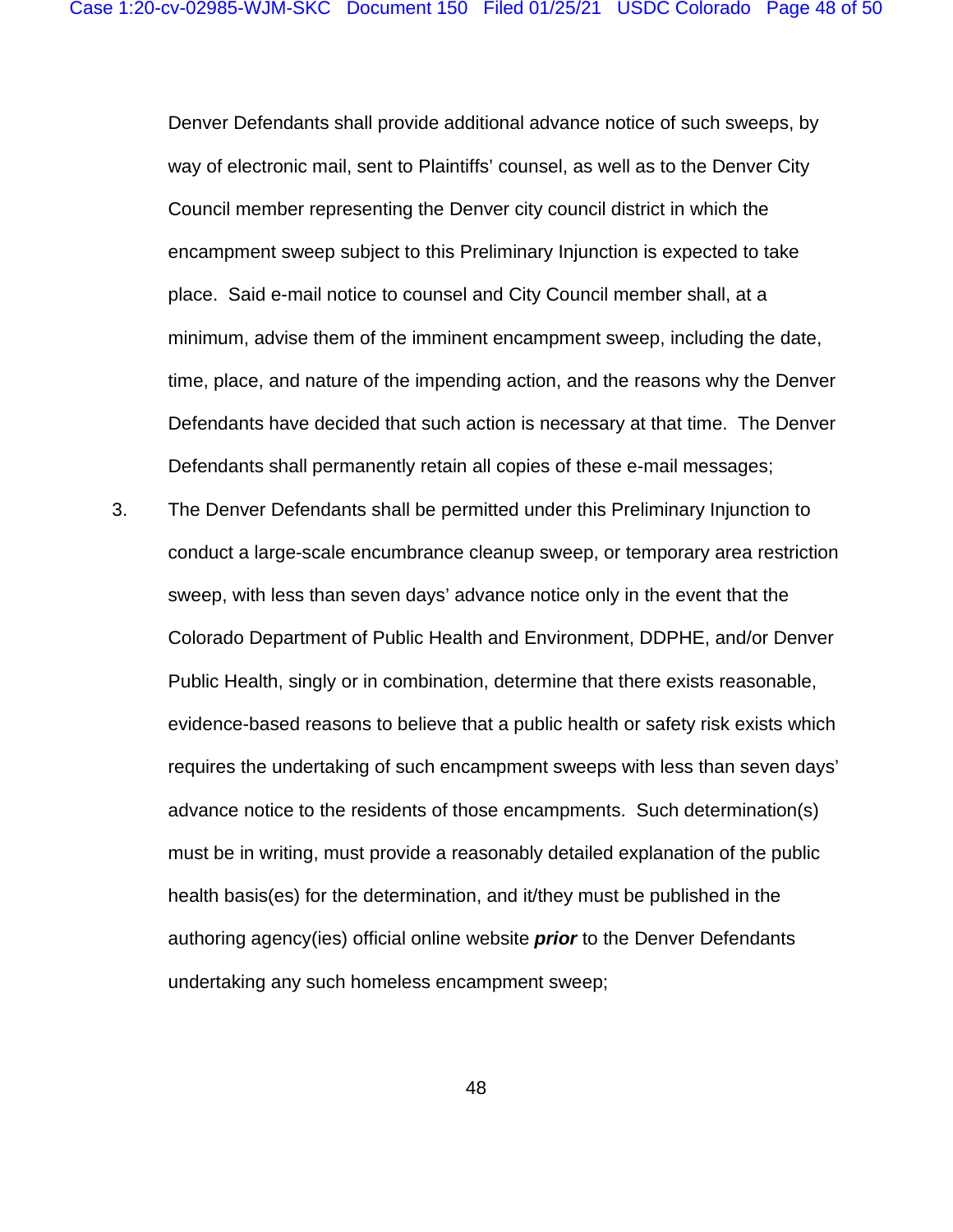- 4. In the event the requirements for an abbreviated advance notice as set forth in Paragraph 3 of this Preliminary Injunction have been met, then the Denver Defendants may cause a homeless encampment sweep to take place with less than seven days' advance notice to the residents of those encampments. In no event, however, may any homeless encampment sweep take place with less than **48 hours' advance notice** being given to the residents of the affected encampments; and
- 5. All requirements of the advance notice to be provided to encampment residents, counsel, and Denver City Council members, and the retention of all electronic records regarding same, as set forth in Paragraphs 1 and 2 of this Preliminary Injunction, shall apply equally to the abbreviated advance notices allowed to be issued under Paragraph 4 of this Preliminary Injunction, except that the advance notice requirements of Paragraph 2 with regard to Plaintiffs' counsel and Denver City Council member must be completed not less than 48 hours prior to such abbreviated notice encampment sweeps.

### **VI. CONCLUSION**

For the reasons set forth above, the Court ORDERS as follows:

- 1. Plaintiffs' Motion for Preliminary Injunction and Expedited Hearing (ECF No. 47), is GRANTED in part and DENIED in part;
- 2. The Denver Defendants, and their officers, managers and employees, are PRELIMINARILY ENJOINED as set forth above in Part V of this Order;